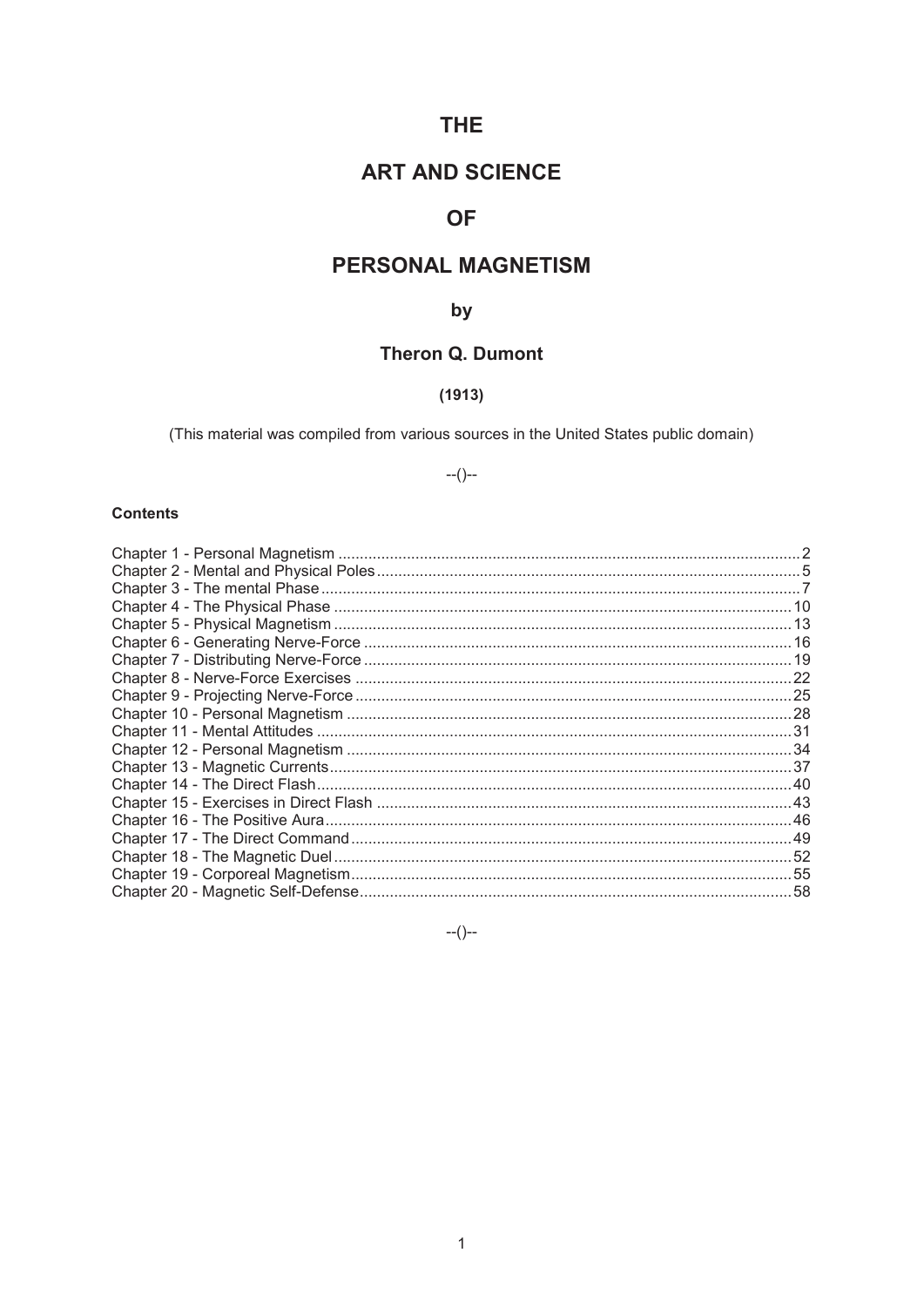#### **Personal Magnetism**

It is a strange and almost amusing fact that there should be at the same time, on the part of the general public, such a general acceptance of the existence of personal magnetism, on the one hand, and such an ignorance of the nature of this wonderful force, on the other hand. In short, while everyone believes in the existence of personal magnetism, scarcely anyone possesses knowledge of the real nature of the same, much less a working knowledge of its principles of application.

A belief in the existence of a personal power, influence, or atmosphere, on the part of certain individuals, which enables the possessor to attract, influence, dominate or control others, has been held by the race from the earliest days of written history. Many of the oldest writings of the race contain references to the strange, mysterious power possessed by certain individuals, which enabled them to attract or influence others. And, following the course of written human history along the ages, we may perceive a constant reference to this strange power of the individual, so generally acknowledged and at the same time, so little understood. Coming down to the present age, an age in which great attention has been devoted to the study of psychology and psychic subjects in general, we find that while the old belief in personal magnetism has been strengthened, there exists, at the same time, very little general knowledge among the public regarding the real nature of the force or the best means of using and employing it.

But this lack of knowledge just alluded too is confined to the general public. In all ages there have been a few advanced individuals who have thoroughly understood and employed the force of personal influence. Not only have the occult students of the past possessed this knowledge, and have passed it on to their successors, but many of the greatest men of history have acquired a thorough knowledge likewise, and have employed it in advancing their own interests. In some cases, individuals of this last mentioned class have received direct instruction from occult teachers, but in many cases they have stumbled across the existence of the power within themselves, and then advanced in their knowledge of the subject by careful investigation and study, accompanied by constant experimentation. Many of them, in their writings or sayings, have testified to their knowledge and us of this most wonderful power. It is difficult even to correctly define the term "personal magnetism," so little are its principles understood by the masses of the people. The dictionaries give us but little help in the matter, so vague are their so-called definitions. Perhaps the best definition is the following: "the strong, peculiar, but little understood power, force, or influence, exerted by certain individuals, in varying degrees, by the means of which other persons are attracted to, controlled by, dominated, or influenced by the individual possessing the power; a form of mental influence exerted by certain individuals over those with whom they come in contact."

The principal objection that I, personally, have to the above otherwise fairly good definition, is it implies that only certain individuals possess personal magnetism, the implication being that the remainder of the race are devoid of it. This, in my opinion, is a sad mistake. The truth is, each and every individual is in possession of a certain degree of personal magnetism; that each person may increase the degree and strengthen the power by knowledge and practice.

Even the most "un-magnetic" person possesses personal magnetism, perhaps even to a considerable degree, but is generally so ignorant of the nature of the force of the means of its employment, that he or she actually repels other persons instead of attracting them.

For, do not fail to note this fact, personal magnetism, like material magnetism, may repel as well as attract - it has its positive as well as its negative side. Many very repellent persons are really manifesting a high degree of personal magnetism in a negative form, and are driving away persons from them in the same manner that others attract persons to them -- it is all a matter of the use of the power.

The fact is that every person generates and throws off a certain degree (varying among different individuals) of personal magnetism, which affects the minds of other persons coming within the field of its influence. Not only does each person emanate and project a certain amount or degree of personal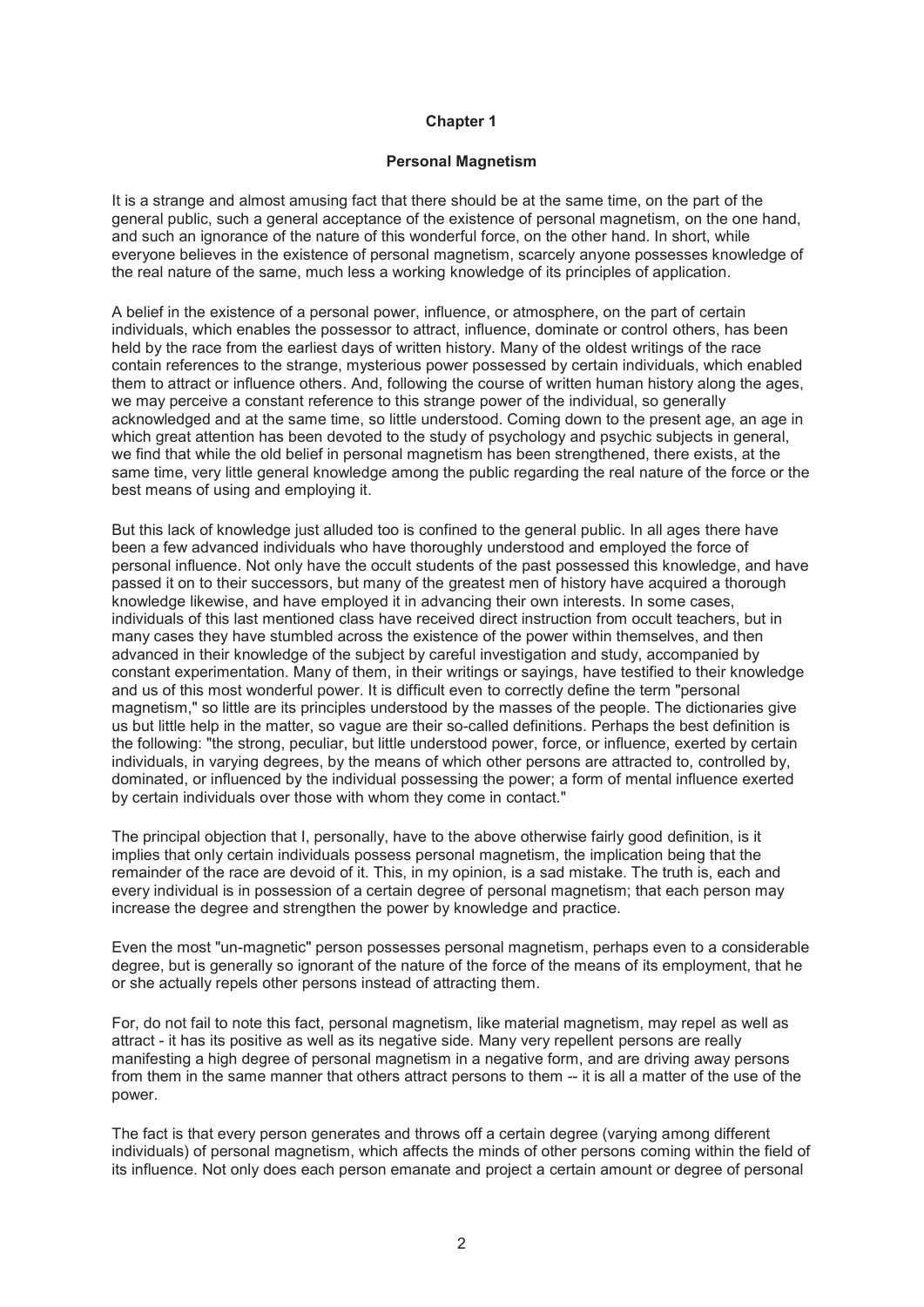magnetism, additionally, each person is also constantly surrounded by a field of personal magnetic influence -- a personal atmosphere, so to speak. This personal atmosphere affects to a greater or lesser degree other persons coming within its field of influence.

This personal atmosphere varies greatly in degree of strength, extent and general character, among different individuals. The average person has but a weak personal atmosphere, which extends but a short distance on all sides of him, while the strong characters of the race are surrounded by a widely spread personal atmosphere of great, power, especially when they are aroused by any strong emotion, feeling or desire. The personal atmosphere of those strong individuals, who are generally recognized as leaders of the race, usually extends great distances from the person, and is fairly saturated with strong dynamic magnetism, which impresses itself strongly upon those coming within their field of influence.

But even the weaker individuals of the race, or using personal magnetism unconsciously, exert at least some degree of influence upon those around them. It requires but a moment's thought to recognize that some persons emanate an atmosphere of good-cheer, brightness, and happiness, which affects in a desirable way all persons with whom they come in contact. Others, in the same way, are surrounded by an atmosphere of gloom, pessimism and discouragement, which adversely affects persons coming near them.

These things are too common to even excite interest among the average persons, but in this phenomena may be found the key to the higher forms of personal magnetism. We are so accustomed to regarding personal magnetism as meaning only the positive, attractive phase, that it comes as a shock to some of us to be told that the repelling personal atmosphere is equally "magnetic" -- that is, magnetic in the wrong direction.

This should cause no wonder, when we remember that even the physical metallic magnet repels, under some circumstances, as strongly as it attracts under others. There are, it is true, certain individuals who seem neither to attract nor repel, but this does not affect the general rule. These neutral individuals are usually of weak magnetism, and weak character -- that is to say they have no strong motives, aims or desires, or strong cast of character or personality. Each faculty of the mentality is neutralized by some other faculty of equal strength, and the result is a neutral condition akin to lukewarm water neither hot nor cold. It follows, naturally, that such persons exert but a neutral influence, and have but a weak neutral personal atmosphere. They neither attract nor repel -- they simply "bore" persons with whom they come in contact.

Some may raise the question that if, as I have said, each and every person is possessed of personal magnetism, then why should any one bother any more about the matter, or study the subject of personal magnetism at all. Such a question (and it is frequently raised, for that matter) causes a smile to manifest on the features of those who have knowledge of the subject; so childish does it seem to them. While it is true that each and every person is possessed of personal magnetism to some degree, it is equally true that the majority of persons have but a weak magnetic force, and that often of a negative or undesirable character. And, it is a fact positively known to those who have mastered the subject, that even the weakest and most negative person may so develop his or her personal magnetism as to gradually acquire the same degree and character of magnetism as that possessed by many individuals originally far in advance of them in magnetic influence. One may completely change the character of his personal magnetism, from negative to positive, from undesirable to desirable, by careful study and practice along the lines, which I shall lay down in this book. Moreover, it is possible for any person possessing sufficient will, perseverance and determination to develop from a puny state of magnetism into a condition of giant magnetic powers. But this latter requires determination, constant practice until a certain stage is reached, and an indomitable will. While any one may easily increase his or her degree of power of personal magnetism, and still more easily change the character of one's personal atmosphere, the higher prizes are reserved for those who will persevere to the end, and continue faithful in the exercises. This, of course, is true not only of personal magnetism, but also of every other thing worth having. There is no royal road to anything worth having. We must work for what we get. The prizes are not for the weaklings and triflers, but for the persistent, earnest individuals who will "hang on" until they succeed.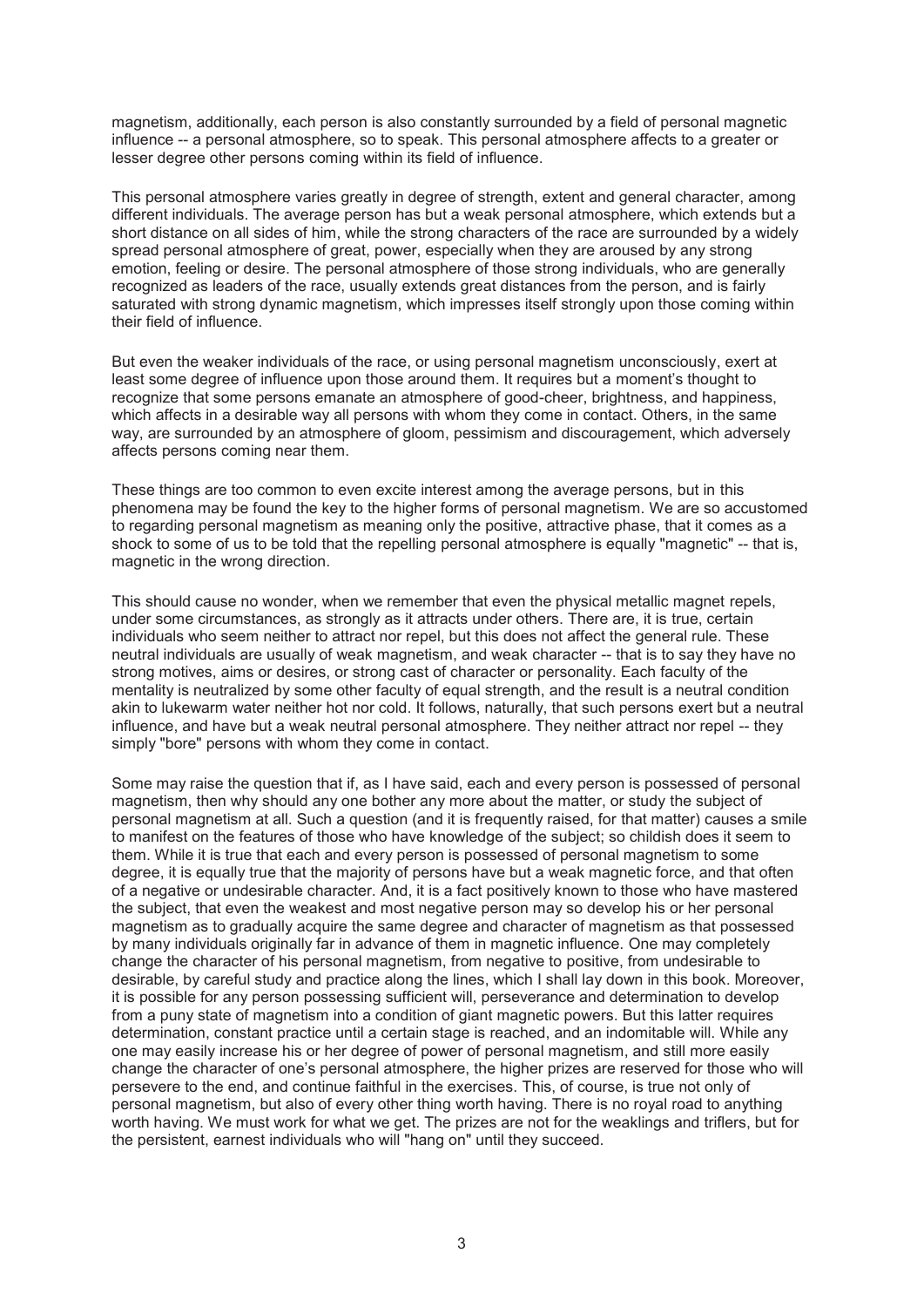In this little book, I give you the key to the secret of personal magnetism, but it will still remain for you, yourselves, to determine just what degree of success you shall attain. I give you the best tools, and instructions as to how to use them -- but you will have to do the rest yourself. This I will say, however, success must and will be yours if you will follow the instructions carefully, persistently and perseveringly. That is all I can do for you -- the rest is in your own hands.

--()--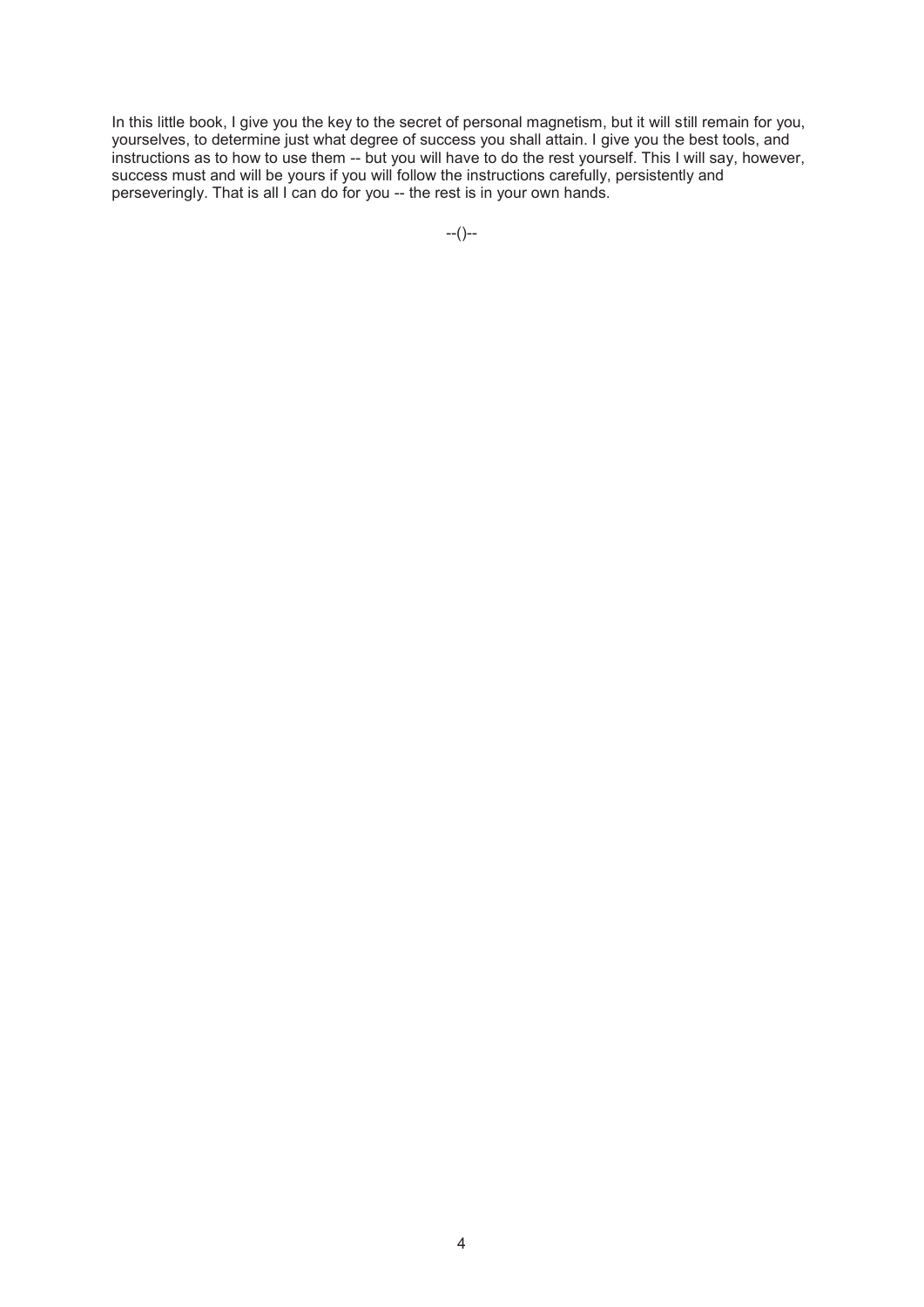#### **Mental and Physical Poles**

Some of the writers on the subject of personal magnetism have fallen into the error of considering that the entire secret of personal magnetism is to be found in the phenomena of telepathy or transference of thought. These writers, however, have been so carried away by the wonderful facts of the mental phase of personal magnetism, that they have entirely overlooked the other phase, i.e. the physical pole of the magnetic personality. This second phase is just as important as is the mental phase, and the person who wishes to cultivate and develop personal magnetism must give this second phase the same careful attention and practice as the first phase. There are two distinct phases or poles of personal magnetism, (1) the mental and (2) the physical. Do not fail to note this fact, for your success will depend upon the coordination of the force of both poles.

To many, this idea of there being a second or physical phase of personal magnetism will seem strange, so accustomed have they grown to hearing the teachings that personal magnetism is a mental phenomenon pure and simple. But as we proceed in our study of the subject in this book, I hope to thoroughly convince you that this second pole of personal magnetism really exists, and that it is equally potent as the first, or mental phase or pole. A man is a dual organism, with both mental and physical phases of manifestation, both mind and body, so is his personal force composed of two distinct phases or poles, each coordinating with the other in the work of manifesting energy and creating effects. Some persons have more mental magnetism, while others have more physical magnetism, but the individual who really manifests the highest degree of personal magnetism is the one who is developed along both poles of activity, both phases of magnetism -- physical as well as mental.

The mental pole or phase of personal magnetism depends for its force and energy upon the ability of the mind to create thought-waves and to project them beyond the limits of the brain, into the personal atmosphere of the individual, and even beyond the range of his own personal atmosphere when necessary. When accompanied with the physical magnetism generated by the other pole of magnetic activity, this mental magnetism strongly affects other persons coming within the field of action of these thought-waves.

But without a good supply of the physical magnetism, these thought-waves fail to have sufficient strength to produce marked results. It would seem that the physical magnetism were needed to give "body" to the mental magnetism, just as the mental magnetism is needed to give color, character or "soul" to the physical magnetism. The two phases of magnetism must work together to gain the best effects.

It was formerly very difficult to convey to the mind of the student the facts regarding the mental phase of personal magnetism, so strange did the whole thing appear to him. But in these days, when there has been so much written and taught regarding telepathy, thought transference and mind-power, the average person is so well posted on the general subject that he may readily understand the special features of thought-power as manifested on personal magnetism. So it is not necessary, now, to first give the student a thorough education regarding the general subject of telepathy, in order to lead him up to the special subject of personal magnetism. In this book, I shall take it for granted that the student knows something of the subject of telepathy or thought-transference, and accordingly I shall not take up space and time in traveling over this old familiar ground. But, nevertheless, I think it advisable to point out to you some of the latest facts discovered by science in connection with the transference of thought.

Science has discovered that the human brain, in the processes of thinking, actually generates and uses up a certain amount of energy in the area of the brain tissue. The generation and employment of this energy produces heat, and actually increases the temperature of the brain areas, as may be proven by the use of the delicate registering instruments. Found in every well-equipped brain is as much an actual force as is electricity or the ordinary magnetism of the lodestone, and is governed by much the same general laws and rules. And, like electricity or ordinary magnetism, it is not confined to the point at which it is generated, but, instead, it may be, and is, diffused to points beyond. In other words, the thought energy of the brain of a person extends beyond the limits of his brain, creates a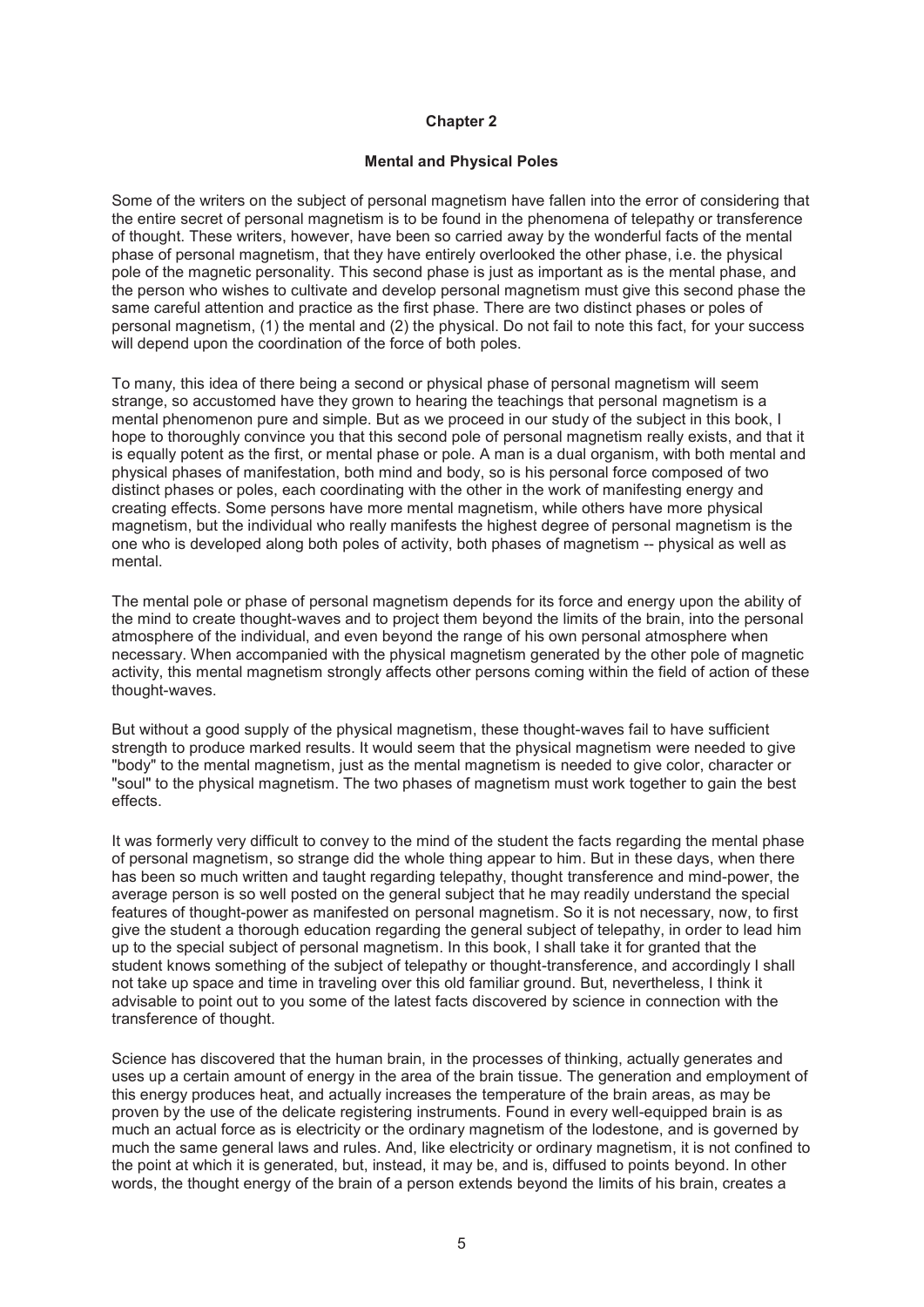thought-atmosphere around him, and registers an effect upon the brains of others coming within his field of energy.

The discovery of radio-activity in certain newly discovered elements of matter, notably in the case of radium, has led science to investigate the matter of the possible radio-activity of other substances. The result is most surprising, for advanced science now announces that every substance is radioactive, that is, every substance is constantly radiating energy of force from itself. This discovery serves to harmonize the previously separated facts regarding thought-transference, etc., and it is now accepted as a fact that the human brain is strongly radioactive, and is constantly sending forth streams of radio-energy. The same laws, which govern the radium, are now perceived to govern the brain action. This simplifies the matter, and brings the subject of thought-transference into the general field of science, and out of the realms of mysticism. The subject is now taught and studied, on a scientific basis, in the principal universities of the world, and new discoveries are constantly being made regarding it. The physical pole of personal magnetism is not to be found in the flesh, blood, or bones of the body -- for these are but the crude machinery by which the higher parts of the human organism moves and acts. Instead, it is to be found in that most wonderful part, or parts, of the organism, known as the **nervous system**. This nervous system is just as wonderful in its way as is the brain, and its effects in personal magnetism are just as important.

We are so apt to think of the nerves as being a part of the "body" of the person, that it is somewhat difficult for us to get the idea that the nervous system is really as much a part of the mental system as is the brain. In fact, the nervous system is composed of almost exactly the same kind of matter, as is the brain. The nervous system, moreover, generates energy of a kind very similar to that generated by the brain. For that matter, advanced science really considers that the brain and nervous system are but parts of one and the same thing, governed by the same general laws, and to be considered in connection with each other. And, the student of personal magnetism soon comes to accept this view, when he sees the important part played by the great nerve centers in the work of personal magnetism. Therefore, although I call the magnetism of the nervous system by the term "physical," and that of the brain by the term "mental," I do so merely in order to make an easy line of distinction for the purpose of teaching and study. At the last, however, they are really but parts of one and the same thing -- merely two poles of the same source of energy.

The nervous system of the human being is really a most intricate mechanism. Its main feature is the spinal cord which runs along an opening in the spinal column or backbone, and which is directly connected with the brain matter in the skull. From the spinal cord emerge many sets of nerves, in pairs, which branch out in smaller filament, these in turn branching out into still smaller, and so on, until each and every part of the body is supplied with a direct connection with the main nerve trunk. Other great cables of nerves descend into the trunk of the body, apart from the spinal cord system, although connected with the latter by nerve links. In different parts of the body are to be found great masses of nerve-substance, being matted knots or tangles of nerves, these centers being called plexus or plexuses, the principal one being the "solar plexus" which is situated right back of the pit of the stomach, and which plays a very important part in the life of the person, so important, indeed, that a severe blow struck directly over it may cause the death of the person.

The nervous system not only conveys messages from the different parts of the body to the brain, but also serves to convey the energy of motion to the various parts. In short, there can be no motion of any part of the body unless the impulse comes over the nerves. When the nerves governing any part of the body are paralyzed, that part of the body becomes devoid of motion. So you see, the nervous system is a part of the great energy-producing system of the body -- as much a part of it as is the brain. Remember this, always, for it is one of the keys to the secrets of personal magnetism.

When you remember that this nerve-energy spreads itself beyond the limits of the body, just as does the energy of the brain, then you may begin to see what I am "driving at" in announcing the second pole or phase of personal magnetism, namely the "physical" pole, which, in reality, is the phase of magnetism generated and radiated by the nervous system, particularly by its great centers of plexus. I think that you are now beginning to get the idea, although I have carefully avoided technical scientific terms and have expressed myself in the simplest form.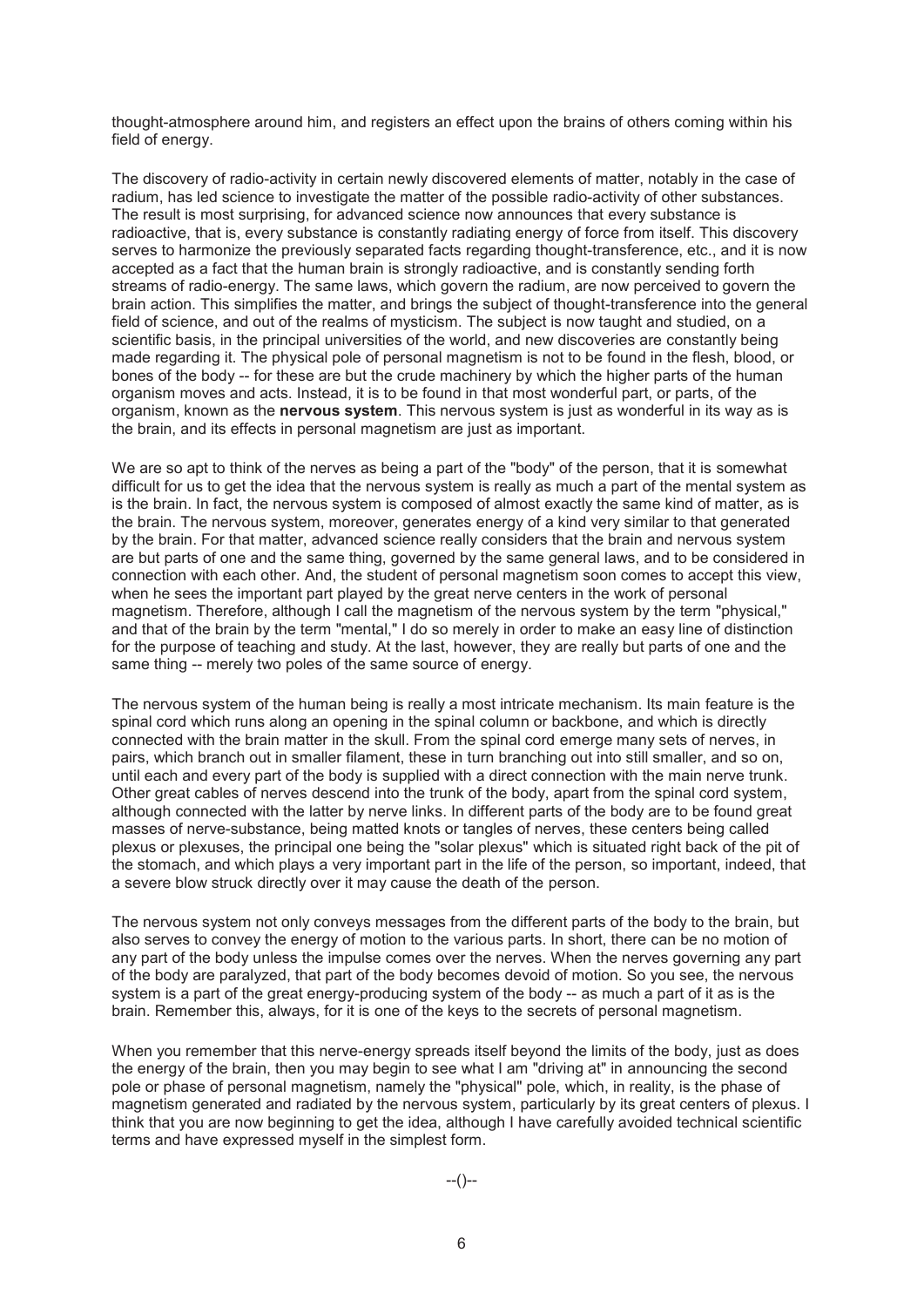#### **The Mental Phase**

The mental phase of personal magnetism depends upon two coordinated manifestations of mental power, as follows: (1) the holding of certain mental states until the mental atmosphere becomes charged with the vibrations of the particular mental states; and (2) the conscious projection of the mental current from the brain centers, by the action of the will of the individual.

I shall now proceed to describe these two mental phases of manifestation in detail. It is a fact known to all students of the subject that the character of the mental atmosphere of any individual depends entirely upon the character of the mental states held by him. The mental atmosphere of the hopeful, expectant individual is composed of vibrations of a hopeful, cheerful character, which tend to impress and affect other persons coming within the field of activity of his personal atmosphere. Likewise, the mental atmosphere of the gloomy, depressed individual is composed of vibrations of a gloomy, depressing character, which impresses and affects individuals coming in contact therewith. And, in the same manner, all of one's mental states will become manifest in his mental atmosphere, and accordingly, will affect those with whom he comes in close contact. The truth of the above statements will become apparent to anyone who will give the matter a moment's careful consideration, remembering at the same time the impressions created upon him when he has come in contact with different individuals. He will remember that some individuals have left upon him the impression of gloom, inefficiency, failure, etc. Others have left with him a feeling of suspicion, distrust, and uneasiness. Others still have given him the impression of cheerfulness, friendliness, confidence, and good will.

The atmosphere of some persons is such that it causes us to let them alone, and to take no stock whatsoever in their business propositions. Others, instead, imbue us with confidence and trust, and give us the feeling that we would like to do business with them. Some persons leave upon us the impressions that we have been in the presence of a snaky thing, and we often can scarcely repress a shudder of disgust and dislike while others create in us the impression that the other person is a good friend and can be depended upon as a helper and comrade. Why?

It is not from anything these persons have said, for, as we all know, some of the slipperiest persons are often the best and smoothest talkers; and some of the best and most dependable persons are often very reticent, and even "short" in speech. The reason lies deeper that words. It is the "feeling" that we experience when we come in contact with persons, rather than any report of the reason regarding them. And this "feeling" is caused by the registry upon our sensitive brain organism of the thought-vibrations of the other person's personal atmosphere. Not only are these things noticed in the person himself or herself, but even the very residences, stores or other places frequented by the individual are also affected by the continuous influence of the thought-vibrations of his or her personal atmosphere. Did you ever notice how some houses produce upon you a feeling of sadness or woe, or worse; while others seem to carry within them an air of health and good cheer, happiness and content? This is often true although the house may have been unoccupied for some time. So strong do the mental vibrations of the atmosphere of the person or persons formerly inhabiting them. In the same way some offices and places of business are so saturated with the vibrations of the personal atmospheres of their occupants, that one is forcibly impressed by the same upon entering the door. A man may disguise his thoughts by his words or his facial expression, but the mental vibrations of his personal atmosphere will frequently "give him away."

These are facts, which should require no further proof -- your own experience should be proof enough to satisfy you but you should make mental note of this fact, and carry it in mind as we proceed. Many persons leave but little impression upon us, for the reasons that their mental states are so varied, inconstant and fleeting that they neutralize each other, and fail to impart a definite shade of thoughtcolor to the personal atmosphere. The strongest personal atmospheres are those of persons of strong feelings, desires and emotions, good or bad, for such have strong and constant mental states which impress themselves forcibly upon their personal atmosphere, so strongly, in fact, that one who notices these things cannot fail to perceive them.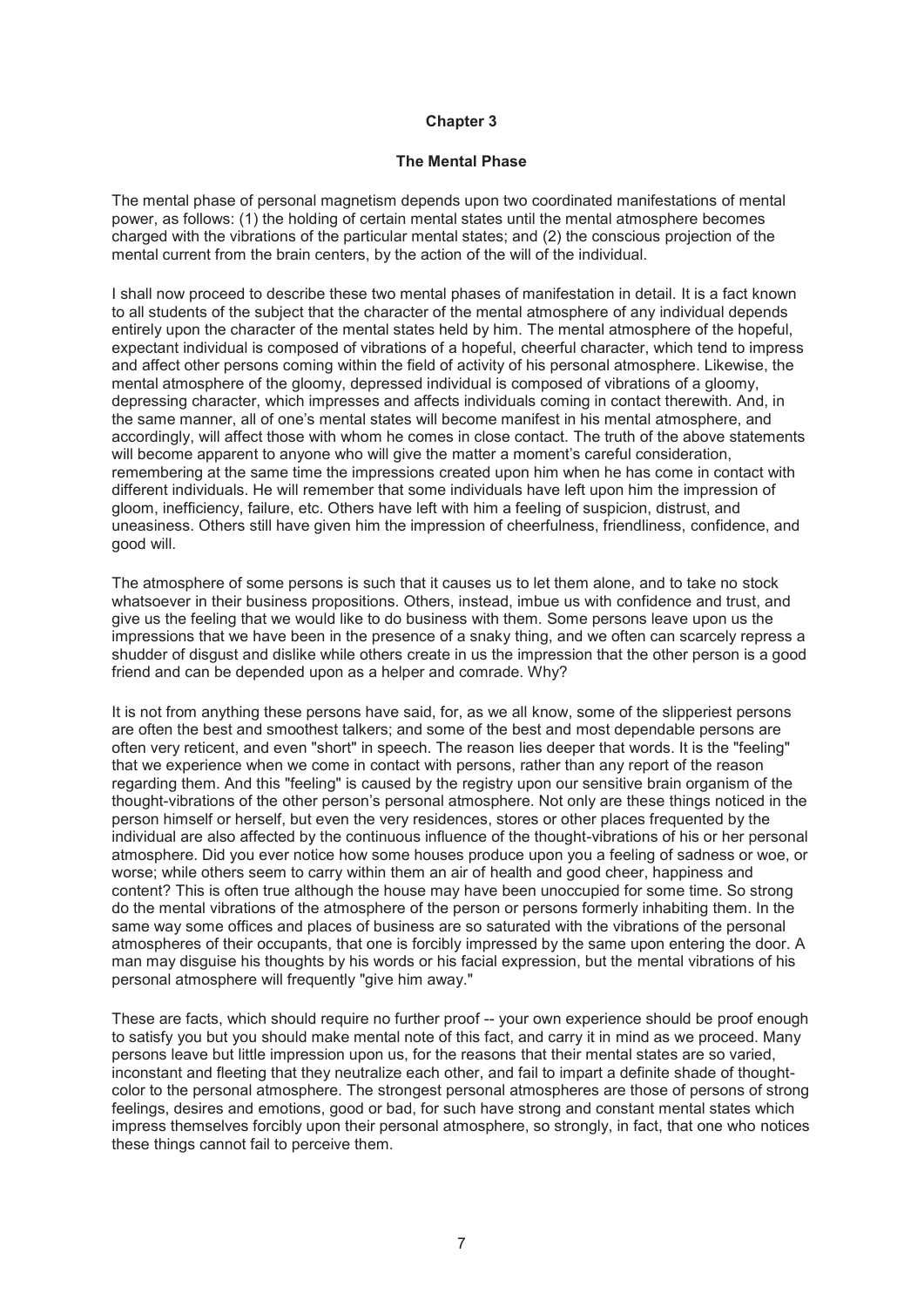A moments thought will inform you that if these things be true -- and true you will realize they must be when you give the matter a moments' careful thought -- then one should be very careful to avoid harboring mental states of a character likely to inspire undesirable feelings in other persons. And, at the same time, one should endeavor to cultivate mental states of a character likely to awaken feelings of a desirable character in those with whom we come in contact. In fact, a great portion of the following chapters will be used to teach how to cultivate just such mental states so as to rate the desired effect upon others, for in this lies one of the great secrets of personal magnetism.

One need not despair if he has been creating and carrying around with him a personal atmosphere of an undesirable kind. For these things may be remedied, and one may entirely change the character of his mental states, and thus transform his personal atmosphere from the very worst to the very best. These things require work, perseverance, and patience, it is true, but the reward is so great that it pays anyone to devote his attentions and time to it. The principle is very simple, indeed, but it requires determination and dogged will to obtain the best results, particularly in cases where very undesirable conditions have existed.

The second way in which the mental phase of personal magnetism operates, i.e., that of the conscious projection of the mental currents from the brain centers, by the action of the will of the individual, also demands work on the part of the student who wish to create a strong personal atmosphere.

The principle of this second form of mental action consists in the use of the will in a conscious projection of thought-currents. This is true in the case of stimulating the personal atmosphere, and also in cases in which one endeavors to produce an effect upon the mind of some other person in whose presence he may happen to be.

While it is true that the character of the mental states of the person will color and give character to his personal atmosphere, which will, of course, produce an effect upon the other person or persons in his field of action, it is likewise true that the effect of such mental vibrations may be enormously increased by the use of the will in the direction of the conscious projection just referred to. The mental states produce and create the mental atmosphere, it is true, but the will serves to project them forth with force, and to generally energize the atmosphere and increase the effect.

It is just as if you had created a great store of mental magnetism in your brain, and given it the proper quality and color by the character of your mental states. This would naturally create a personal atmosphere or aura around you, which would be felt by others. But then imagine the increased strength and effect that would arise from the use of your will to **project and force outward** from your brain these mental vibrations. You will see at once how such an action of the will would tend to energize and increase the vibrations of your mental atmosphere, can you not? It would be like turning on an extra force of the power, would it not? Certainly it would, and you may gain this effect whenever you wish to do so, by using the methods, which will be given you in this book as we proceed.

Again, you will see, by a little thought, how much stronger will be the effect upon any special individual, if, in addition to the vibrations of our personal atmosphere, we add the force of a special current of mental force directed steadily and pointedly at his mind, by an effort of our will. Do you see the point? You first affect him by the effect of your energized personal atmosphere, and then just when he is in the proper receptive condition you discharge at him a psychic rifle-ball which hits him right in the bull's eye of his mind with enormous force.

At first thought, this may seem to you like very strenuous proceedings, and one which would require the outlay of a great amount of will power on your own part. But, this is not so, for the thought-currents are very responsive to the action of the will, and the main thing is to hold the will firmly to the task, and the thought-currents will flow out over the channel thus made for them. It is like holding a rifle properly aimed, and then letting the force of the powder drive the bullet home; or, again, like holding the nozzle of a hose pointed exactly where you wish the current of water to go, and lo! When the water is turned on, it flies straight to the mark, long after it has left the tip of the nozzle of the hose.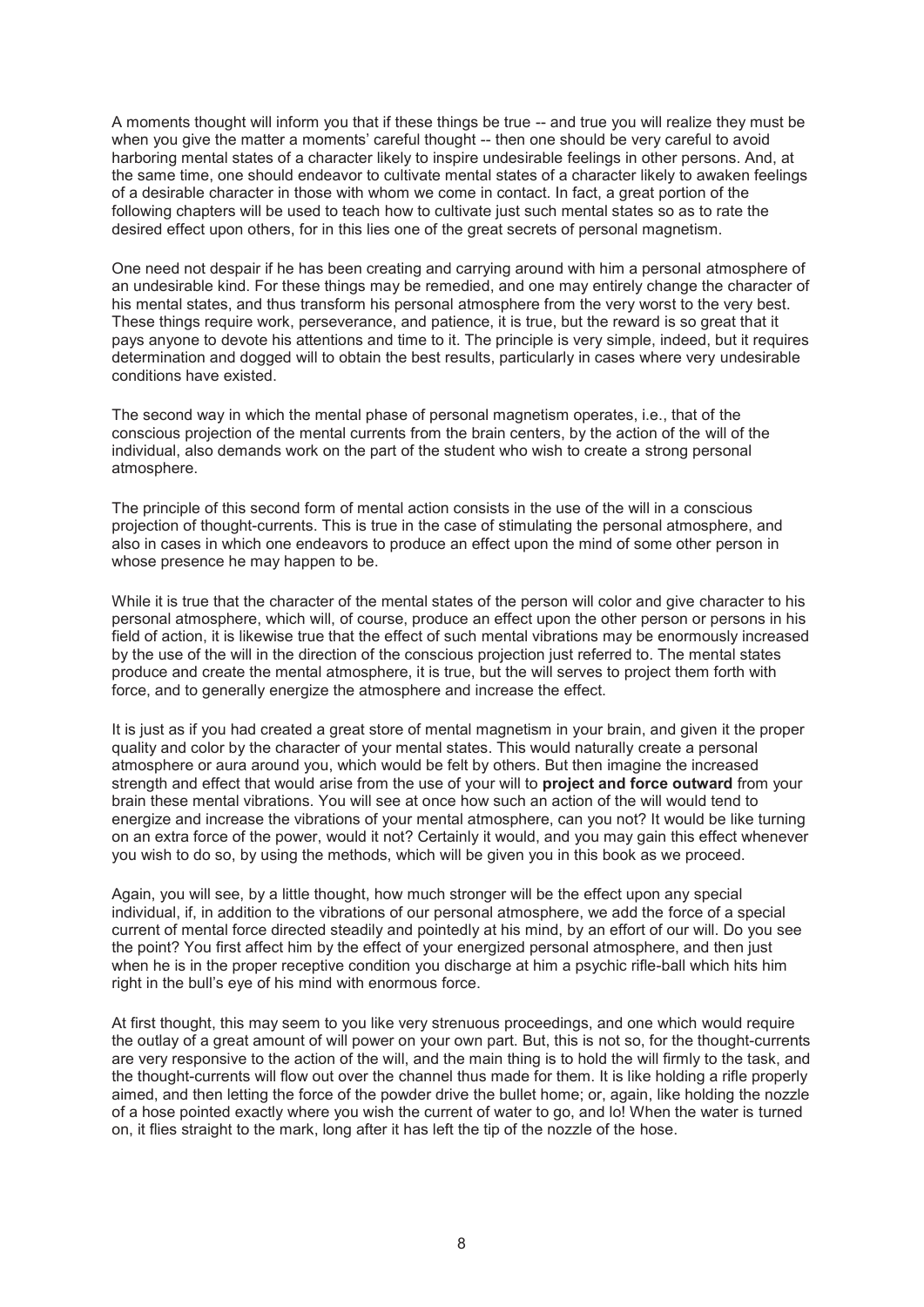The strong men of all times have employed the will in this way in the direction of creating a strong personal atmosphere, and also in the direction of producing strong impressions upon those who they wished to affect. In many cases they have not fully understood the character of the forces set into operation by themselves, but they understood the "how" part, even if they did not grasp the "why". The next time you come into contact with a strong individual, watch him or her, and see if you cannot almost **see** the operation of this direction of mental force of which I have just spoken. But, far more important than even studying others, is that of cultivating the art of doing the thing for yourself, and this is what I am trying to teach you to do. And you will succeed in it, too, if you will enter into the work fully with heart and mind. Get in earnest about it, and the power will develop in you to bring about success.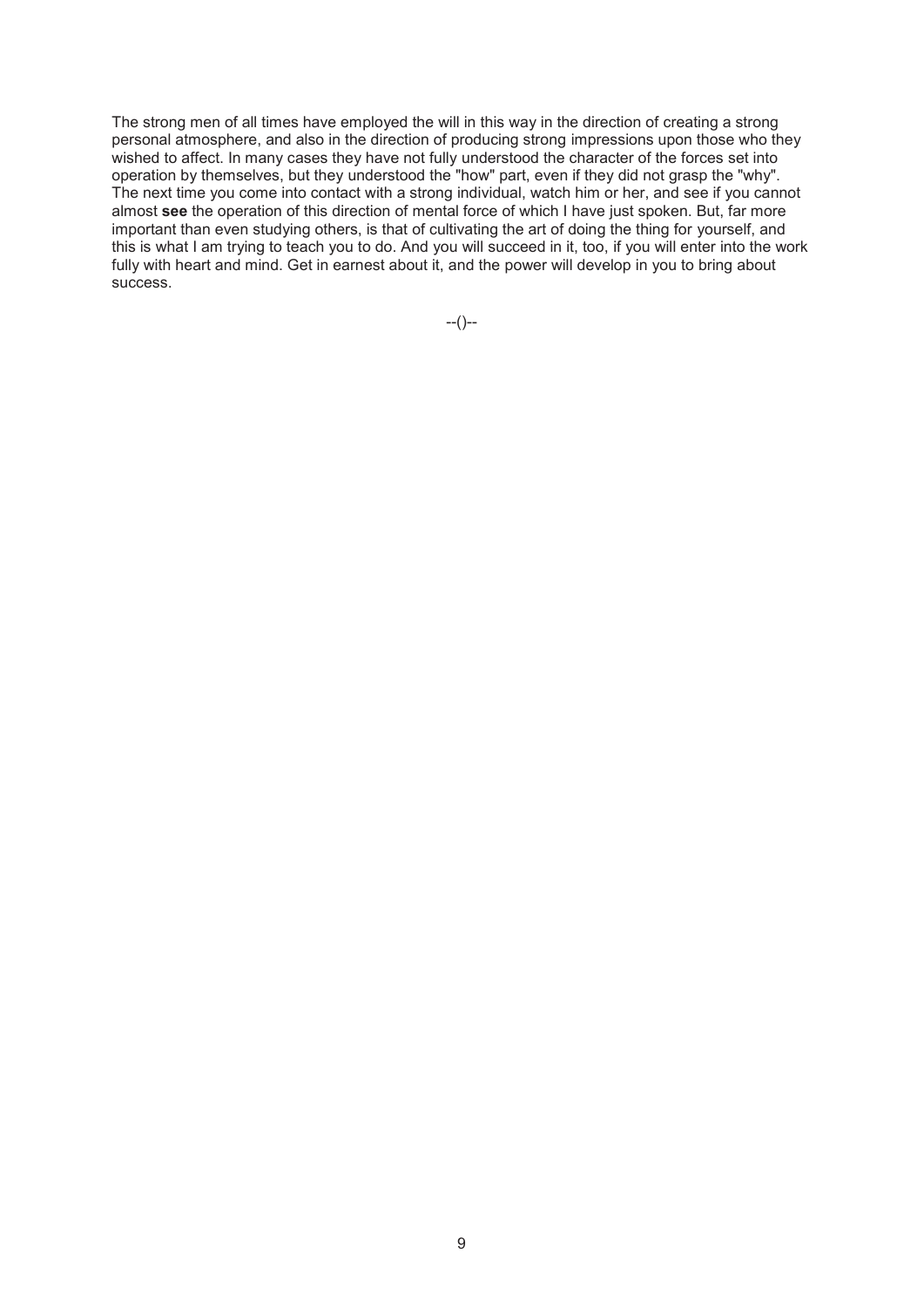#### **The Physical Phase**

The physical phase of personal magnetism depends upon two coordinated manifestations of nerveforce, as follows:

(1) the generation within the nervous system of a plenteous supply of nerve-force; and (2) the conscious projection, by the will, of that supply of nerve-force into the personal atmosphere, and even to a greater distance under special conditions.

By "nerve-force," as used in the above paragraph, I mean that strange, mysterious form of energy, which controls all physical movements, and yet, at the same time, appears to be something higher than physical itself. It is akin to electricity or magnetism, in its real nature, and, like these forces is impossible to define. Nerve-force is something far different from the matter of which the nervous system is composed. The nervous system, from spinal cord to the most delicate nerve filament, is at the best but a system of wires, relays, etc., over which the nerve-force travels, or, else complicated reservoirs in which the nerve-force is stored.

The ordinary nerves serve as wires and cables over which the nerve-force travels to move the parts of the body, which we will to move, or which our subconscious mentality desires to move. Certain parts of the brain are great reservoirs of nerve-force, as are also the great groups of nerve-matter called the plexus, prominent among which are the solar plexus, and the sacral plexus.

The ordinary textbooks of physiology pass over the question of the real nature of nerveforce, for their writers do not possess the secret. They dispose of the question by saying:

"As in the case of electricity, while we fully recognize its existence and its power, nevertheless we do not know its real nature." And, so, the student must go back to some of the old occult writers of the past ages, and their followers in the present age, in order to get the secret.

All occultists, ancient and modern, have recognized the existence of a mighty subtle force of nature - one of nature's "finer forces" -- which is most potent it its effects and activities, but which, nevertheless, defied all power of analysis or definition. The reason that science has never been able to classify nerve-force is because, like electricity, it is in a class by itself, and is different from any other form of force -- so different that it cannot be classified with other forces. Science, in some cases, has endeavored to treat it as a secretion of the nervous matter, but that is a folly akin to that of the materialistic philosopher who tried to define mind as "a secretion of the brain," just as the bile is a secretion of the liver, the gall a secretion of the gall-bladder, etc. Such attempts at definition cause only a smile on the face of the wise.

The occultists, on the contrary, while not attempting to define nerve-force (recognizing it to be in a class of its own) nevertheless have discovered the source of its origin, and have given us valuable information as to its use. They have given it many names, as for instance: "vital force," "vital energy," "life force," "vital fluid," "vital magnetism," etc., and in the case of the Orientals, the terms "prana," or "akashic energy" have been applied to it. But under all of these different names, the occultists have always meant the one and same thing, i.e., nerve-force. The name I use in describing it, 'nerve-force," is employed simply because it is found specialized in the nervous system, and not because of any idea that it originates there. Indeed, as you shall see in a moment, it has a far higher and more elementary source of origin.

The old materialistic school of physiology has attempted to show that nerve-force, like the bodily material, is derived from the food we eat, and is created by chemical combustion of the latter. This, however, is only partly true. While it is true that there is a certain amount of nerve-force in fresh food (having been gathered there during the life of the plant of animal of which the food formed a part), and while it is true that a certain amount of this nerve-force is taken up by the system of the person eating the food, particularly if the food be fresh, nevertheless, the amount of nerve-force so absorbed is comparatively small, and is far too little to supply what is needed by the individual to run his physical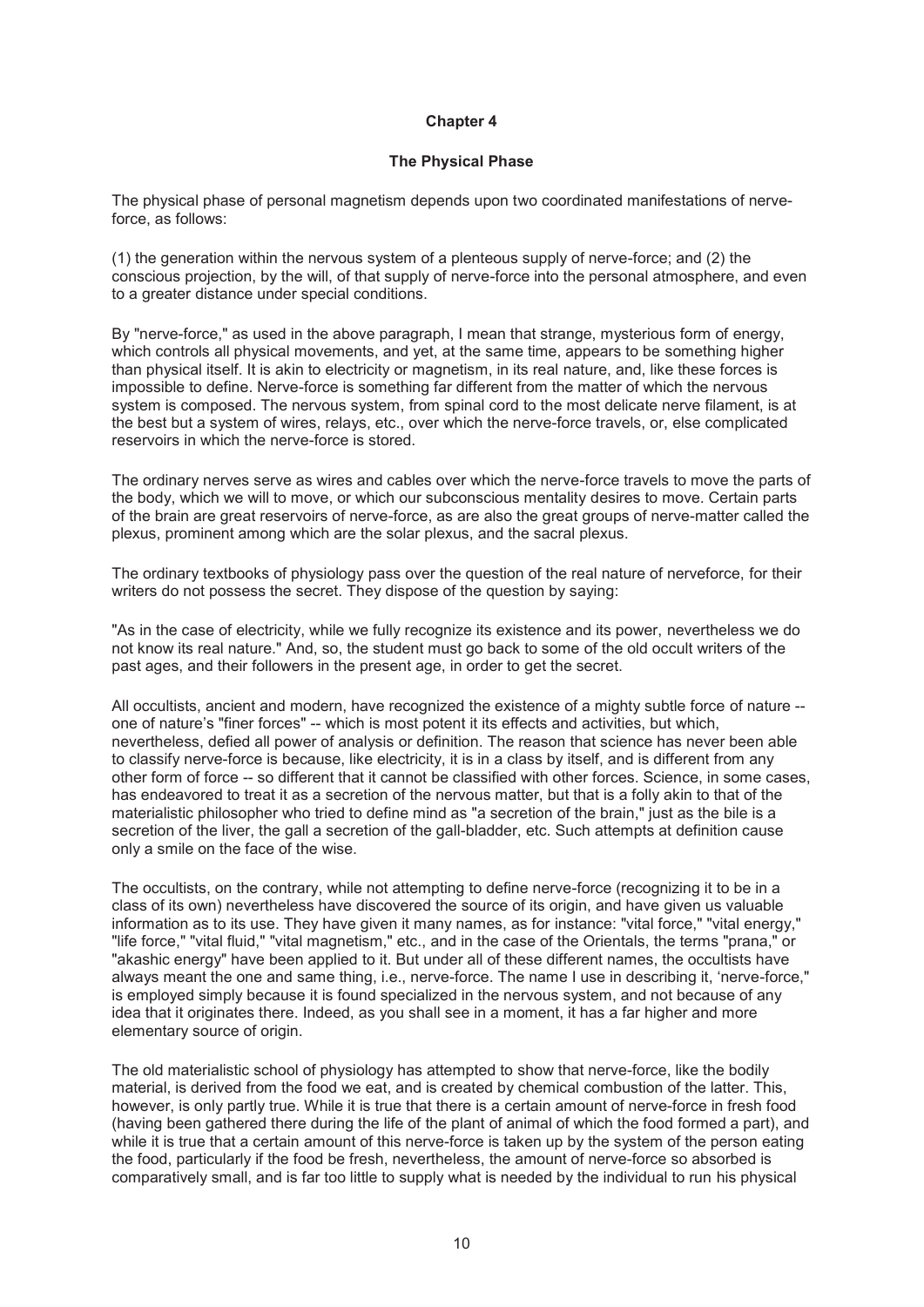organism. And, even the small part so obtained is not derived from the chemical combustion of the food. Food chemical combustion results in giving bodily heat, but never in creating nerve-force.

The true source of nerve-force is the same as the source of electricity, namely the universal ether that fills space. Like electricity, also, this force is available to human wants only when it is associated with. The atmosphere is charged with nerve-force, which is taken up and absorbed by the nervous system, and stored away in its great reservoirs, from whence, in turn, it flows over the nerves when required, by the physical or mental needs of the individual.

But, you naturally ask, how does the body absorb the universal nerve-force -- through what channel does it enter the system. The answer is plain, viz.: In plant, animal, and human life, the nerve force is **breathed** into the system. In other words, the process of breathing, in its higher and lower forms, is not alone that of extracting oxygen or other elements from the air, but also that of extracting the universal nerve-force at the same time. When this is understood, it will be more easily understood why the living thing perishes so soon if the process of breathing be interfered with. The understanding of this secret of nature throws a much-needed light upon the important part played by breathing, in the life of all creatures.

Before proceeding to a further consideration of the process of the absorption of nerveforce from the atmosphere, especially in the case of the student of personal magnetism, I ask you to consider another important question in relation to the physical phase of personal magnetism, namely, that of the projection of nerve-force beyond the limits of the nervous system. You will remember that the average physiologist maintains that it is folly to hold that nerve-force can possibly pass beyond the limits of the nervous system containing it. He holds that, like electricity on the wires, it cannot pass except over the wires of the nerves. But, is this true even of electricity? I positively assert that it is not.

The veriest novice in the study of electricity is aware that electricity will often leap from one conducting substance to another -- jumping the gap in the shape of a spark -- and then flying along the new channel. Again, even without the spark, electricity and magnetism will often affect other substances by what is known as "induction," without the actual contact of the two conducting materials. This is so common that it is a wonder that the question is ever raised. And, what is true of electricity and magnetism, in this respect, is likewise true of nerve-force, for it will not only often leap over the barriers of the nervous system, but will, and constantly does, affect other nervous systems by a kind of "induction."

Not only is the phenomena of personal magnetism a proof of this transmission of nerveforce, but the phenomena of 'human magnetism" (as it has been called) in the direction of "magnetic healing" another proof -- a proof, moreover, that may be obtained by any individual in his own experience.

Moreover, the experience of every individual will bear ample and generous testimony to the fact that certain persons, flowing over with vigorous nerve-force, will so radiate the energy that it is actually perceptible to those shaking hands with them, or even coming into their vicinity. These individuals fairly radiate health and vigor, and exert a positive healing and invigorating effect, on those with whom they come in contact. In a similar manner, is manifested a lack of sufficient nerve-force, by those unfortunate individuals who go around unconsciously absorbing the nerve-force of others, and, in extreme cases, becoming actual vampires sucking the vital forces from those around them. Who of you have not met this last class of persons, and have not noted how depressed and weakened one is after having been in the company of such persons for some time? The average person does not need any further proof in this case, beyond that afforded by his or her own experience.

It may be asked that if the nerve-force is inherent in the universal ether, and obtained from the atmosphere, why all persons are not equally endowed with this energy. The answer is that the lifehabits of individuals differ, and just as one is physically strong and robust, and another weak and delicate, so is one individual strong in nerve-force, and another weak in it. Moreover, a change in the life habits of the person will inevitably result in a change in the amount of nerve-force absorbed and retained by him or her. In fact, one of the purposes of this book is to instruct you how you may increase the nerveforce within yourself. While the object is the increase of your personal magnetism, you will find that at the same time your general health and vigor will improve.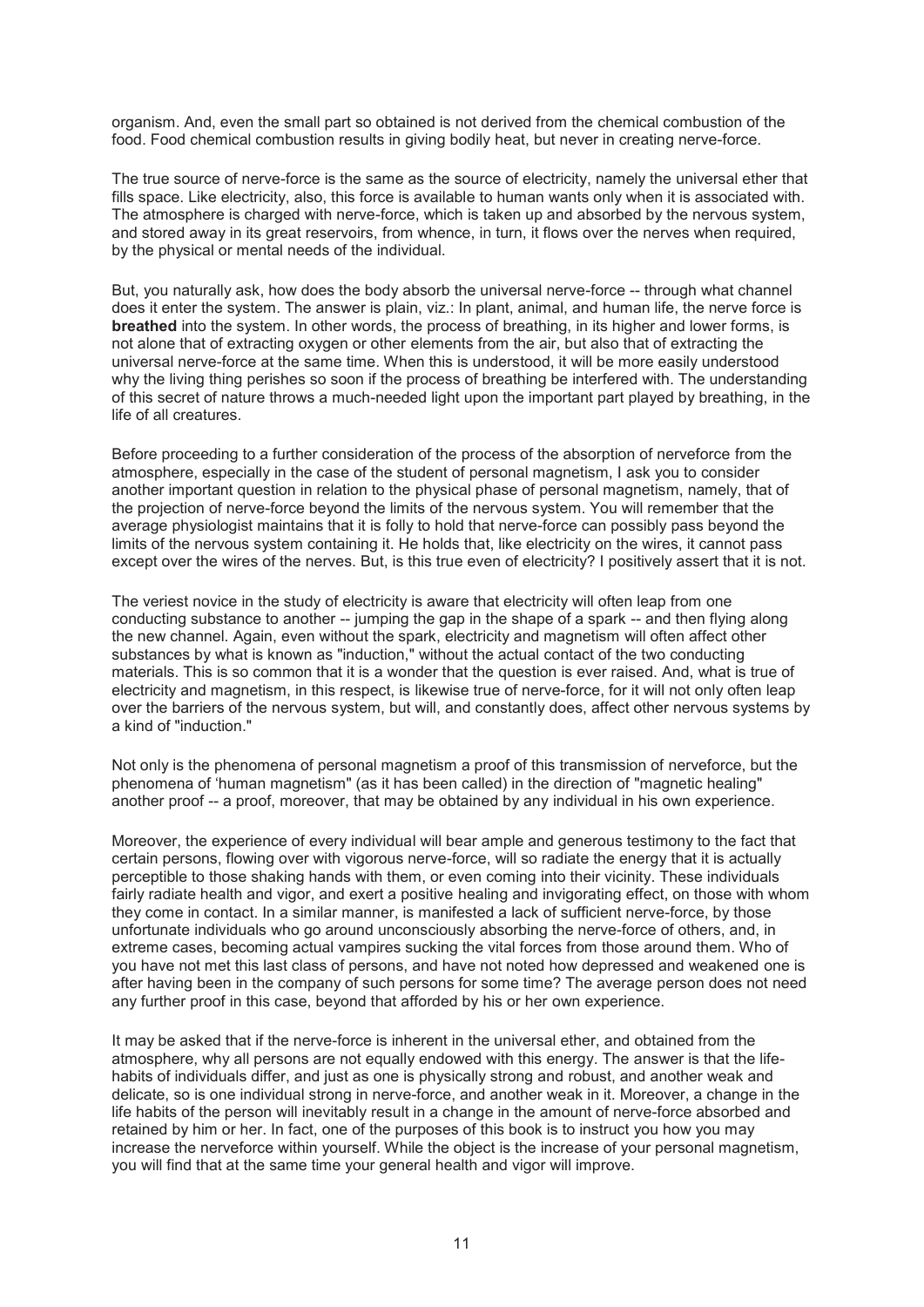In addition to the amount of nerve-force being determined by the life habits of the individual, it is also true that the individual may, by the proper exercises, so "energize" his nervous system that he will largely increase the degree of activity of his nerve-force, and may render it far more available for his requirements. It isn't only a question of securing a plenteous supply of nerve-force, but also of having the same in an active condition, and in such a form that it may be readily available for the requirements of everyday life.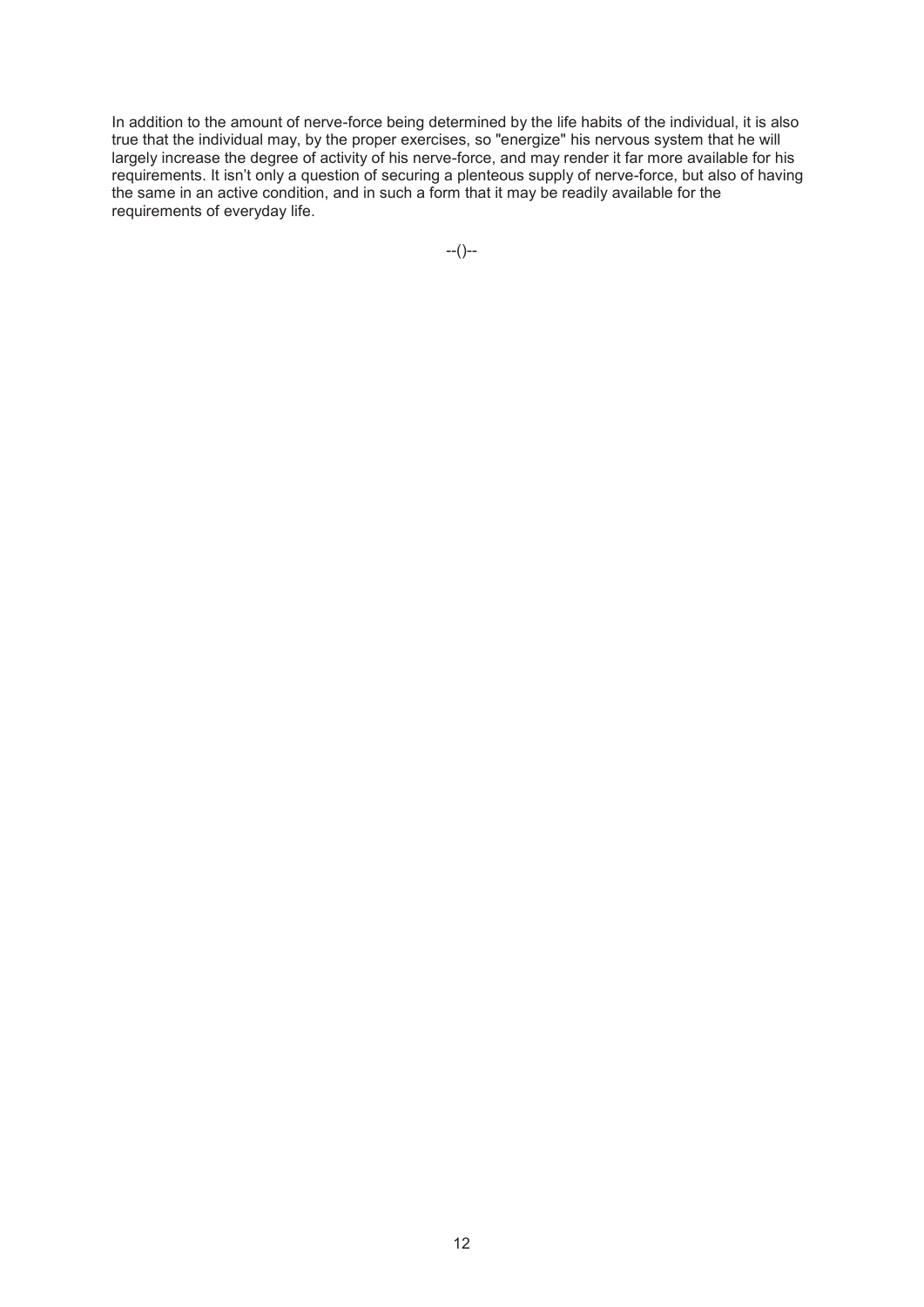#### **Physical Magnetism**

You will remember that when you have come in contact with any of the strong characters in any walk of life -- the great preachers, lawyers, statesmen, orators, businessmen, etc. -- those whose success depends upon the strong effect they produce upon other persons, - you have been conscious of a feeling that they radiate **strength** and power. You actually **felt** the power coming from them. And, you will also remember that this power did not seem to you to be mental power, or intellectual strength, alone -- it seemed, instead, to have much of the physical in it. So strong is this power in the case of some of the world's great characters that they seem to be personified will power -- mighty centers of vitalized energy, affecting all with whom they come in contact.

In order to realize the difference between this power and pure intellectual strength and ability, you have but to remember another class of gifted persons, namely, the great students, writers, etc., and other men who have developed great intellectual power. These men as a rule are not "magnetic," as the term is generally used. They do not radiate or throw off force, and the element of physical magnetism is almost entirely absent. They seem to be centers of great intellectual energy -- but nothing more. I am not now speaking of individuals in whom both the intellectual and the physical are well balanced and combined, but instead, of those individuals who are distinctly "mental" or intellectual. A moment's thought will recall many examples of the type to which I refer -- the teachers, preachers, lawyers, and students whose intellectuality is well developed, but who lack that "something" which impresses persons.

Another appeal to your memory will show you; also, that the "magnetic" person is almost always possessed of that indefinable something, which we call "strength" and energy. He may not be a stout, large person -- he may even be a scrawny, lank individual, of slight frame and small stature -- but even in the last case he will be "wiry" and like a coiled wire spring, full of latent energy. The magnetic person is never the weak, flabby, jellyfish type. I have seen these thin magnetic persons on their deathbeds, weakened by disease, but even in their last moments they gave one the impression of keen spring-like strength.

The other type of magnetic person, the stout type, also gives the impression of power and strength - a something within which stores and radiates strength and power. Is this not so in your own experience? Did you ever see a great leader -- a magnetic personality -- who did not convey the idea of "strength" in the physical sense? I think not.

Now, remember, that I am not claiming that physical nerve-force alone constitutes personal magnetism. Far from this -- there are many men who possess and radiate physical nerve-force who are not personally magnetic in the full sense of the term. The combination of mental magnetism, and physical magnetism is needed to produce the full phenomenon of personal magnetism, remember. But, I do insist that mental magnetism without its physical counterpart is like a mind with a body -- it lacks substance and effectiveness.

The occultists inform us that in the personal atmosphere of the individual -- his "aura," they call it - there is to be found not only the vibrations of his mental states and character, but also the vibrations of his physical magnetism, or nerve-force as I have called it in this book. They state that to those who have developed psychic or clairvoyant power, these nerve-force vibrations may be seen extending from the body some two or three feet in either direction, the whole aura having an egg-shape, hence its name. It is said to have a faint violet color -- something like a pale electric flame -- and to quiver and vibrate in a manner similar to the motions of heated air arising from a stove, or the ground on a hot summer day, so familiar to every observer. They also claim that when a strong person is using his will, this nerve-force, carrying with it his mental magnetism, may be seen shooting in great sheets or flashes from him to the other person or persons. I do not claim to posses this psychic vision myself, but the testimony of many of my psychic friends agree in this matter, and are in accord with the writing of the older occultists. And, at any rate, anyone experimenting with personal magnetism will be convinced that nerve-force or physical magnetism does act in just the way described, though it remains unseen by the eye of the ordinary person.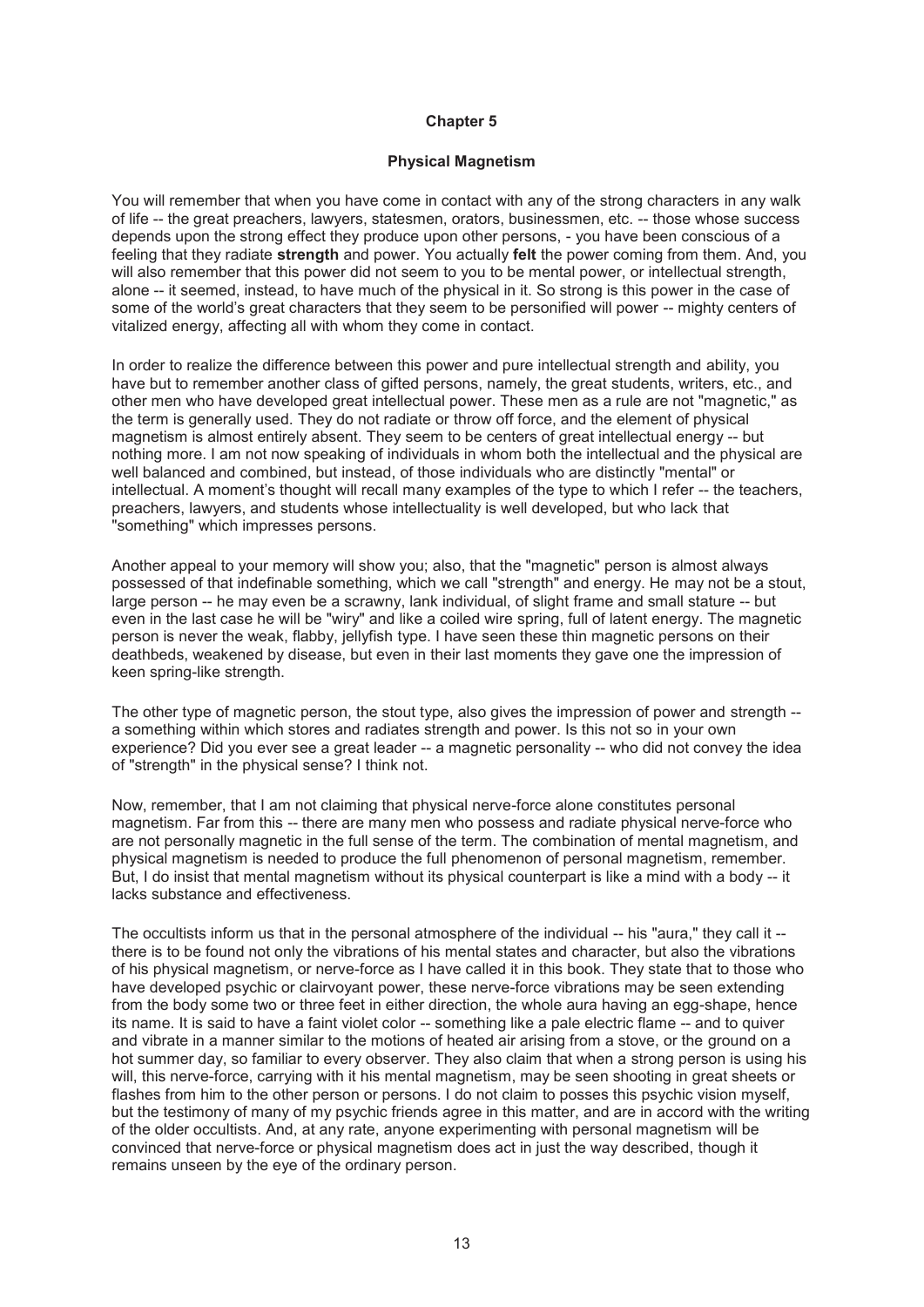Another important bit of information furnished by the occultists which is fully verified by my own observations and experiments, and which in fact forms one of the foundation pillars of my system of personal magnetism, is that concerning the part played by nerveforce in the phenomena of telepathy, hypnotism, mental influence, and similar phenomena in which the mind of one person acts upon the mind of another -- this of course being one of the main features of personal magnetism. I allude to what may be called the "vitalizing" of the thought-waves by the current of nerve-force, which is projected at the same time with it.

Thought-waves unaccompanied by currents of nerve-force lack force and effect, and are like cold mental power devoid of life and activity. You will grasp this idea better by reference to a common occurrence, for instance, you have heard many a sermon, speech, or recitation delivered by a person having marked intellectual ability, and filled with good sound thoughts, - and yet the delivery seemed dead, dull, colorless and lifeless, did it not? It lacked the life, vigor, and vim of the delivery of some other speaker of even less intellectual power, did in not? And, you have noticed that the personality of some admittedly intellectual personage lacked "life"; while some other less gifted personality fairly radiated life and strength, and consequently, magnetic power. Well, this represents the difference between plain thought-waves, and thought-waves accompanied by strong nerve-force. The one lacks "body" and vitalizing force, while the other possesses this in abundance. Think over this carefully, until you "get it" -- for in it lays one of the two great secrets of personal magnetism.

A person in whom nerve-force is actively present, and who has consciously or unconsciously acquired the art of combining it with his thought-waves, will send forth words or thoughts fairly charged with dynamic force, reaching and affecting those with whom they come in contact. Like a high-power explosive shell, the nerve-force drives the thought-wave like a bullet to this mark, hitting the bull's eye with a tremendous impact, and making a powerful impression on the mind of the other person or persons. There are persons whose words seem fairly alive, so vital is their action upon the minds of others -- these persons have strongly active nerve-force or physical magnetism used in connection with their mental currents. They flash out this combined force toward their audiences of many persons, and the latter are fairly lifted off their feet by the power.

The great leaders of men have had this nerve-force largely developed and actively employed. When they spoke, the other persons were almost compelled to do the bidding of the strong person. Julius Caesar and Napoleon Bonaparte were two marked examples of the use of this power, but, as a fact, every man who sways moves and rules other persons, is an example worthy of study. The student should, if possible, manage to be thrown in contact with this class of persons, so that he may see, or rather **feel**, for himself, the effect of this mighty force emanating from these individuals. He will then better realize just what part nerve-force plays in the matter of personal influence, and personal magnetism, and then be more firmly resolved to develop it in himself or herself.

There are some persons who seem, naturally, to absorb, store up and effectively use their nerve-force of physical magnetism. Such are very fortunate, for they are saved the trouble of cultivating the processes referred to. But those who do not possess this gift, naturally, may by practice and perseverance develop it in themselves. Nay, more, they may, eventually, even surpass the naturallygifted man, for the latter does not understand the source or nature of his power, and is apt to neglect or abuse it, while the person who develops it in himself, according to rule, and with a full understanding, has the thing "on tap" as it were, and can always recuperate from an over drain on a nervous system.

Knowledge is power, and a cultivated and developed faculty is often far more effective than a similar faculty present at birth, and not understood or worked for.

Beginning with the next chapter, I purpose giving you plain, simple directions for the increase of your nerve-force, the storing up of the same, and the conscious projection of it to vitalize your mental currents. The process is quite natural, and does not partake of any mystic ceremonies or anything of that sort. It is based on purely physiological principles, and is in full accord with natural laws. When you have once acquired the art and science of the absorption and storing of nerve-force, you will be surprised that you have never thought of it before.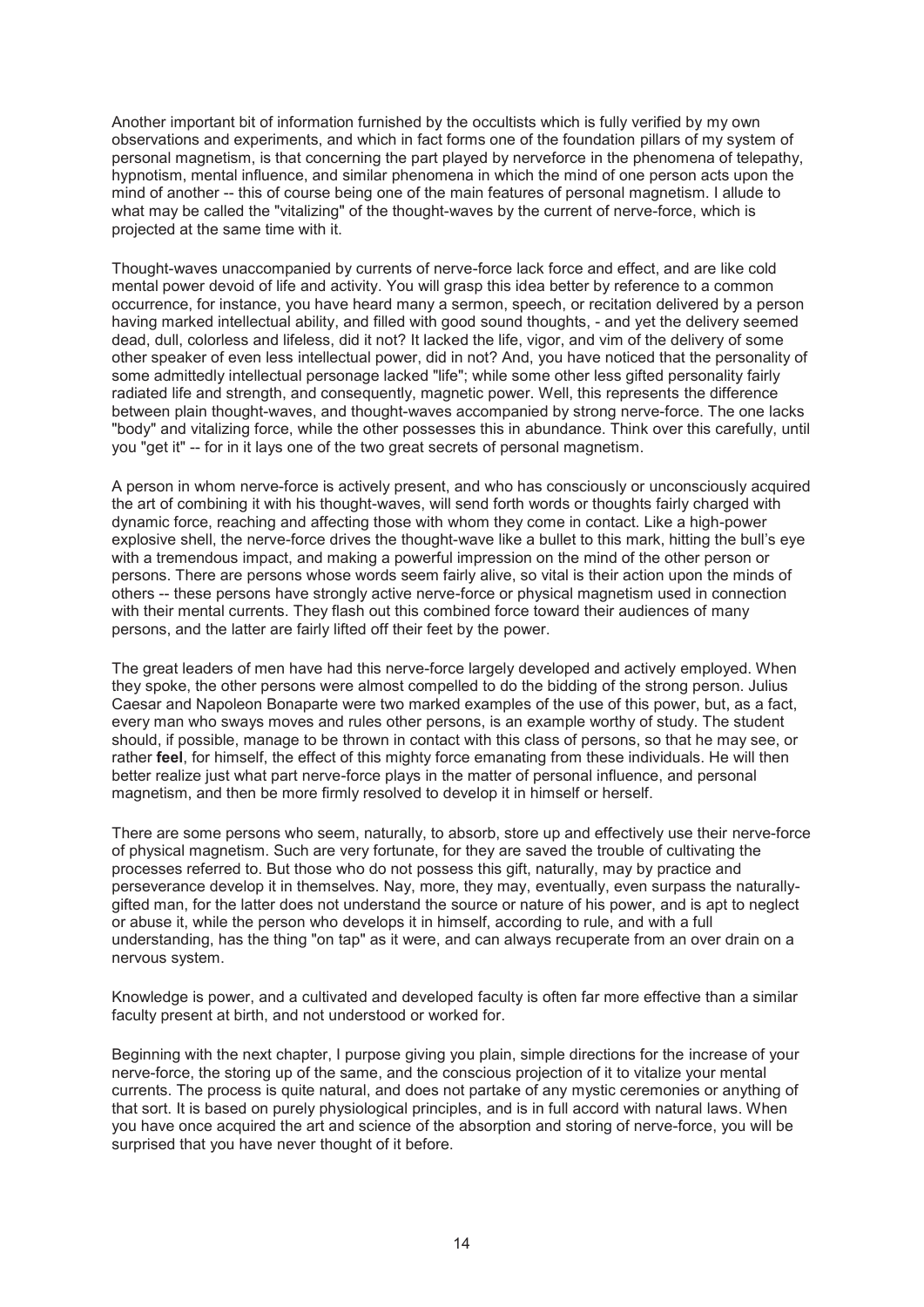When you acquire this power, you will be conscious of being a center of an enormous energy, and will also be made aware of your power by the effect upon other persons. Not only in the matter of personal magnetism, I mean, but also in the matter of imparting the vibrations of strength and energy. You will notice that other persons will be conscious of something in your handshake and touch that will surprise them. They will not understand just what affects them, but they will be conscious of some strange feeling pervading them. The best plan will be for you to keep your secret to yourself, and to avoid any impression of being out of the ordinary. You wish to create confidence, not fear -- and the strange and mysterious causes fear rather than confidence. So keep your own secrets.

 $-(-)$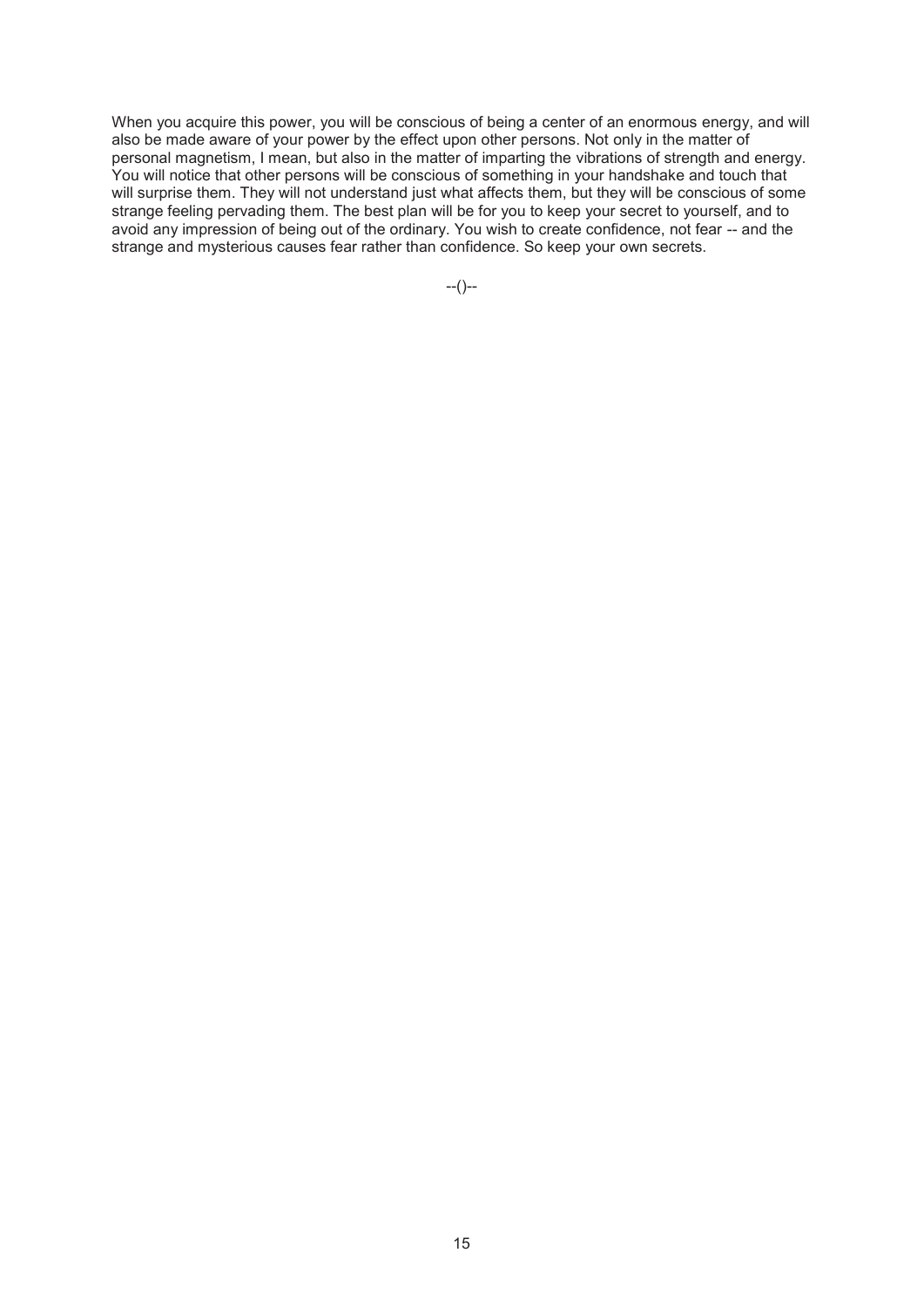#### **Generating Nerve-Force**

By reference to the first paragraph of Chapter IV, you will see that I have separated the physical phase of mental magnetism into two coordinated manifestations, the first of which i.e., the generation within the nervous system of a plenteous supply of nerve-force, I shall now describe.

The word "generation," in this connection, only imperfectly conveys the idea of the actual process of acquiring nerve-force within the nervous system, for the process is one of "absorption" and "distribution," rather than one of "generation." But as the latter term conveys a simpler picture of the process, I have thought well to use it in this connection, particularly as many of the old occult writers have used it, in this sense, before my time.

This process of nerve-force generation may be said to consist of two distinct, yet coordinated phases, viz.: (1) the absorption of an extra amount of nerve-force from the atmosphere, by special forms of breathing; and (2) the distribution of the same to the great centers of the nervous system which act as reservoirs of nerve-force. I shall now proceed to consider these two respective phases, in their proper order.

The first phase of nerve-force generation consists of the absorption of an extra supply of nerve-force from the atmosphere, by means of special forms of breathing. All persons constantly absorb nerveforce from the atmosphere, in the ordinary process of breathing, the amount differing with the individual, or rather, with his habits of breathing. You will have noticed that the vigorous, strong individual, nearly always breathes fully -- that is, deeply and regularly -- while the weak person will breathe only partially and irregularly.

There is a very close connection between full, regular breathing and general physical health and strength, but I shall not touch upon this phase of the subject here, for it forms no part of this special instruction. I merely drop a hint, which the wise will take advantage of.

Without wishing to lead you into the subtleties of Oriental psychology, with its complicated forms of breathing for psychic and spiritual development, etc., I must call your attention, at this point, to the philosophy underlying some of the Oriental breathing practices, for the same is based on the soundest scientific principals. The Oriental philosophy teaches that each mental and physical state of the individual is represented by a special rhythm of breath, the rhythm and condition always being found together. The mental or physical condition will invariably manifest the particular rhythm of breath, which belongs to it; and, likewise (and this is one of the occult secrets) the deliberate assumption of a particular rhythm of breath will speedily result in the manifestation of the appropriate physical or mental condition.

You have but to consider the subject for a moment, to see that when you are frightened or angry, you breathe with a different rhythm than when you are calm and peaceful. Each emotion, up and down the scale, has its own appropriate rhythm of breath, which invariably manifests at the same time. Moreover, different physical conditions like wise manifest in coordinated breath-rhythms. Keep a close watch on yourself, and those around you, and you will soon see that the above statements of facts are strictly correct. You will wonder why you never noticed the phenomena before.

A little less known, even, is the correlated fact that the deliberate assumption or "acting out" of the particular breath -- rhythm related to a particular emotion, will result in a speedy experiencing of the emotion itself. This also may be tested out on yourself.

You will find that a few moments' anger-breath or fear-breath (if well acted out, or assumed faithfully) will result in you soon experiencing a feeling of anger or fear, as the case may be. Likewise, you will find that the deliberate assumption, on your part, of the breath-rhythm of peace, calm, self-control, will be sufficient to induce that particular state of feeling in you. There is a big hint in this last sentence, by the way, for that is exactly what the Oriental sages do to induce and maintain the mental state of philosophic calm for which they are noted. In this connection, let us remind you that when you are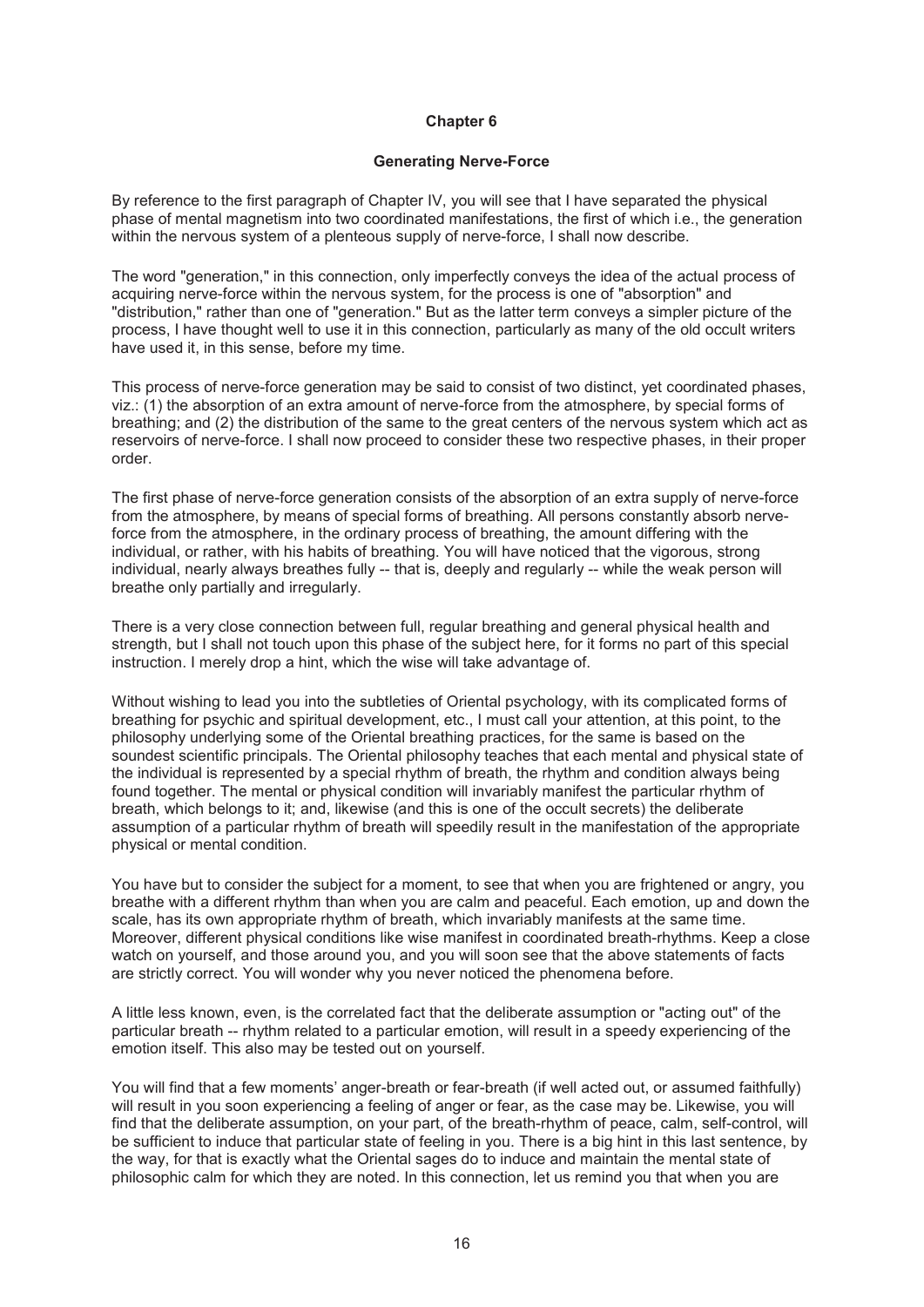endeavouring to control your temper, and to maintain your pose, under extreme provocation, you will find that you instinctively strive to control your breath-rhythm, which shows a marked tendency to fly off into a state of rapid panting and gasping. And, so long as you can maintain your steady controlled rhythm of breath, you will maintain your poise and self-control.

Well, to make a long story short -- to get right down to the gist of the subject of the absorption of nerve-force through controlled breath-rhythm -- let me say to you (1) that there is a breath-rhythm which nature uses to restore nerve force to the depleted system, after a great demand upon it in the direction of either a strong mental or emotional strain, or after a severe physical strain; and (2) that a deliberate assumption or "acting out" of this particular breath-rhythm will result in your being able to quickly absorb a greatly increased supply of nerve-force for the purpose of use in personal magnetism -- to render you full of physical magnetism, in fact. Do you catch this point? If not, reread the above paragraph, several times, until you fully grasp the importance of the statements therein contained - for they comprise exactly on e-half of the philosophy of nerve-force generation -- and much more besides if you are able to grasp it.

You naturally ask, at this point: "What is this particular breath-rhythm which nature uses to aid us in recuperating, and which nature uses to aid using recuperating, and which may be assumed with such wonderful result?" Very well, let me answer you by asking you another question, namely: "How do you breathe when you begin to recuperate just after a severe emotional, mental or physical strain, when the characteristic first panting breath quiets down?" If you will consider carefully, you will answer that you generally begin by one or two long drawn out sighing breaths, followed by a period of calm, deliberate, slow, deep breaths. You may not have noticed it, but these last calm, deep breaths are marked by a slow but regular rhythm -- as regular, indeed, as the slow swing of the pendulum of a large clock, or the accompanying "tick" thereof. You will find that this slow, regular rhythmic breath continues for some little time, until you feel refreshed and reinvigorated, when the breath will drop into the normal "everyday" rhythm, and the task is over.

Well, this is exactly the breath-rhythm, which, if properly assumed and well "acted-out," will result in drawing to you a greatly increased supply of nerve-force from the universal storehouse of the same, i.e., the atmosphere around you.

I ask you, student, to pause at his point, and reread the preceding paragraph. Consider it carefully, roll it over in our mind, until you fully grasp its tremendous significance, and fully make it your own thought. For in those few lines is condensed a statement of wonderful truth, which, if taken advantage of, will transform you into a very giant of physical magnetism. Do not proceed with this reading, until you have fully grasped the importance of the information just given you.

But do not imagine that you can jump at once into this great power. You must first gradually acquire the exact rhythm for yourself -- for I can do no more than to indicate it to you. I cannot say, "Breathe in just so many seconds; hold the breath just so many; and then breathe out just so many," and so on, as many teachers have done -- some who should have known better, for that matter. For each person has his or her own particular breath-rhythm of this kind, the difference arising from mental or physical formation and characteristics.

The following is the rule -- the only rule -- in this matter: "Ascertain, first, the precise breath-rhythm which nature has given you for use in moments of recuperation after extreme mental, emotional or physical strain; and then, second, practice the same voluntarily by assuming, or acting out the mental and physical conditions producing it, until the rhythm becomes fixed in your memory, so that you can easily reproduce it, instinctively, when you wish." Read this rule over until you thoroughly understand it.

You will find it somewhat difficult to assume or act out the conditions producing the rhythm, at first, unless you happen to be a natural or well-trained actor. But keep trying, until you master it. Practice will make perfect, in this as in everything else, remember.

Mentally place yourself in the same vibrations as when you were under some great strain of mind, emotion or body, in the past; and you will find that the same will be followed by an acting-out of the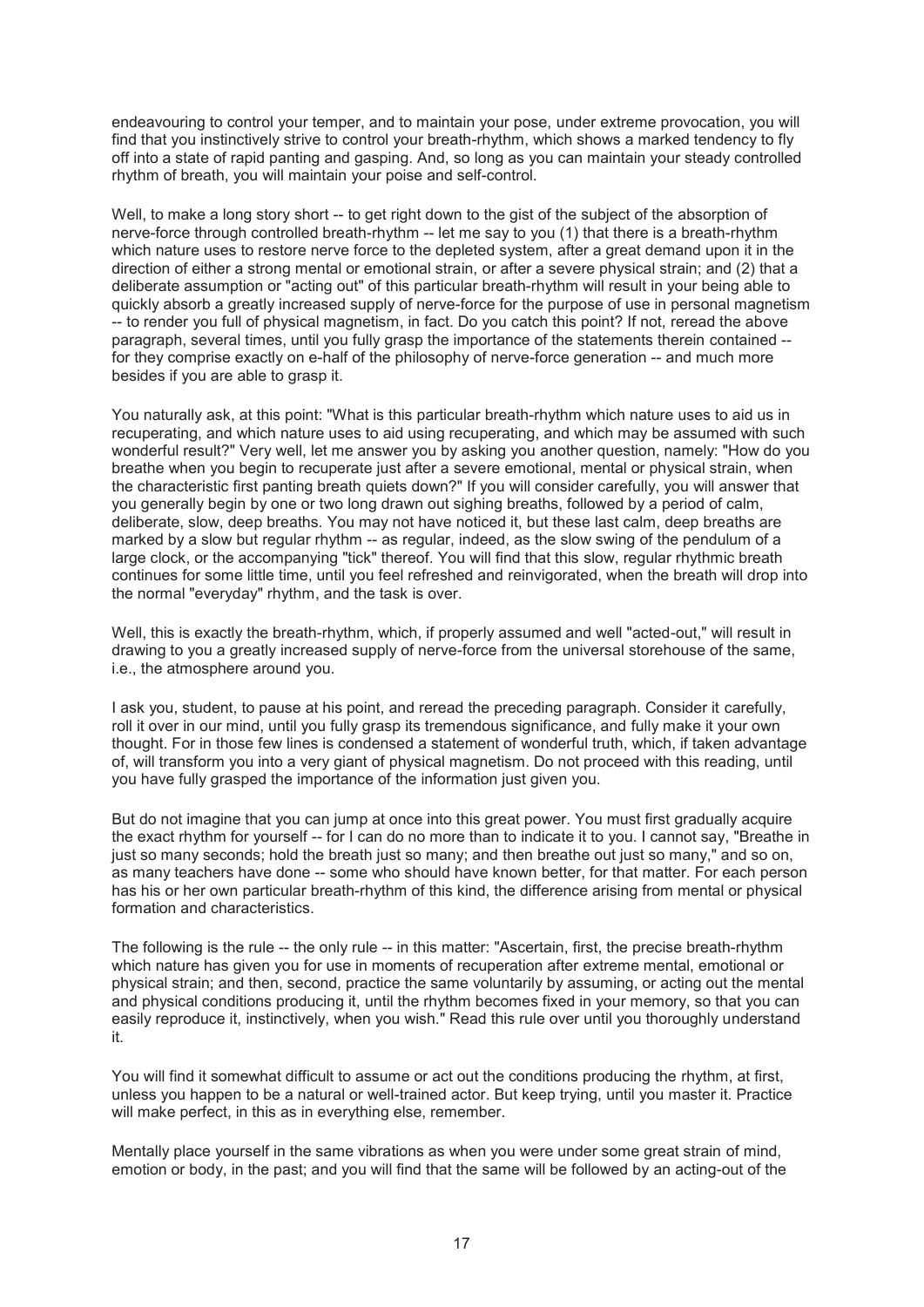period of recuperation, with its accompaniment of appropriate breathrhythm. Each student will manage this in his, or her, own way, and will get the result, if persistent, persevering effort were made.

You will find that the first indication of the recuperating breath-rhythm will usually be a long drawn out sigh, followed by a moment of rest, which, in turn, is followed by an easy, though deep, slow. deliberate succession of in-breathing and out-breathing, in perfect rhythm, which will be accompanied by a feeling of increased strength and vitality, of mind and body -- delighted to experience is the feeling of "relief" and fresh vigor, vitality and vim which results from this breath-rhythm.

In practicing this recuperative breath-rhythm for the purpose of resting, gaining strength, or increasing your store of nerve-force, do not fall into the too-common error of artificial rhythmic breathing. Do not make the mistake of trying to count the seconds of the breath; or to make the breaths extend neither over a particular time, nor to exactly match each other; or to retain the breath any special time; nor to count time between breaths; or anything of that kid. Forget all about the artificial standards, and give yourself up entirely to a peaceful, calm feeling of relief and recuperation, which nature will bestow upon you if you will create the right conditions for the manifesting of her power. Do not be artificial - trust nature to "run the thing" aright and leave everything in her hands.

Do not bother at this point, to wonder just how many times a day you must practice this exercise in order to gain physical magnetism and absorb nerve-force. That point will be covered in a latter chapter, in connection with the accompanying process of nerve-force distribution -- the sole thing before you now is to learn how to produce this breathrhythm, and to practice until you can produce it at will, easily and naturally, without effort or strain -- instinctively, in fact. Until you accomplish this, there is no use of your bothering yourself about the succeeding stages.

And, now a word about practicing this step. Do not overdo the thing -- make hast slowly. It is a matter of growth and development with you, and you should not try to rush things too rapidly. Let nature proceed to make the process instinctive, and do not fall into the mistake of pulling up the roots of our plant in order to see whether it has grown overnight. It will grow. Never fear. You will know when you are on the right track, and will be aware of your progress, by reason of your increasing sense of vigor, vitality and vim.

Remember, finally, that the secret of the whole this is that you have discovered how nature recuperates the system in times of extreme necessity; and have then learned how to draw upon this sources of energy at will, thereby increasing the supply far above the ordinary. It is just as if you had discovered a bottle containing the elixir of energy which kind Mother Nature uses to recuperate you in times of need; and then you had learned that you could partake of the elixir, daily, or whenever you felt like it; and were consequently enabled to increase your energy and vitality far above the average. The comparison or figure of speech is not exaggerated -- for in this secret you have indeed discovered the elixir of vitality, vigor and vim; that is, if you use it aright.

 $-(-)$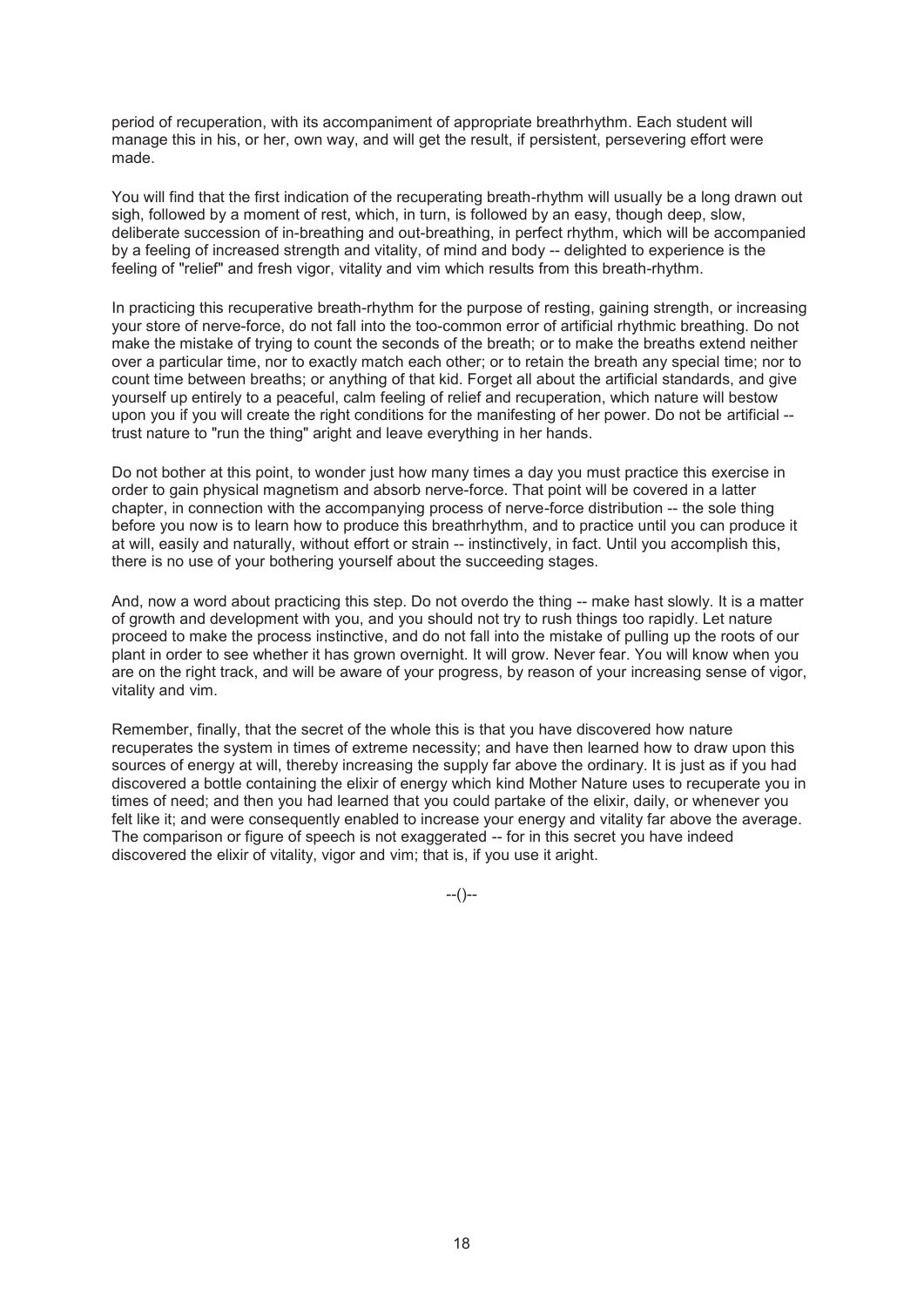#### **Distributing Nerve-Force**

In the preceding Chapter I have given you general instructions regarding the first phase of nerve-force by means of certain forms of rhythmic breathing. I now proceed to the general instruction regarding the second phase of nerve-force generation, namely, the distribution of the absorbed nerve-force to the nervous system, and particularly to the great reservoirs of nerve-force.

This process of nerve-force distribution naturally follows directly after that of nerve-force absorption, the two being coordinated phases of one of nature's recuperative processes. Just as is the process of the recuperative breath-rhythm, nature's way of restoring to the system a fresh supply of nerve-force to replace that used in the extra-ordinary mental, emotional or physical strain preceding it, so is the process of nerve-force absorption another (or twin) method of nature to distribute the absorbed nerveforce to all parts of the body, strengthening and invigorating, vitalizing and stimulating, each and every part of the body, and at the same time storing up in the great reservoirs of the nervous system a reserve supply of nerve-force for times of future need.

Again you ask: "What is nature's way of distributing the absorbed nerve-force, as above stated, which also is the way in which you state students of personal magnetism may distribute their absorbed nerve-force or physical magnetism?" As in the case of the previous question, I answer, "Go to nature herself, and discover her method." Let us then do so.

Investigating nature's method of distributing physical magnetism or nerve-force, what do we find nature doing just after the person is exhausted by mental, emotional or physical exertion -- that is, in addition to the peculiar breath-rhythm. Answer: We find, accompanying the long deep sigh preceding the breath-rhythm, and also, following the rhythmic breathing, a tendency to "stretch" the muscles of the body. Not only do we notice this phenomenon at such times, but also it is to be observed when we awaken in the morning with a yawn, followed by an instinctive stretching of the muscles. We observe the same thing after we have used up nerve-force in listening, reading, studying, etc. -- in fact, in any action, which has required concentrated attention. It is always the yawn, the deep sigh, the measured breath, and, finally, the stretching of the muscles.

Now, do not dismiss this matter with a trifling jest, or an amused smile -- for this stretching of the muscles in one of nature's most important offices. It is nature's own favorite way of distributing to all parts of the body the nerve-force being absorbed into the system. It is nature's own way of sending a vitalizing and invigorating current to the places in which it is needed. And, moreover, if we will take her seriously; examine the meaning of her process; and then intelligently apply the same in our work of developing physical magnetism, we will have gained an important secret of nature, and one which we will not be willing to part with, once it is applied and turned to account.

In the first place this "stretching" is something far more than a manifestation of laziness, weariness, or fatigue. It is an instinctive action resulting from nature's recognition of the need of a fresh supply of nerve-force, and her rush to supply the needed energy. Do not mistake and confuse causes and effects in this matter.

You will notice, in cases of complete "stretching," a twofold motion, viz.: (1) An extensions; and (2) a tensing or contraction of the muscles, in the direction of drawing in the extended limbs or parts of the body. Now note this, both of these motions are forms of "tensing" or contracting the muscles. The extension movements result from the tension or contracting of the opposite set of muscles. The principal muscles of the body are arranged in opposing sets, one being used to push out, and the other to draw in, the limb or portion of the body. You may always count on the presence of these opposing sets of muscles. When in the process of stretching you first extend, and then draw in the limbs, you really are tensing both of the opposing sets, in turn. For what purpose? Let us see. Nature's purpose in tensing the opposing muscles, in the above stated case seems to be that of "squeezing out" something from the muscles. And that is exactly what it is -- a squeezing out of something. Of what? Of the old, stale, weakened nerve-force of physical magnetism. Why? -- To what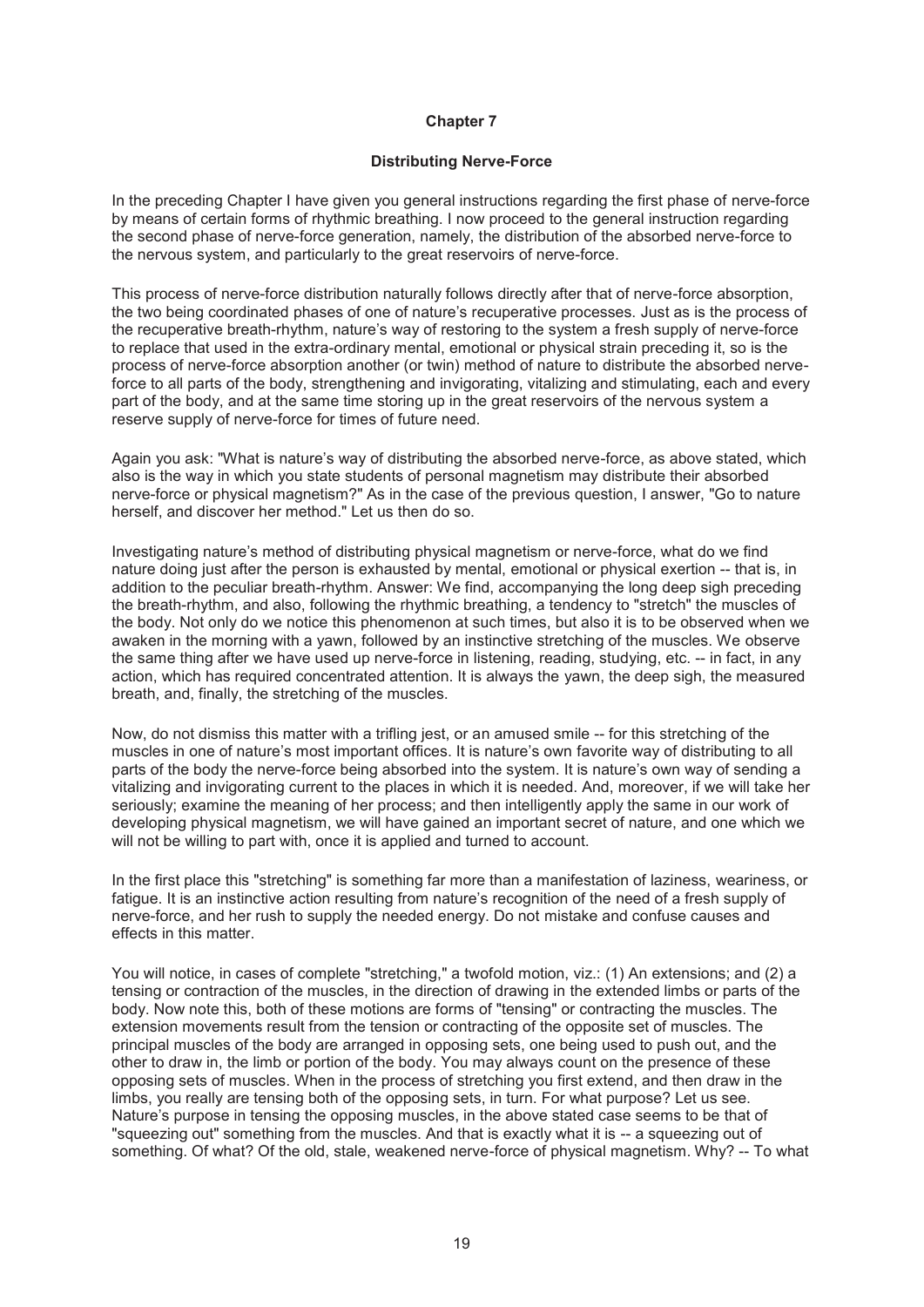end? To the end that the supply of fresh, vital, strong nerveforce or physical magnetism may rush in to take the place thereof.

This is equally true in the case of the brain exhaustion, nerve-exhaustion, or muscle exhausting -- for the brain cells, the nerves themselves, and the muscles are kept vitalized and invigorated by the same form of energy, coming from the same source. Moreover, the fresh supply of nerve-force pouring into the muscles and cells, from the great nerveforce reservoirs of the nervous system, leave the latter more or less depleted, and cause them to call for a fresh adequate supply from the universal source. In short, the stretching process sets into operation the whole machinery of the distribution of the system's supply of nerve-force, and results in the whole nervous mechanism being give a new impetus.

This is the secret of the personal magnetism adept's method of distributing a fresh supply of physical magnetism or nerve-force to all parts of the system, at will -- thus rendering himself a veritable dynamo of physical magnetism, if he so desires.

But there is more to this method of the student than mere ordinary "stretching," I assure you. The ordinary stretching is simply an elementary form of nerve-force distribution. I shall call your attention to an extension of, and improvement upon, the elementary method. You have probably heard of that from of calisthenics generally known as "the tensing exercises." Well, in that system you may find the seed of a much more efficient system. The tensing system of calisthenics is taught for the purpose of exercising the muscles -- only this and nothing more. It has been found to bring about the greatest results, and to greatly develop the muscles and benefit the general system. Why? "Oh just **exercise,**" replies the physical culturist. But we know better, for while we realize the benefit obtained from these sensible exercises alone, we also understand how such a rational course of exercise must result in greatly invigorating the entire system, by distributing the nerve-force, and as a consequence bringing about the absorption of a fresh supply to the great reservoir centers of the nervous system, do we not?

We have three decided points of advantage over the "tensing exercise" school, as follows: (1) We precede our tensing exercises by rhythmic breathing exercises, thus bringing to our reservoirs a fresh supply of magnetism or nerve-force; (2) we proceed leisurely and almost "lazily," our idea being that of "stretching" as opposed to the idea of vigorous exercise by tensing, the latter being held by the "tensing exercise" school; and (3) we understand the real reason for the tensing, and hence are able to apply it intelligently, instead of in a hit-or-miss style.

The addition of the rhythmic breath, of course, gives a new and novel impetus to the work of nerveforce distribution; in fact the latter cannot be perfectly performed without the former. This the ordinary tensing exercise practitioner almost entirely misses, except in so far as he becomes fatigued by his vigorous exercise, and is forced to breathe rhythmically, as a consequence, thereby unconsciously obtaining at least some of the benefits of the rhythmic breath. The ordinary tensing exercise student, once given our key of the rhythmic breath, is enabled to attain results impossible to him before. He sees a great light, as a consequence.

My students of personal magnetism proceed about the exercises for distribution of nerveforce, or physical magnetism, in an entirely different manner from that of the ordinary practitioner of the tensing exercise systems. The latter work themselves into an exhausted condition, under the belief that their muscles will become better developed by such vigorous exercise. As a consequence, many of them wear out as much as they acquire, of muscular development. My students, instead, pursue anything but a strenuous course of exercising in tensing. Instead of moving vigorously, they proceed slowly, calmly and almost "lazily" in tensing the muscles, in turn extending and then drawing in. They keep before them, all the time; nature's own processes of "stretching," and model their movements entirely upon the same. In this way, as a consequence, there is no exhaustion or using up of nerve-force or tissue to any marked extent, but, on the contrary, there is a constant taking in and distribution of magnetism from the centers to the parts, and consequently a marked increase in vigor, vitality and vim. The difference can be understood perfectly only when one practices my exercises for himself or herself.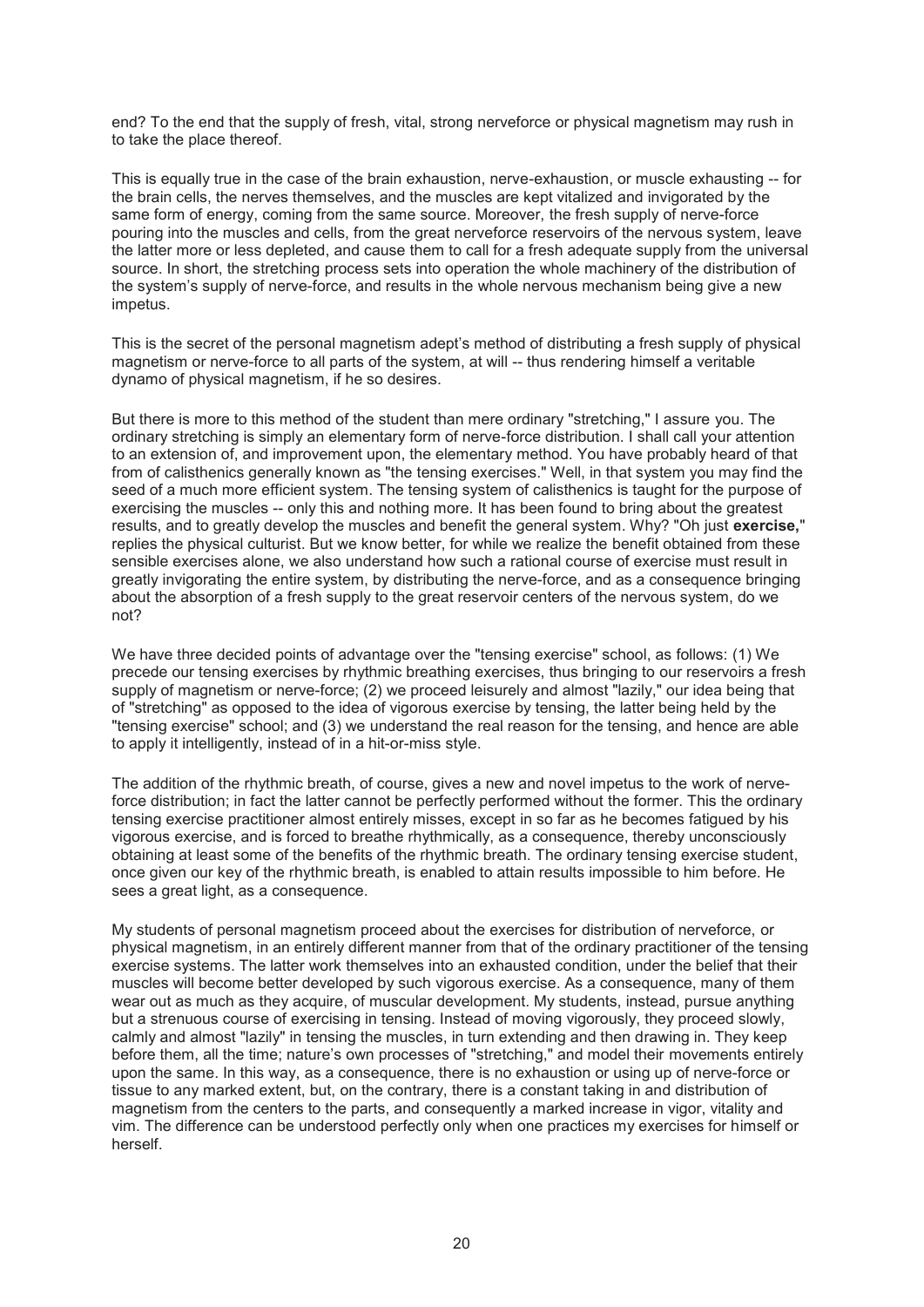Finally, it follows that a much greater effect is obtained by one who practices any form of exercises, understandingly, and with full knowledge of the "why" as well as the "how" of the thing -- of the theory as well as the practice. When one knows just what he is about, and just what he wishes and expects to obtain, then he has gained half of the battle. Lacking this knowledge, he wastes energy and effort, and does much that had better be left undone, while leaving undone much that should be done. Verily, "knowledge is power" in this case, as in many others.

It is somewhat amusing, though sad, to see these "tensing exercise" people using themselves up in vigorous exercising, and, at the same time, losing nine-tenths of the benefits gained by those practicing the "lazy" stretching exercises, accompanied by the rhythmic breath, as taught to my students.

--()--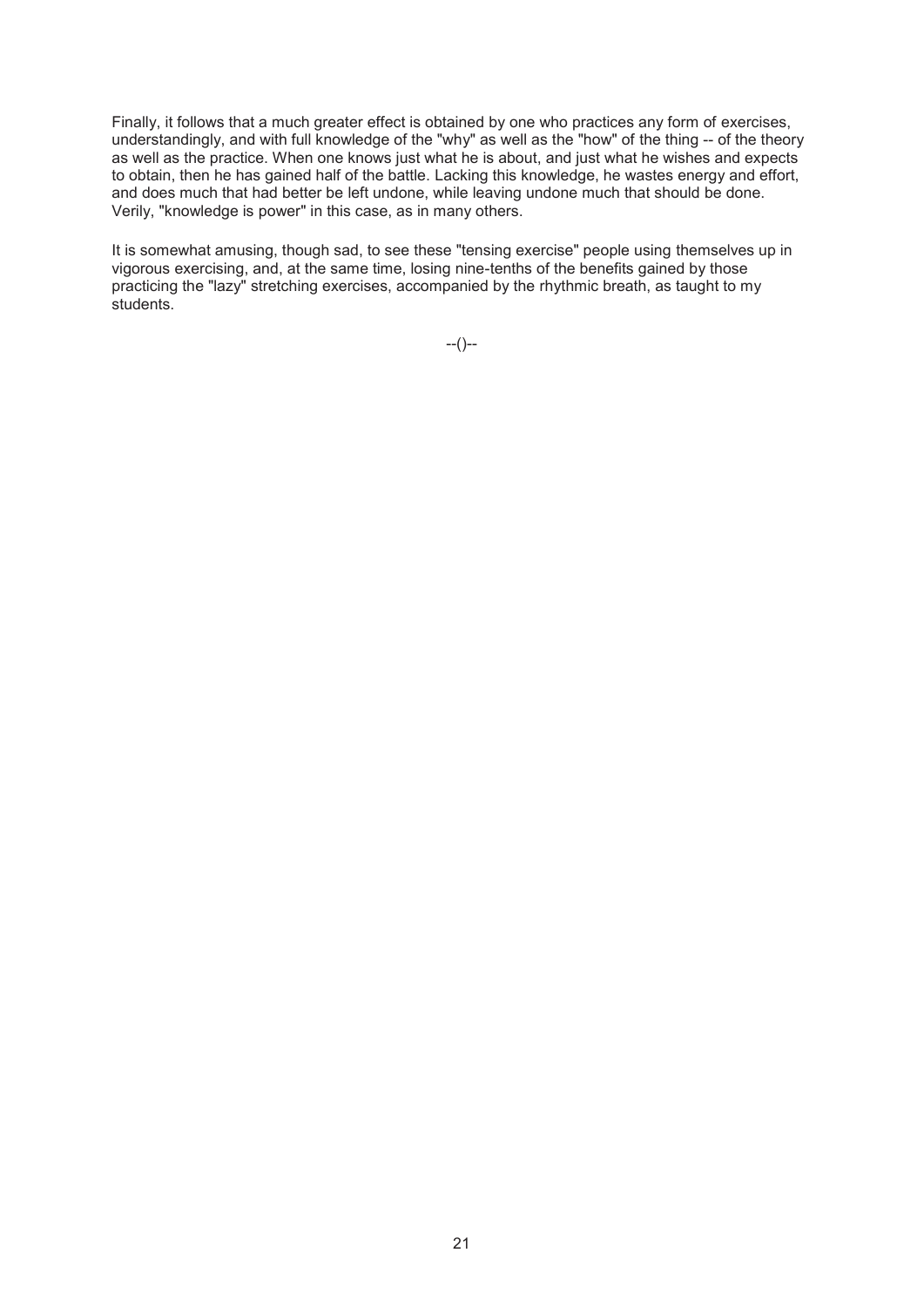#### **Nerve-Force Exercises**

I shall now instruct you in the direction of certain forms of exercise designed to generate nerve-force, or physical magnetism, both in the phase of absorption and that of distribution, according to the general principles set forth in the preceding chapters.

**Absorption.** The exercises, themselves, are designed to give a free and full distribution to the nerveforce or physical magnetism, but the student must always remember that before the nerve-force may be distributed it must first be absorbed. The absorption, of course, is performed by means of the breath-rhythm, according to the instruction already given you. IMPORTANT: Remember that every series of distribution exercises must be preceded, and followed, by the practice of the rhythmic breath for a few moments. It will also be found beneficial and useful to interject a short period of rhythmic breathing in between these exercises, from time to time. You will soon discover the need of this, from your own feelings. After you have gained familiarity and ease in practicing the distribution exercises, you will find yourself becoming very sensitive to the inflow of the nerve-force during the breath-rhythm exercise, and in a short time will know by your feelings exactly when you need to absorb more nerveforce during the exercise.

At this point I wish to again remind the student that one of the main features of my nerveforce exercises is that of the entire absence of artificiality, and the presence of "naturalness." I do not give set forms of breathing, to be practiced just so often, for so many minutes at a time. Instead, I give the general principles of the method -- the "why" as well as the "how" -- and then bid the student to be governed entirely by his own instincts in the matter of the duration of exercises, and frequency of the same.

After a short time the student will fall into the natural habit, just as he does into the habits of eating and drinking, and he will know exactly when he should practice nerve-force generation, and how long he should continue the exercises.

Keep the words "Be Natural" before your mind, and you will make no mistake. Never overdo the exercises, or force yourself to perform them when you do not feel like it.

Avoid anything approaching artificiality in the matter. Sometimes you may go a long time without practicing and again you may feel the need of the same very often -- in either case follow nature's urgings. Again, you may feel like taking but a moment's exercises at a time -- like taking a sip of water, while on other occasions you will feel like taking a long spell of exercise -- like taking a deep draught of water when you happen to be very thirsty -- follow nature in both instances.

**STRETCHING EXERCISE.** I will begin by calling your attention to a form of exercise which consists of intelligent simple "stretching," but which form of exercise will be found very beneficial. There are a variety of forms of this exercise. I will give you a few general forms, and you may then enlarge on these, and invent combinations, variations, etc.

I. Lying on your back, extend your arms upward over your head, to their full extent -- stretch them out easily but thoroughly as far as they will go. Then slowly pull them in. Repeat several times.

II. Stretch the arms sideways from the body -- out and then in, several times.

III. Stretch the legs in the same way, several times.

IV. Stretch the neck several times.

V. Stretch the hand and fingers, by moving the hands backward and forward from the wrist, clenching and unclenching the fist: opening and closing the fingers.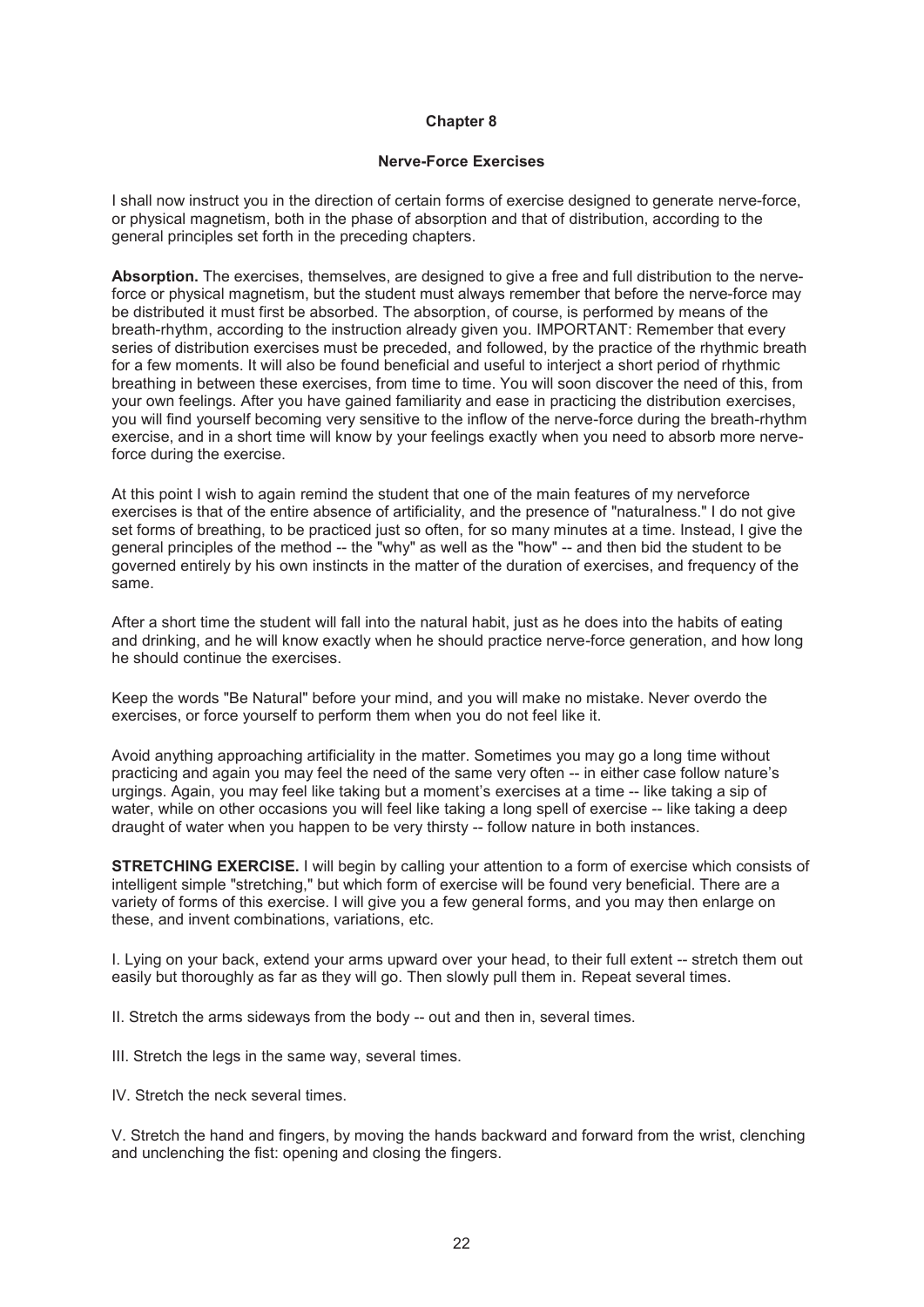VI. Stretch the feet and toes, in the same general manner as in the case of the hands and fingers.

VII. Turn over and lie on your stomach, with the face down on the pillow or floor, and repeat the above exercise in this position. This will bring into play a number of muscles not employed in the former position.

VIII. Rise to your feet and stand with the legs spread out, the feet several feet apart, with arms extended upward and outward. This will bring your body into the general shape of the letter "X." Then rise to your toes and stretch upward as if you were trying to touch the ceiling.

Repeat several times.

You will be surprised at the feeling of rest and renewed strength, which will come to you as the result of the practicing of the above simple stretching exercises. And yet, simple as they are, these exercises perform a great work. You must not lose sight of the fact that when you tense these muscles, in the act of stretching and then contracting the limbs, you really "squeeze out" the old, worn out, depleted magnetism, and absorb in its place a fresh supply of vigor, vitality and vim from the great reservoirs of the nervous system.

Carry in your mind the idea of the sponge, which in order to absorb fully a supply of fresh water, must first be thoroughly squeezed out. The process of the absorption and distribution of nerve-force is very close indeed to the process of the squeezing-out and refilling of the sponge. The following "tensing exercises" are really but an extension of the stretching exercises, more elaborate and complicated, but embodying the same principle. They are useful in energizing the several parts of the body, which are not actively energized by the simple stretching exercises.

**Shoulders and Chest.** Stand erect; feet close together; arms at sides. Then draw forward your shoulders, as far front as they will go. Hold the position a moment, and then slowly press the shoulders back as far as they will go. This will tend to energize the shoulders and chest.

The chest may also be energized by taking a few deep, full breaths, which will inflate the lungs and thus extend the chest. The shoulders may also be energized by raising them upward in a "shrug" and then slowly lowering them to original position.

**Arms, Wrists, and Hands**. Any simple exercise, which will extend and then contract the armmuscles, will serve to energize the arms. Twisting them first one-way and then another will do likewise. Twisting the wrist and moving the hands loosely backward and forward from the wrist tends to energize several very important muscles and nerves in this part of the body.

Clenching and unclenching the hands will energize the hands and fingers. Spreading out the fingers fan-shape and then drawing them together will energize the fingers thoroughly.

**Legs, Feet, and Toes.** Follow the general idea of the arm and hand exercises, just mentioned, in the case of the legs, feet and toes. "Squatting" energizes the thighs. Raising up the toes and then lowering to original position energizes the calves of the legs. The "standing-still run" is a good general leg energizer.

**Neck.** Move the neck forward, as far as it will go, then backward, as far as it will go; then sideways, to the right, as far as it will go -- then to the left in the same way; then twist to the right as far as it will go, then to the left in the same manner. These are splendid neck energizers. There are important nerves running through the neck, which are energized by these exercises.

**Twisting and Bending**. What may be called "a twisting" of the different parts of the body serves to energize the parts very well indeed. In the same way, "bending" exercises are good.

Not only may the legs and arms be twisted easily and effectively, but the entire trunk of the body may be equally effectively twisted by standing erect with feet, say eight or ten inches apart, toes out, and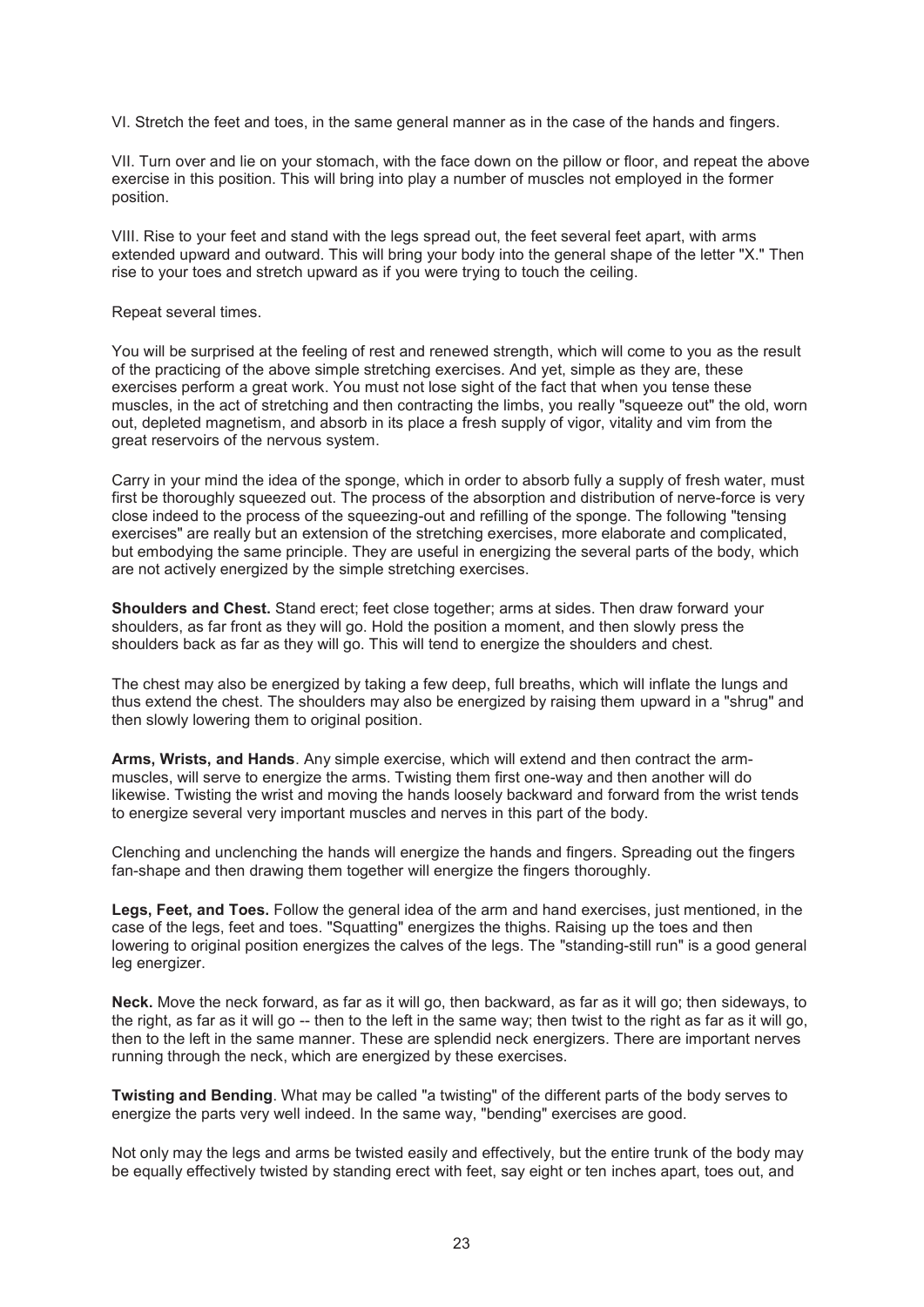arms hanging easily by the sides; then easily twisting the body to the right, the neck, trunk and thighs being carried as far as they will go; then twisting to the left in the same manner; repeating several times. Bending the body to the right, then to the left, then forward, then backward, is a good energizer.

**In a Nutshell.** The foregoing exercises might be elaborated into a book by itself -- but what's the use? I have given you in a nutshell the main elements of the exercises, and you may do the elaborating yourself. In fact, I can sum up the general principles of the exercises in three words, viz.: STRETCHING, TWISTING, And BENDING. Think over these three words, and you will see that if you will apply them in every possible way to the various parts of the body, you will have a whole system of tensing exercises at your command, without purchasing expensive textbooks on the subject. And, also, remember that in any and all of the so-called "tensing exercises" systems is to be found the best possible principle of nerve-force distribution -- always, however, remembering to include the rhythmic breathing according to my previously given instructions. Now, get to work and exercise your ingenuity in devising variations and combinations of the "stretching, twisting and bending" principles. This will energize your mind as well as your body.

**Energizing the Solar Plexus**. The Solar Plexus lies exactly behind the pit of the stomach. It may be energized by practicing a "drawing in" of the abdominal muscles. This may prove a little difficult at first, but a little practice will make perfect. Draw the abdominal muscles "inward and upward" several times at each exercise.

**The Sacral Plexus**. The Sacral Plexus is another important plexus, or great center of nerve force. It is located in front of the lower part of the spinal column -- in the region of the hips. It may be energized by a special stretching, bending and twisting of that particular region of the body.

In case of impaired vitality or general weakness, a little extra energizing of these two plexus may be found very advantageous and beneficial, as they directly affect large regions of the body, and important organs.

--()--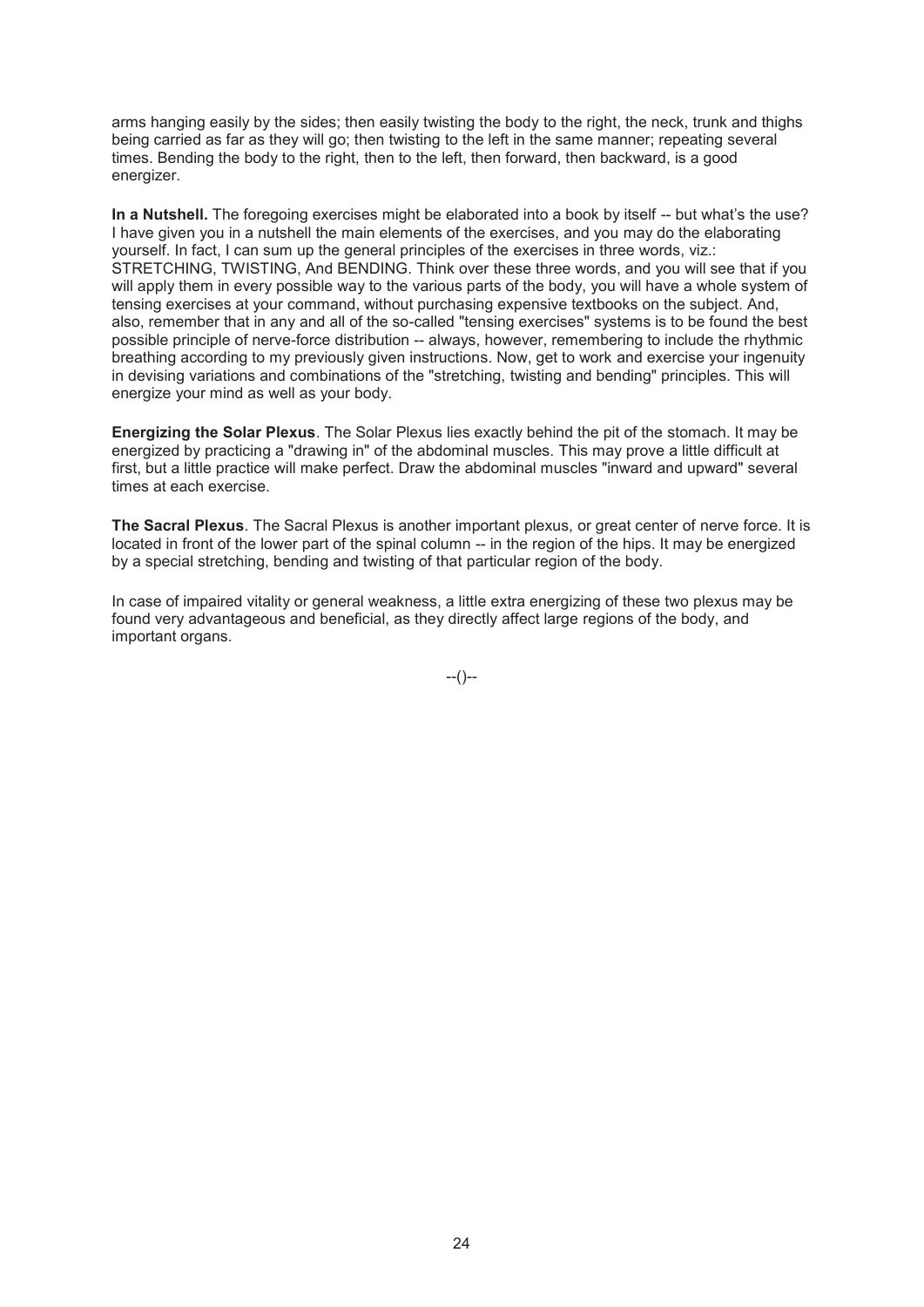#### **Projecting Nerve-Force**

At the beginning of Chapter IV, I stated that the physical phase of personal magnetism depends upon two coordinated manifestations of nerve-force, namely: (1) The generation of nerve-force; and (2) the conscious projection, by the will, of that supply of nerve-force into the personal atmosphere, and even to a greater distance under special conditions. I have instructed you regarding the phase of nerveforce generation. Let us now consider the second phase, i.e., that of the projection of the same.

Of all of the mental forces of the individual, the will is the most powerful, and at the same time the one least understood. It is hard even to define the will. Enough for our purpose to realize that it is the power within the mind whereby man is able to do things. Not only does man do the ordinary things of life by means of the will, but also he is able to do some extra-ordinary things when he learns how.

The old occultist fully realized the mighty power of the will of man; and their teachings convey some very valuable information on this subject. One of their teachings was that by the use of his will man is able not only to project thought-waves from his mentality, but that he is also able to consciously project his physical magnetism, or vital energy, in the same way. The discoveries of the most advanced students of the subject, in our times, verify the old teachings of the occultists in this respect. The system I am herein teaching is therefore based not only on the advanced discoveries of modern science, but also upon the world-old teachings of the ancient occultists. Truth knows no special age or time -- it is the property of the ages.

The average man projects his physical magnetism, or nerve-force, into his personal atmosphere, or aura, more or less unconsciously -- just as he walks or breathes, for that matter. He has naturally acquired the habit, and does not concern himself about the matter -- in fact, he is usually unconscious of and ignorant of the process itself. The differences in the degree of physical magnetism projected or radiated by such persons is determined solely by the degree of nerve-force generated by them, in absence of any special power of projection.

There is a second class, however, the members of which, while not fully informed of their power to project physical magnetism, nevertheless, by their habitual use of the will in the direction of impressing others, powerfully, though unconsciously, direct waves of the nerve-force outward, so that their personal atmosphere becomes well charged with it, and their influence is felt by those coming in contact with it. In this class of individuals will be found the active, energetic, masterful men in various walks of life, who direct others rather than are directed by others, who give orders rather than receive them. These men generally radiate enough physical magnetism to make itself felt by those with whom they come in contact, and are generally felt to be "strong men." But even these persons do not manifest the greatest amount of physical magnetism.

The third class of persons is that composed of individuals who have acquired a greater or less knowledge of fact that physical magnetism may be projected beyond the limits of the brain or body, and who have learned, at least in a degree, the art of so projecting it by the use of the will. These individuals range from those who have acquired merely a glimpse of the truth, up, by degrees, to those who may be spoken of as Masters of the Art. This last named class of persons are those whose power is readily felt and acknowledged, and who leave their impression upon those who come in contact with them.

The projection of the physical magnetism, by the will, is, in a way, a very simple procedure, consisting of two processes, as follows: (1) The belief in, or realization of, one's powers to so project the force; and (2) the actual willing or commanding the force to be projected.

At first it may seem somewhat strange to learn that "belief" has anything to do with this matter, but a little consideration will explain this general law of psychology. It is this way: The will never acts in a direction, which the mind believes impossible. One never tries to reach the moon, because his mind refuses to believe that he can do it -- but the child, believing that it is possible, will use his will to move his hand in that direction. The disbelief acts as a brake on the will -- do you see the point?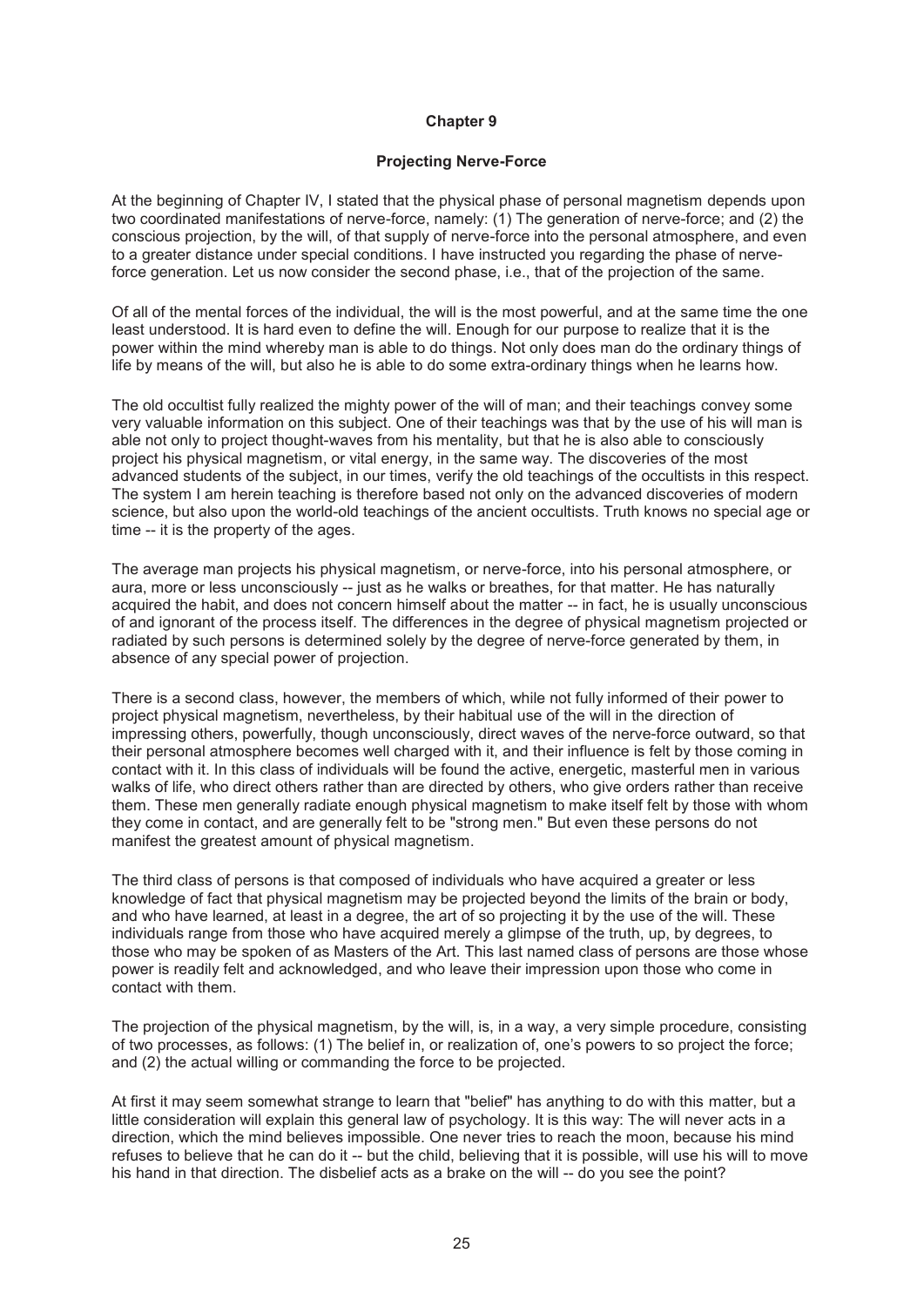But, you may say, the belief of the child does not enable him to reach the moon. Certainly not, but it caused his will to operate so as to move the hand. Belief does not necessarily render accomplishment certain -- but it removes the barriers of disbelief, the latter preventing any accomplishment by the will. There are many things that we would be able to do if we could only believe that we could do -- but disbelief acts as a brake and a barrier to the efforts of the will. Realization of one's power will often gain half the battle of accomplishment for him.

In the case before us, the one needs only to believe enough to make the attempt. Then, each time the attempt is made, and one perceives a result, the task becomes easier for the next time. And, at last, the sense of full realization of the power of the will dawns upon the person, and after that the rest is easy.

The second process, i.e., the actual willing, or commanding, by the will, is simply what the words actually say. How can you "will" or "command" the physical magnetism to move into your personal atmosphere, and energize it? -- Will it obey me? - you ask. Certainly it will. And the willing or commanding is simply effort the same that you employ, instinctively, when you will or command that your hand be raised. What makes the hand rise? It has no power to raise itself, neither have the muscles any such power in themselves. It is only when you WILL it to move, that things begin to move. The mere willing sends a current of nerve-force over the nerves, and into the muscles, and the hand rises. Sounds simple, doesn't it? And yet it is one of the most wonderful things in the world -only we have grown so accustomed to it that we fail to note the wonder of it all.

The command of the will to the physical magnetism acts in the same manner as the command of the will to the hand. Now, right here, is a point to be remembered. You do not merely say to the hand "raise up." Try it on your own hand -- say to it "raise up" without actually willing it to rise, and nothing happens, it is only when you accompany the command with the mysterious effort of the will, that movement occurs.

I cannot tell you how to move your hand by willing -- all that I can say is that you must WILL it to rise, and you will understand exactly what I mean. Well, then WILL the physical magnetism to flow out into your personal atmosphere, just as you will the hand to rise, and the thing happens.

But, you may say, you can **see** the hand move, and know whether your command has been obeyed, while you cannot see the physical magnetism flow. Certainly, but you can feel the magnetism flow, and thus be certain of it.

The flow of physical magnetism soon becomes perfectly apparent to a person, and he is as certain of his radiation as he is that he is radiating heat on a warm day. It is one of those things which cannot well be explained, but which is readily understood by those who experience it.

Try it yourself, and you will soon become conscious of the flow of nerve-force from you, into the field of your personal atmosphere or aura, to a distance of several feet on all sides of you. You will become aware of the effect of your physical magnetism upon others who come in contact with you. You will be able to perceive the reaction and response to your strong magnetic influence on them. They will, unconsciously, let you know that they feel the power of your presence, and acknowledge your strength. You will find a puzzled expression on the part of some of your old acquaintances and associates who will be dimly conscious that there is something different about you, which they cannot explain satisfactorily to themselves. Do not, however, make the mistake of informing them, for this will invite unpleasant comment and criticism, and will also tend to make persons assume a defensive attitude toward you -- and even an offensive one, perhaps -- in self protection.

You will also become aware of the healing and strengthening effect of your magnetism upon delicate and sick persons who come in contact with you. Such persons will feel strengthened by your presence, and will dislike leaving you. You may experience some difficulty in preventing them from attaching themselves to you, and seeking to live on your magnetism. But when you learn the art of using the mind-force, or mental magnetism, you will be able to shake them off when necessary. In the meantime, you may do much good by giving these persons magnetic treatments, either by consciously directing a stream of magnetism towards them -- by the use of the will -- or by the use of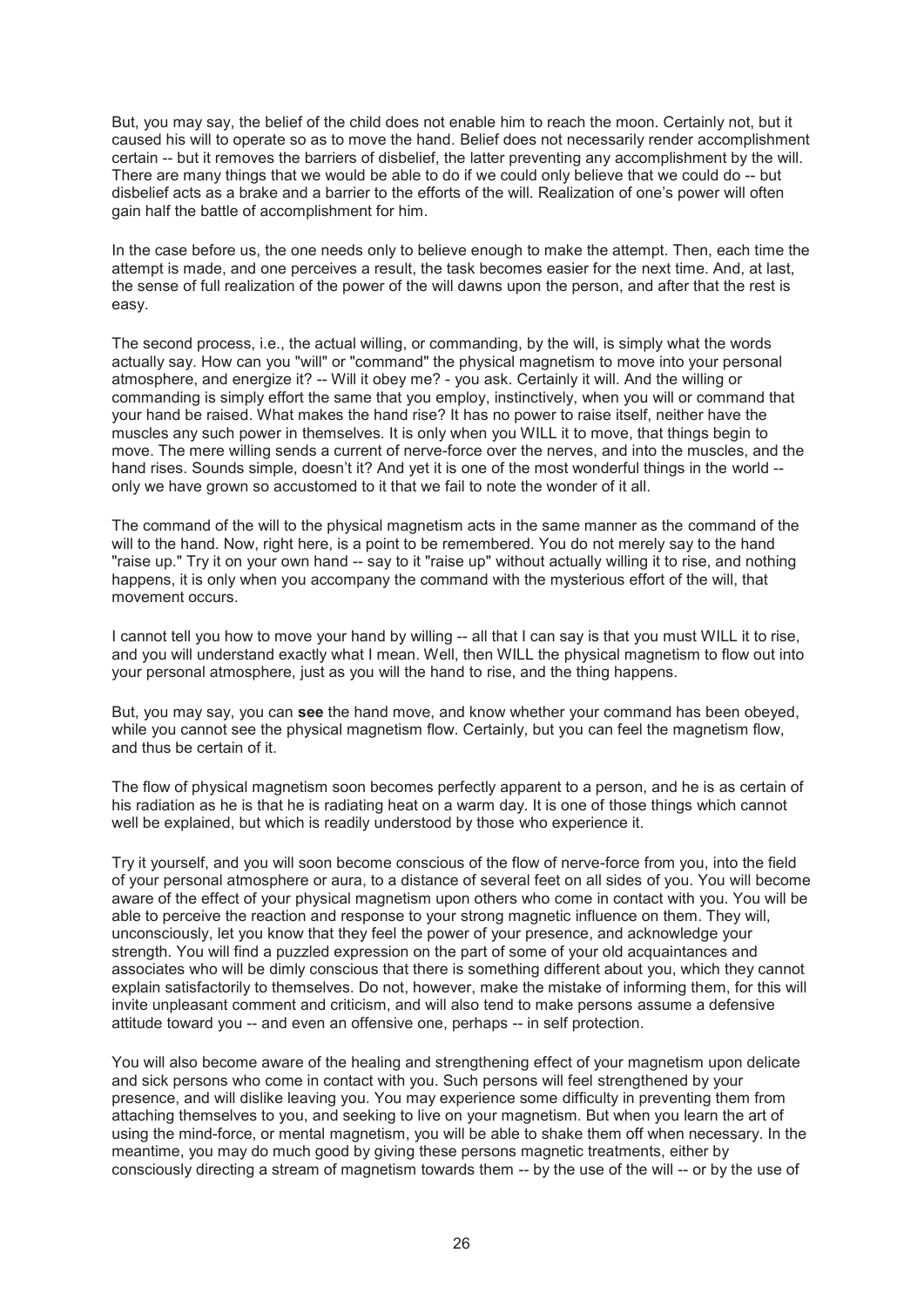the hand. Your magnetism will flow freely out of your hands, and will invigorate weak persons, tend to remove painful conditions, etc. A little experience will make you a "magnetic healer" if you should so desire.

In this matter of hand shaking, you will notice strange things. Persons who take your hand will be impressed by something strange and powerful about you, for your magnetism will flow out toward them and through their body, sometimes in a most marked manner, but more often in an easy current.

You may project your physical magnetism in a direct current, quite a distance from your body, by the simple effort of your will, when once you have learned the little points of practice by repeated trials.

I shall not speak at this place of the use of the physical magnetism in connection with the mental currents, for that topic will be taken up in a later chapter, or chapters rather. But do not wait until that time to practice -- get to work and practice with the physical magnetism, now, so that you will have it well in hand when you receive the higher instruction regarding the mental currents. Plant your feet firmly on each step of the ladder -- then you will not slip when climbing. Do you see the point?

--()--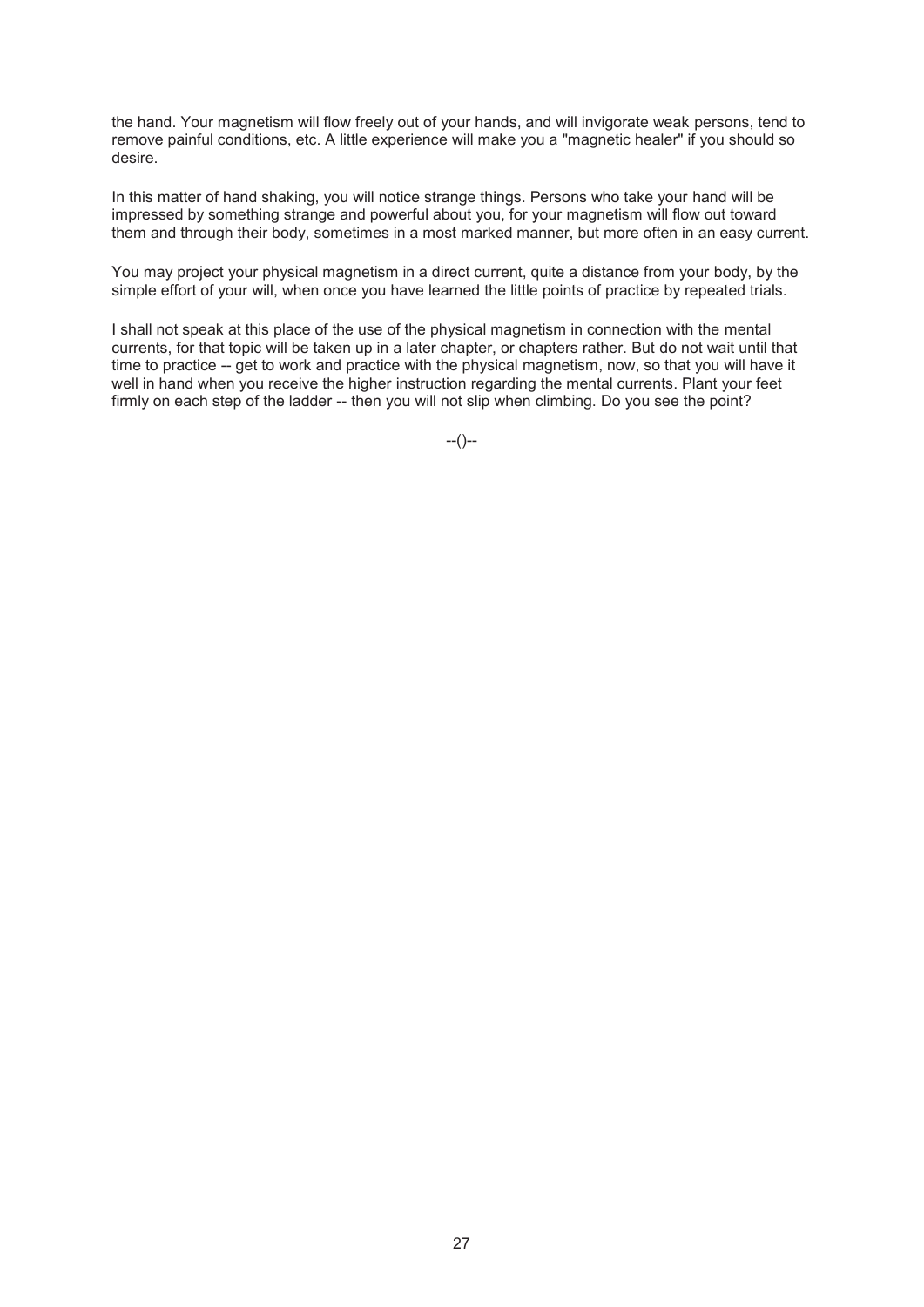#### **Mental Radiation**

Leaving for the moment the phase of physical magnetism, or nerve-force, and entering into a consideration of the other phase, namely, that of mental magnetism or thoughtforce, let us first take a general glance at the report of the most advanced science of the day, upon the subject of the phenomena of mental radiation.

It will be well for you to feel fully convinced of the reality of this phenomenon, before you undertake to manifest the power. This not only to maintain consistency and mental honesty on your own part, but also that you may rid yourself of any doubt or unbelief in the matter, the result of such doubt or unbelief being to interpose a barrier or brake upon the will, as we have stated in a preceding chapter.

Listen to the following words from the pen of one of eh world's great scientists, Professor Ochorowicz, who has created such a wonderful stir here in Paris by his demonstrations of practical psychology, mental photography, etc. Professor Ochorowicz says: "Every living being is a dynamic focus."

"A dynamic focus tends ever to propagate the motion that is proper to it. Propagated motion becomes transformed according to the medium it traverses. Motion tends always to propagate itself."

"Therefore, when we see work of any kind -- mechanical, electrical, nerve, or psychic -- disappear without visible effect, then, of two things, one happens, either a transmission or a transformation. Where does the first end, and where does the second begin?"

"In an identical medium there is only transmission. In a different medium there is transmission. You send an electric current through a thick wire. You have the current, but you do not perceive any other force. But cut that thick wire and connect the ends by means of a fine wire; the fine wire will grow hot; there will be a transformation of a part of the current into heat."

"Take a pretty strong current and interpose a wire still more resistant, or a very thin carbon rod, and the carbon will emit light."

"A part of the current, then, is transformed into heat and light. This light acts in every direction around about, first visibly as light, then invisibly as heat and electric current."

"Hold a magnet near it. If the magnet is weak and movable, in the form of a magnetic needle, the beam of light will cause it to deviate; if it is strong and immovable, it will in turn cause the beam of light to deviate."

"And all this from a distance, without contact, without special conductors."

"A process that is at once chemical, physical and psychical goes on in a brain. A complex action of this king is propagated through the gray matter, as waves are propagated in water. Regarded on its physiological side, an idea is only a vibration, a vibration that is propagated, yet which does not pass out of a medium in which it can exist as such. It is propagates as far as other vibrations allow. It is propagated more widely if it assumes the character, which subjectively we call emotive. But it cannot go beyond without being transformed.

Nevertheless, like force in general, it cannot remain in isolation, it escapes in disguise."

"Thought stays at home, as the chemical action of a battery remains in the battery, it is represented by its dynamic correlate, called in the case of the battery a current, and in the case of the brain - I know not what; but whatever its name may be, it is the dynamic correlate of thought. I have chosen the term 'dynamic correlate.' There is something more than that; the universe is neither dead nor void."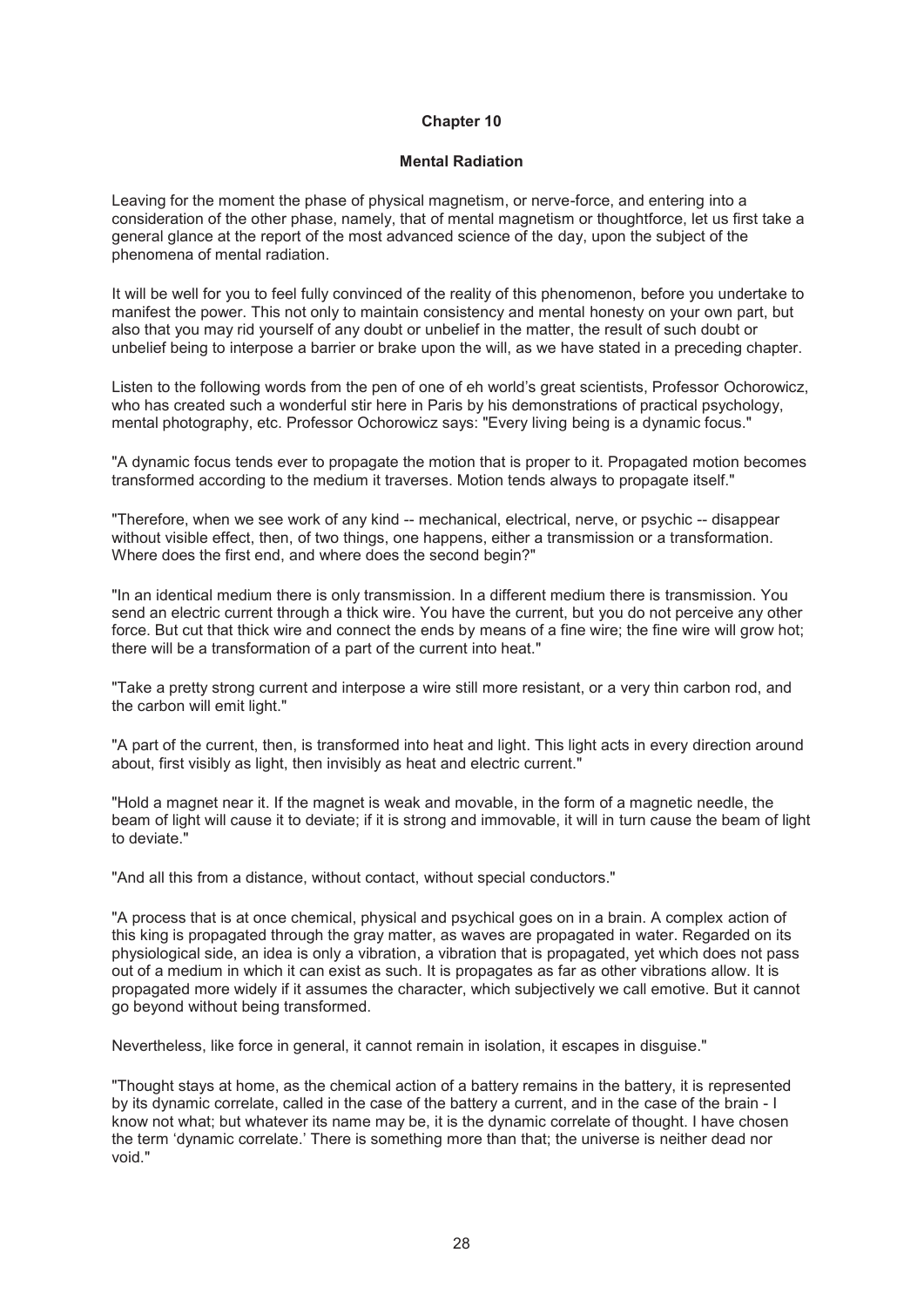"A force that is transmitted meets other forces, and if it is transformed only little by little it usually limits itself to modifying another force at its own cost, though without suffering perceptibly thereby. This is the case particularly with forces that are persistent, concentrated, well seconded by their medium. It is the case with the physiological equilibrium, nerve force, psychic force, ideas, emotions, and tendencies. These modify environing forces, without themselves disappearing. They are imperceptibly transformed, and, if the next man is of a nature exceptionally well adapted to them, they gain in inductive action."

Various other eminent scientists have testified to the general resemblance of the brain to an electrical or magnetic battery or cell group. Professor Bain has said: "The structure of the nervous substances, and the experiments made upon the nerves and nerve centers, establish beyond doubt certain peculiarities as belonging to the force that is exercised by the brain. This force is of a current nature; that is to say, a power generated at one part of the structure is conveyed along an intervening substance and discharged at some other part. The different forms of electricity and magnetism have made us familiar with this kind of action."

Professor Draper tells us that: "I find the cerebrum is absolutely analogous in construction to any other nervous arc. It is composed of centripetal and centrifugal fibers, having also registering ganglia. If in other nervous arcs the structure is merely automatic, and can display no phenomena of itself, but requires the influence of an external agent -- the optical apparatus inert save under the influence of light, the auditory save under the impression of sound -- the cerebrum, being precisely analogous in its elementary structure, pre-supposes the existence of some agent to act through it."

Dr. haddock says, in connection with his consideration of the idea that thought may be communicated though ether -- vibrations: "The ether is accepted by science as a reality, and as a medium for light, heat electricity, magnetism, etc. The nervous system is certainly comparable to an electric battery with connecting wires. Communication of thought and feeling without the mediation of sense perception as commonly understood, is now established.

Inanimate objects exert, now and then, 'strange influences.' People certainly carry with them a personal atmosphere. The representation of the condition of these facts by a psychic field, compared to the magnetic or electric field, becomes, therefore, if not plausible, at least convenient. As such a 'field' exists surrounding the sun, so may a 'field' be assumed as surrounding each human individual. 'We have already strong grounds for believing that we live in a medium which conveys to-and-fro movements to us from the sun, and that these movements are electro-magnetic, and that all the transformation of light and heat, and indeed the phenomena of life, are due to the electrical energy which comes to us across the vacuum which exists between us and the sun -- a vacuum which is pervaded by the ether, which is a fit medium for the transmission of electro-magnetic wares.' By means, then, of a similar theory applied to mind and brain and body, we may find reasonable explanations of many otherwise insoluble mysteries of life, and, which is of more importance, deduce certain suggestions for the practical regulation of life in the greatest individual interest."

Haddock also approvingly quotes the following from Dr. M. P. Hatfield, an authority with whom I, personally, am not familiar "The arrangement of the nerve-envelopes is so like that of the best constructed electrical cables that we cannot help thinking that both were constructed to conduct something very much alike. I know that there are those who stoutly maintain that nerve-force is not electricity, and it is not, in the sense that an electrical battery is the same things as a live man; but nevertheless nerve-force is closely allied to that wonderful thing that for the want of a better and clearer understanding we agree to call electricity."

Haddock adds: "All states of body and mind involve constant molecular and chemical change. The suggestion arises that the brain, with its millions of cells and its inconceivable changes in substance, may be regarded as a transmitting and receiving battery. The brain being a kind of battery, and the nerves conductors of released stored energy to different parts of the body, by a kind of action similar to the actions of electricity and magnetism, it is suggested that, either by means of the ether, or of some still finer form of matter, discharges of brain energy may be conducted beyond the limits of the body. If the nerve-track corresponds to wires, this refined medium may correspond to the ether-field supposed to be employed in wireless telegraphy. As electrical movements are conducted without wires, or other visible media, so may brain-discharges be conveyed beyond the mechanism of the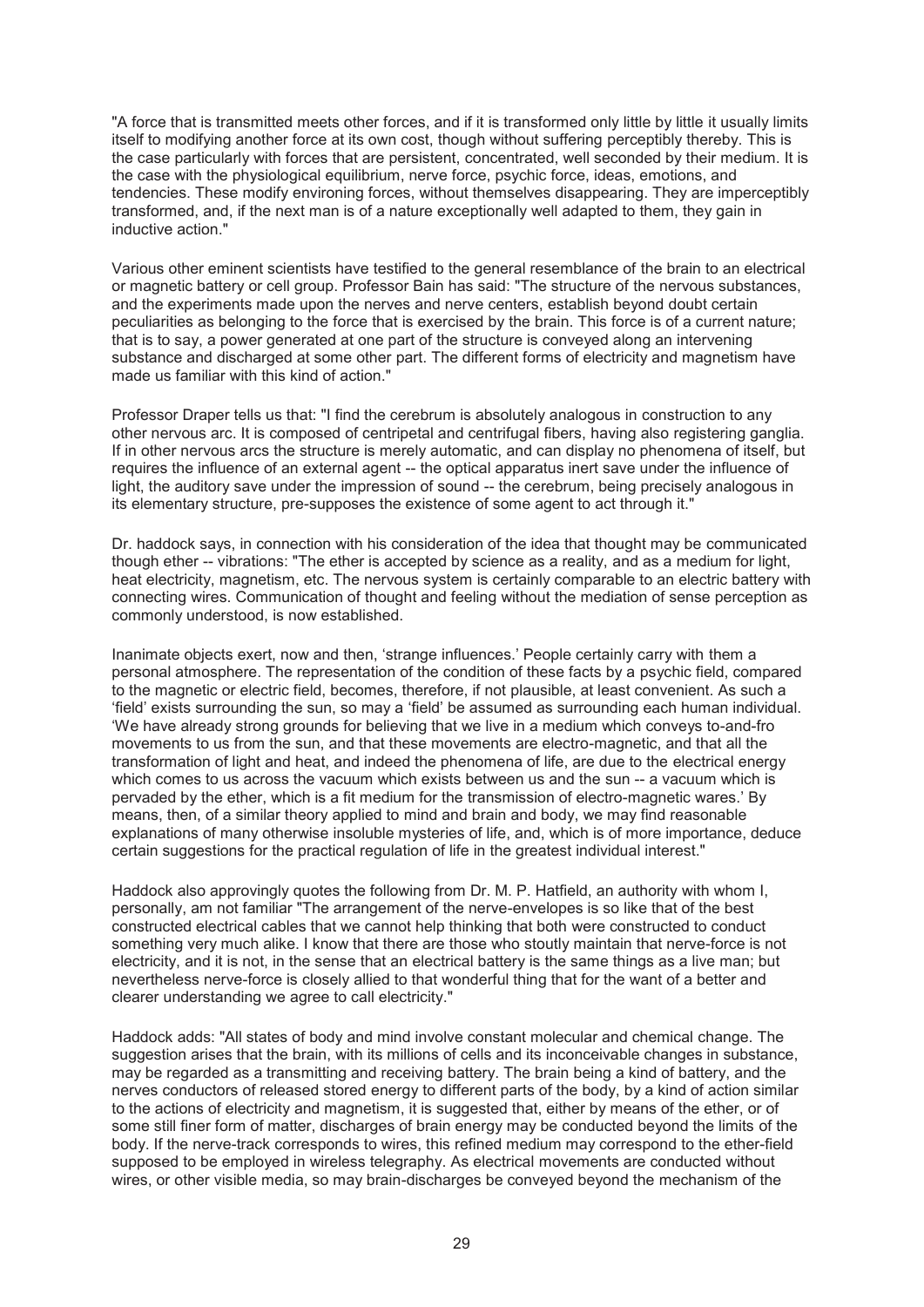battery, without the intervention of nerves -- except, as they may constitute a part of the battery. Generally speaking, such discharges would originate in two ways: by direct mental action, or by mental or physical states -- perhaps by a combination."

In the above quotations, there will be found constant reference to vibrations in the universal ether. That there is a place, and plenty of room, in the scale of etheric vibrations for the vibrations of mentalforce, may be seen by a reference to the following quotations from eminent authorities:

Professor Gray has said: "There is much food for speculation in the thought that there exists sound waves that no human ear can hear, and color waves of light that no eye can see. The long, dark, soundless space between 40,000 and 400,000,000,000,000 vibrations per second, and the infinity of range beyond 700,000,000,000,000 vibrations per second, where light ceases, in the universe of motion, makes it possible to indulge in speculation."

Professor Williams has said: "There is no gradation between the most rapid undulations or trembling that produce our sensation of sound, and the slowest of those which give rise to our sensations of gentlest warmth. There is a huge gap between them, wide enough to include another world of motion, all lying between our world of sound and our word of heat and light. And there is no good reason whatever for supposing that matter is incapable of such intermediate activity, or that such activity may not give rise to intermediate sensations, provided there are organs for taking up and sensifying these movements."

A recent writer in the "London Post" says, "The knowledge we gain by experiment brings home to us what a miserably imperfect piece of mechanism our bodies are. The ear can detect the slow-footed sound vibrations that come to us at the rate of between 40 and 40,000 a second. But the whole of space may be quivering and palpitating with waves at all sorts of varying speeds, and our senses will tell us nothing of them until we get them coming to us at the inconceivable speed of 400,000,000,000,00 a second, when again we respond to them and appreciate them in the form of light."

Another writer, an American psychologist, carries on the tale from this point, as follows: "The first indications of warmth comes when the vibrations reach the rate of 35,000,000,000,000 per second. When the vibrations reach 450,000,000,000,000 the lowest visible light ray manifests. Then comes the orange rays, the golden yellow, the pure yellow, the greenish yellow, the pure green, the greenish blue, the ocean blue, the cyanic blue, the indigo, and finally the violet, the highest degree of light which the human eye can register, and which occurs when the vibrations reach the rate of 750,000,000,00,00 per second. Then come the ultra-violet rays, invisible to human sight, but registered by chemical media. In this ultra-violet region lie the 'X Rays' and the other recently discovered high-degree rays; also the actinic rays which, while invisible to the eye, register on the photographic plate, sunburn one's face, blister one's nose, and even cause violent explosions in chemical substances exposed to them, as well as acting on the green leaves of plants, causing the chemical change of transforming carbonic acid and water into sugar and starches. These forms of 'dark light,' that is, light too fine to be perceived by the human eye, are but faint indications of the existence of still higher and finer vibrations -- the 'finer forces of nature."

Oh, yes! There is plenty of space and room in Nature's scale of forces, for the vibrations of mental energy, nerve-force, and personal magnetism, which combines the two. I trust that the foregoing statements of scientific fact have cleared your mind of any lurking doubts on the subject.

--()--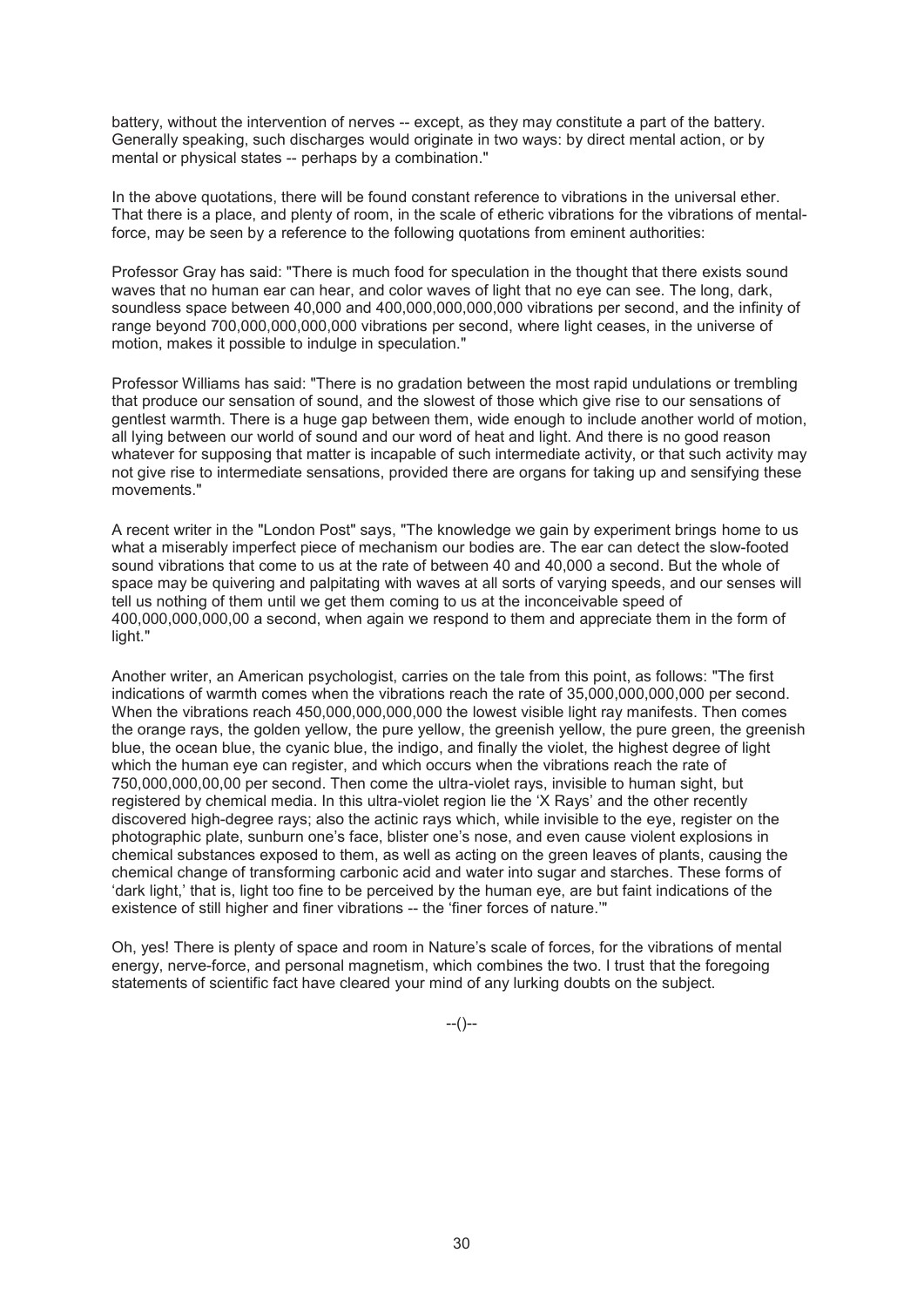#### **Mental Attitudes**

In a preceding chapter, I have stated that the mental phase of personal magnetism consists of two coordinated manifestations of mental power, the first of which was "the holding of certain mental states until the mental atmosphere becomes charged with the vibrations of the particular mental states." Let us now consider what are these "certain mental states" which are to be held.

In the first place, these "mental states" are not so much any set of particular thoughts, but rather are stated mental attitudes in relation to oneself and the outer world of men. A man's mental attitude, if firmly defined and as firmly held, impresses itself upon everything around the man. His looks grow to conform; his voice; his walk; his general appearance; all grow to reflect his inner states of mind. Moreover, his mental atmosphere becomes so charged with certain vibrations that those who come in contact with the man actually **feel** his mental attitude, and adjust themselves to it.

Who of us cannot recall the "so meek and humble," Uriah Heep mental attitude manifested by some persons of our acquaintance? Who does not remember having actually felt the sneaky, foxy mental attitude of certain other persons? And who can forget the bold, masterful, mental attitude of certain successful men in our field of business acquaintance? Each of these classes is possessed of a mental atmosphere, which reveals itself at once to us, when we meet them.

I need scarcely urge upon you the importance of producing in yourself the most desirable kind of personal atmosphere. And, as I have said, the mental atmosphere is the direct result of the mental attitude of the person, and reflects the same inevitably. Of course, the mental attitude of a person is composed of a variety of beliefs, opinions, views, ideals, etc., and must of necessity be of a somewhat mixed character. In the case of the majority of persons, the personal atmosphere lacks force and character because of a lack of any particular mental color. But, in the case of the strong individuals of the race, it will be found that there is always a strong fixed mental attitude -- a strong desire which colors all the thought; a powerful ambition which gives tone to all the rest; or a firm resolve which fires the entire mental character. This strong vibration is carried out into the personal atmosphere, and its influence is felt, and men react thereto.

In a general way, mental attitudes may be divided into two classes, viz.: (1) positive and (2) negative.

It is difficult, at first, to give the keynote of each of these two classes of mental attitude, but I call your attention to the words of an American writer, in this connection who well says: "That which tends to render one strong, is positive; that which tends to render him weak, is negative." I do not think that I can improve on this definition, and I advise you to adopt it, and to measure your mental attitudes by that standard.

By all means cultivate and develop the positives, and restrict the negatives, in your mental make-up so that, in the end, your mental attitude may be "positive" instead of "negative" -- strong instead of weak.

An interesting thing about the cultivation of a mental attitude, is that not only does the improved mental attitude tend to impress itself upon others with whom you come in contact, but that it also tends to impress itself upon your own mentality, so that you gradually become more and more fixed in the mental attitude.

Mental attitude resembles yeast, in the sense that if you insert a single bit of the ferment in your mind, it will begin to work, and grow other cells, until it finally fills your entire mind. It tends to reproduce itself. This is true of both desirable and undesirable mental ideas, but -- and remember this well - here is a most hopeful and encouraging fact: a positive idea will tend to kill a negative one, so you see Nature is fighting on your side.

The best way to kill and destroy negative mental ideas and attitudes is to plant a good crop of positive in their places, and then encourage the fight -- the negatives will go under surely. It is like pouring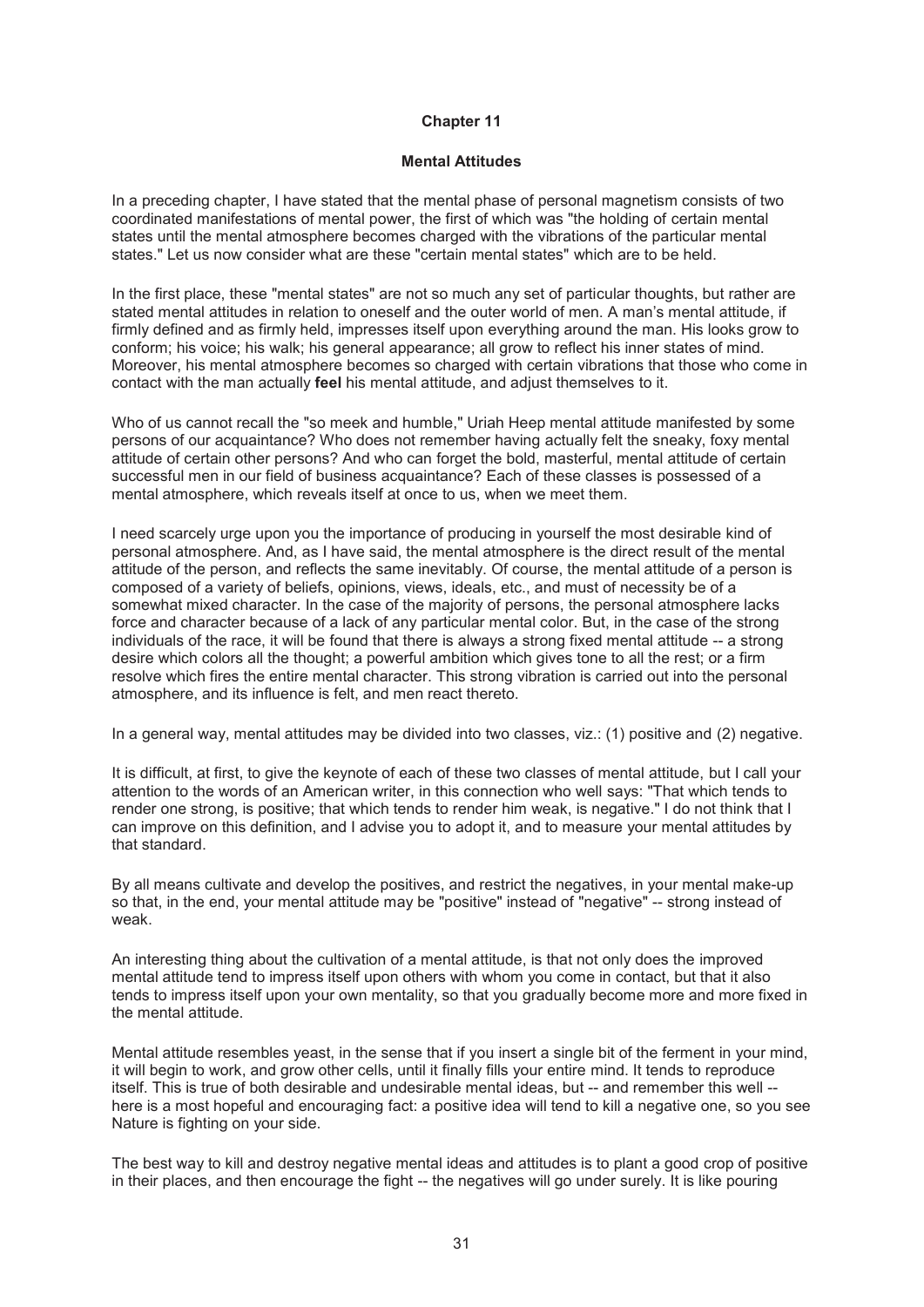fresh water into a basin of dirty water -- in time the water will become clear; or, again, like flooding a room with sunshine -- the darkness will be destroyed.

Let us take a little glance at the principal positives and negatives in the list of mental attitudes:

Positives: courage, masterfulness, activity, initiative, dynamic thought, self-esteem, assertiveness, continuity.

Negatives: fear, slavishness, sluggishness, waiting-for-orders, static thought, self-distrust, retreativeness, fickleness.

This list might be extended much further, but I think that you will have caught the idea by this time. Run over the list of the strong positive qualities of the strong men of your acquaintance and endeavor to reproduce them in you. Run over the list of weak, negative qualities of the weak persons you know -- and endeavor to "cut them out" of your mental attitudes.

In this work of building-up of mental attitude, remember this: "This mind grows to resemble that upon which it feeds," and therefore, you should "feed" your mind with the very kind of ideas, which you would like to have your mental attitude reflect. For instance, if you desire a mental attitude of Courage, Determination, Masterfulness, Success, etc., you should read stories in which these points of character are brought out; you should frequent the company of this kind of persons; you should constantly hold in your mind the IDEAL of the things you wish to develop in your mental attitude, and you will find that you will naturally find in the outer world the material things corresponding to them. And, remember this, avoid the opposite and negative books, persons and thoughts, as you would poisonous snakes.

It is astonishing how quickly the mind will respond to the steadfast holding of the POSITIVE IDEAL, and the stimulating environment of POSITIVE things. In a short time, there will be set up an instinctive habit of mind, which will select the positive things from its environment and will also reject the negative things. Train your mind to select the right kind of food for itself, and it will soon acquire the habit and perform the work instinctively without any special supervision on your part. Moreover, there will be developed in your mind that which that gifted American writer, Prentice Mulford, once called "The Attractive Power of Thought," by means of which you will draw to yourself the things, persons, books, etc., which will supply you with the particular kind of mental food best fitted to the IDEAL you are carrying in your mind. I shall not discuss this last wonderful phenomenon, but ask you to remember and apply the fact, nevertheless, for it is one of the great forces of nature.

Finally, I advise you to sit down and make a careful, full, and honest chart of your mental characteristics, positive and negative. Then, place a plus sign before the positives, and minus sign before the negative. Then every day run over your plus list, and fix in your mind the idea that these positives MUST be developed; and the negatives MUST be restarted. The development of the positives will come about by the holding in mind of the ideal of them -- thus they will develop and increase, like a self-multiplying cell. The negatives may be restricted by developing their opposites - for; this is the application of the law that positives kill out negatives. Upon these two great fundamental laws of practical psychology, one may build a character at will. I will repeat them once more, so that you will fix them in your mind.

I. Feed your positive qualities by ideas of the same kind, in thoughts, books, persons, environment, etc.

II. Restrict or kill-out your negatives, by developing their positive opposites. And, now, for a wonderful plan of developing a positive mental attitude.

This plan has been successfully practiced my many of my students, some of whom stand high in the list of the world's great men.

It is this: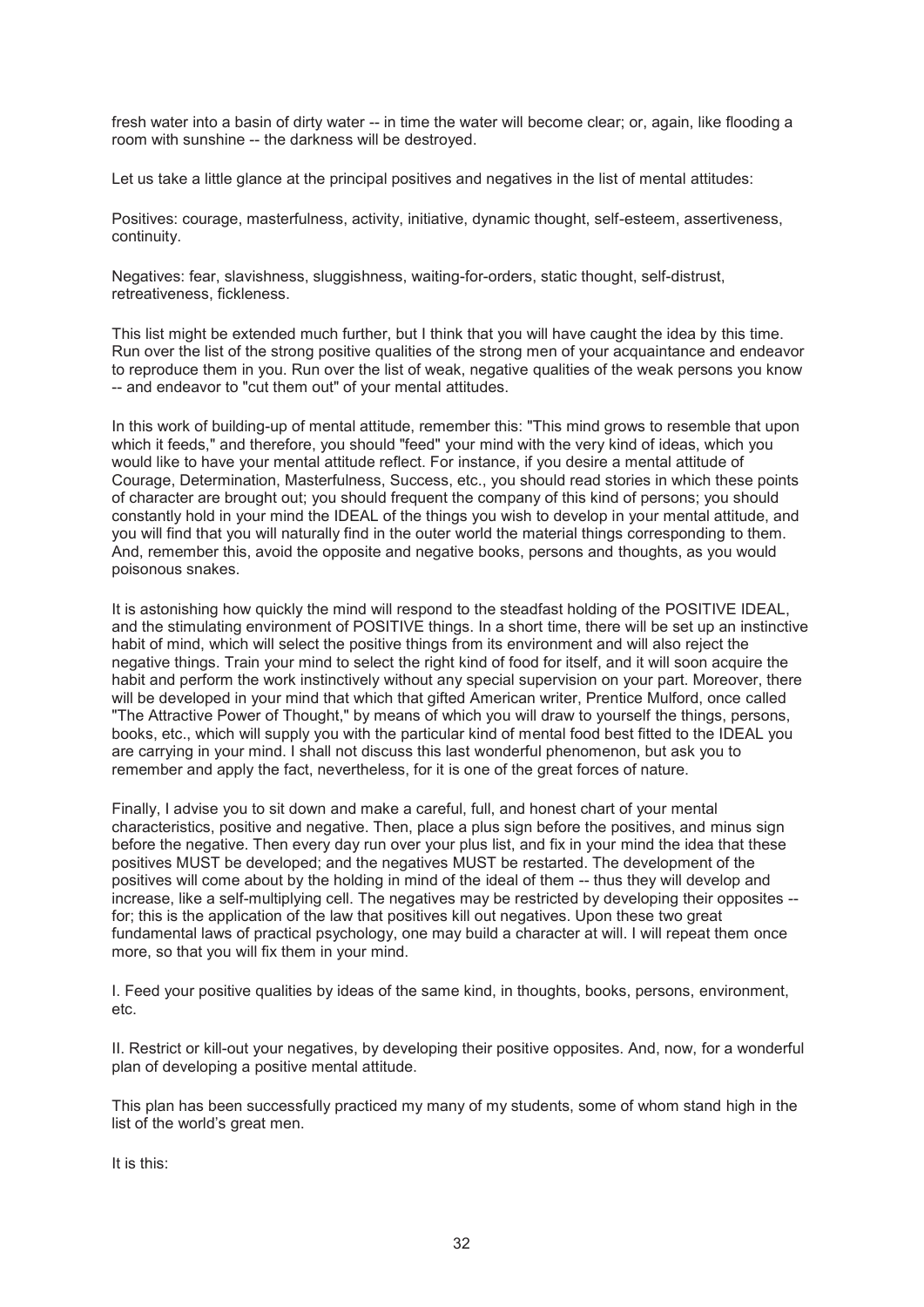Build up for your own use, an IDEAL PATTERN of that which you wish to be. Map out exactly the characteristics, which you wish to be yours. Then picture, in your mind's eye, an individual possessed of just these qualities -- a complete model, or pattern, of that which you wish to be. Then hold that pattern or model, constantly in your imagination.

See it ever; think always about it; view it from the inside and the outside; get fully acquainted with it. And, gradually you will begin to grow like your ideal. The IDEAL will begin to materialize in your own character, and your mental attitude will be that of your model.

Do not pass by this rule, because of its simplicity. It has worked miracles for others -- why not for you? If you will persist with this plan, your mental attitude will become positive and fixed, and your personal atmosphere will be charged with the strong, positive vibrations, which will proclaim you as a master.

Let this idea be yours, in studying the following chapters, and remember that in this way you can get the best results from the special instruction, which is to follow this chapter.

--()--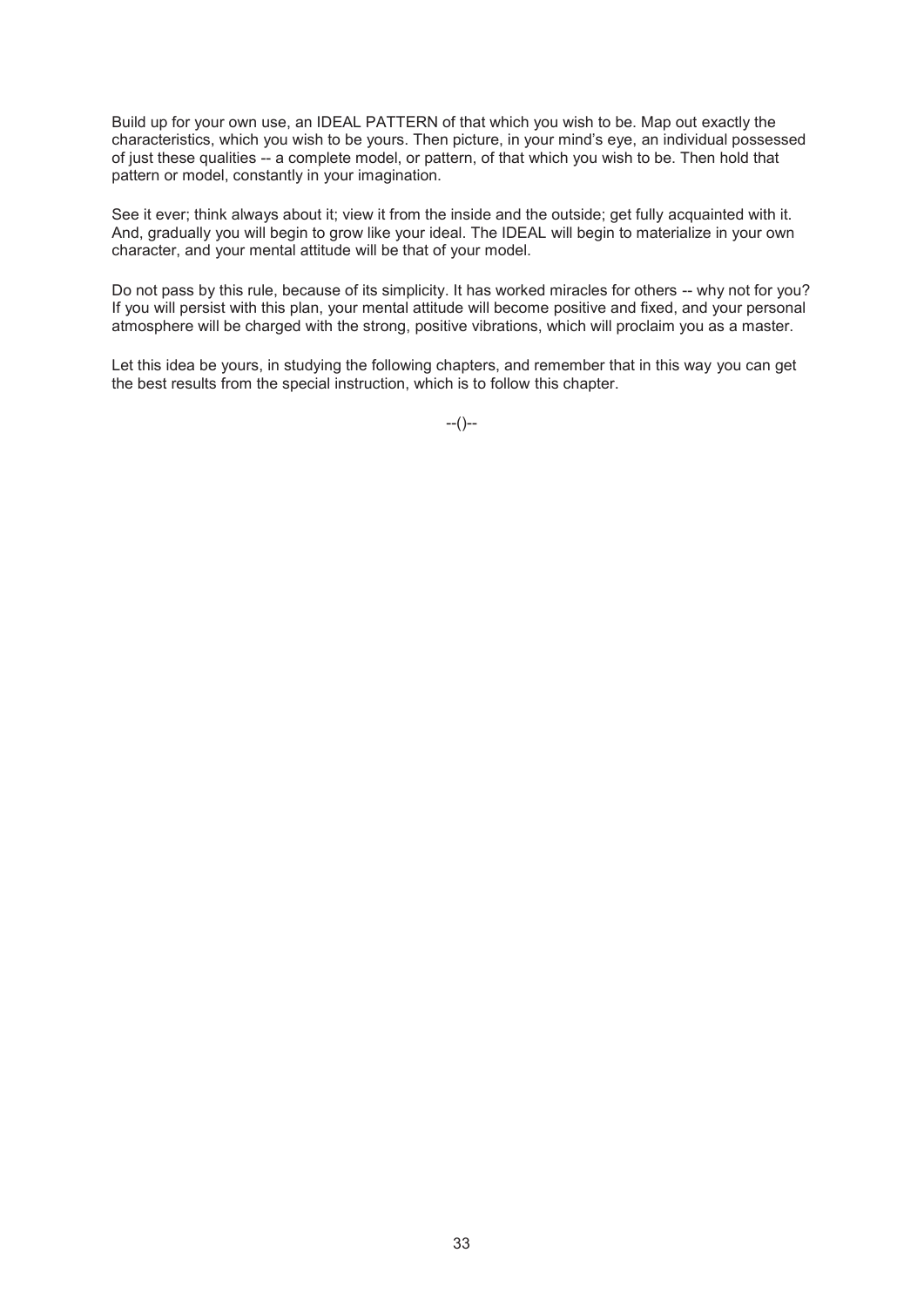#### **Personal Magnetism**

Following the consideration of the first manifestation of the mental phase of personal magnetism in the preceding chapter, we naturally reach the second manifestation of the same, namely: "The conscious projection of the mental current from the brain centers, by the action of the will of the individual."

This "conscious projection," in turn, may be said to consist of two forms of manifestation, viz.: (1) the projection into the personal atmosphere; and (2) the projection of a direct current, under special circumstances, into the mind of another person, for the purpose of direct influence upon him or her. Let us consider these two forms, in turn, beginning with the first named.

As to the nature of the process whereby one may project his mental currents into his personal atmosphere, I would say that the method is almost precisely identical with that whereby one projects his physical magnetism, or nerve-force, into his personal atmosphere, as fully set forth in Chapter IX.

As in the case of physical magnetism, is found that the average person colors his personal atmosphere by the character of his mental states, or rather by the predominant color of his mental attitude, without any special effort on his part. The degrees of color -- not its particular kind, remember, but its degree of force -- depends upon the degree of mental activity of the person. The person of inactive thought, ideas or feeling, will have an almost colorless personal atmosphere, while the person of the active mind will display a marked degree of thought-color therein.

We find here, also, the second class of persons, who, while not fully understanding the nature of the power, or the processes of projection, nevertheless manifest a high degree of thought color and power in their personal atmosphere. This strong color and power results from the fact that such persons are usually individuals of a high degree of feeling or idealism -- that is to say, they experience strong feelings, on the one hand; or else have strong mental ideas of anything in which they are interested -- or perhaps both strong feeling and strong idealism.

The strongest color and power manifested by persons of this class, is found in persons who take a strong interest in things. This strong interest really combines the two elements of feeling and attention, respectively. Feeling is a strong mental element; and attention, you will remember, is a direct application of the will. So, it follows, that such persons must strongly project their mental states into their personal atmosphere, although unconscious of the same, and without a deliberate employment of the will for this purpose.

But, here, as in the case of the physical magnetism, the strongest and most powerful effect is produced by the individuals who understands the process, and who consciously and deliberately project their thought into their personal atmosphere, where it joins and is

vitalized by their physical magnetism, so that its full effect is manifested upon those who may come within its field of influence.

The process of using the will in the direction of projecting thought-color and power into the personal atmosphere is practically identical with the use of the will in the case of physical magnetism, or nerveforce, as described in Chapter IX. In other words, it consists of two phases, viz.: (1) belief in one's power to so project; and (2) the actual projection by the will. I have informed you fully regarding the part played by "belief" in this process of projection, and shall say nothing more on this subject here. The use of the will in the matter of projection, here also, consists of the actual willing or commanding of the thing itself.

The mental currents are very obedient to the will, and in fact, depend almost entirely upon the will for power to move and act. And, do not forget this, for it is important, the will is moved largely by desire. If you will strongly desire that your personal atmosphere be colored by your thought currents, and will at the same time picture the thought currents flowing out and filling your personal atmosphere, you will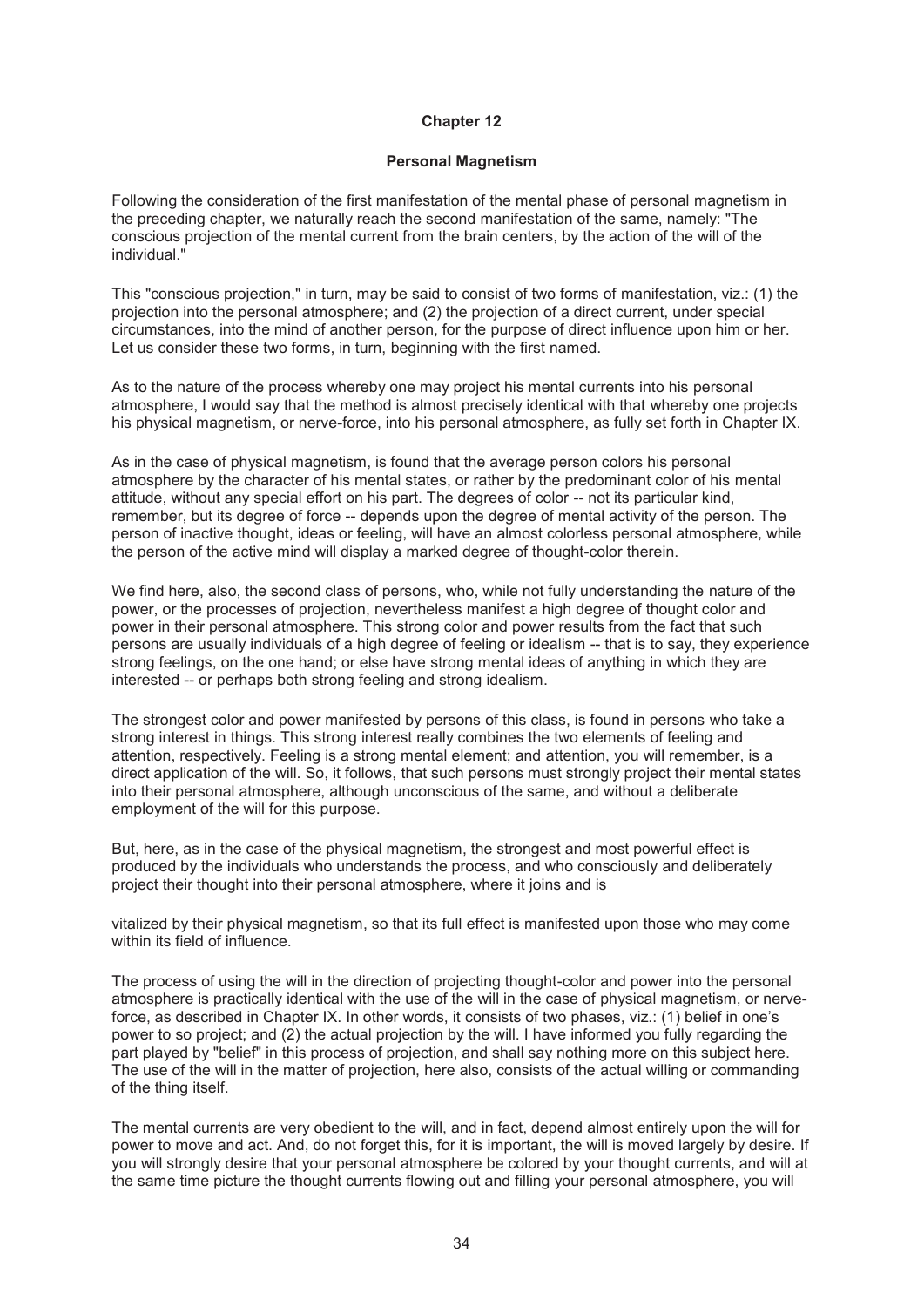have little left to do in the direction of the conscious use of the will. This because, in the first place, the will naturally operates along the lines of stung desire; and second, because the forming of the mental picture will result in the use of the attention, and the attention, as I have said, is a positive and direct action of the will in the direction of focusing its power. So, you see, by following this plan, you are really setting into operation the power of the will itself, although not by direct command. You may also use the direct command to the will to project the thought currents, just as you use the same to lift your arm or close your eyes.

There is one other important point, though, which you must make note of and actively employ in your work of building up and maintaining a strong positive personal atmosphere. I allude to the process of intermingling and combining the two elements of personal magnetism, i.e., (1) the physical magnetism, and (2) the mental magnetism.

While there is a natural combination and intermingling of these two, without any special effort on your part, nevertheless, an enormously greater effect will be obtained by a distinct mental process on your part, in which process is combined the several uses of the will above referred to. This special process consists of three distinct mental operations, as follows:

(1) You must earnestly desire the combination of the two elements of personal magnetism, the physical and the mental forces. You must create the strongest kind of desire for this combination. This desire must be stronger than a mere "want" -- it must be fanned up to the stage of an actual "longing" or "craving" for the combination in question. (2) You must use the imagination, actively, in the direction of forming a mental picture of the mingling of the two forms of magnetism, just as you would picture the combination of two clouds, or two currents of water in a lake, flowing in from two different sources. The stronger and more vivid you can make this picture, the stronger and more effective will be the result. I have explained that these mental pictures require the use of the attention, and that the attention is due to a direct and concentrated use of the will. Therefore, the will is actively and powerfully employed in this process and the result is correspondingly effective. (3) The direct command of the will itself, in the direction of "willing" the currents to coalesce and combine. These three phases of the use of the will, combined, will prove very effective in the direction names. A little practice will enable you to perform all three of them, at one time, almost automatically.

You will see, by a little thought, that the process just described, is practically that used when you perform any conscious, voluntary motion of the body. Let us see: You wish to raise your hand. What processes are involved? Three, as follows (1) Desire -- you wish to raise your hand; (2) mental picture -- for almost unconsciously you form the image of the raised hand; and (3) the direct command of the will, which is the final mental effort.

The combination of the two forms of personal magnetism, the physical and the mental, works along two lines of action namely, (1) the mental magnetism gives color and character to the physical magnetism; and (2) the physical magnetism gives vitality and acting force to the mental magnetism. It might be said, almost, that the physical magnetism gives the body and moving force to the combination, while the mental magnetism gives the "soul" to it. Each re-doubles the efficiency of the other, by the power of combination.

The occultists inform us that the personal atmosphere is composed of certain colors, depending upon the particular quality of mental states that happen to be predominant in the combination -- each mental state being said to have its own color. I shall not take up this phase of the subject, but merely mention it because of its general interest in this connection.

The occultists also inform us that, when the combination of the two elements of magnetism combine, the mental magnetism takes on a deeper and more pronounced color and hue, and appears also to solidify and become denser; and that the physical magnetism seems to be rendered doubly active, its increased energy being evidenced by tiny sparks and dancing glittering atoms. It seems to be like the combination of two different chemicals, each tending to increase the potency and activity of the other, and the two combining in the production of particularly potent and active new thing.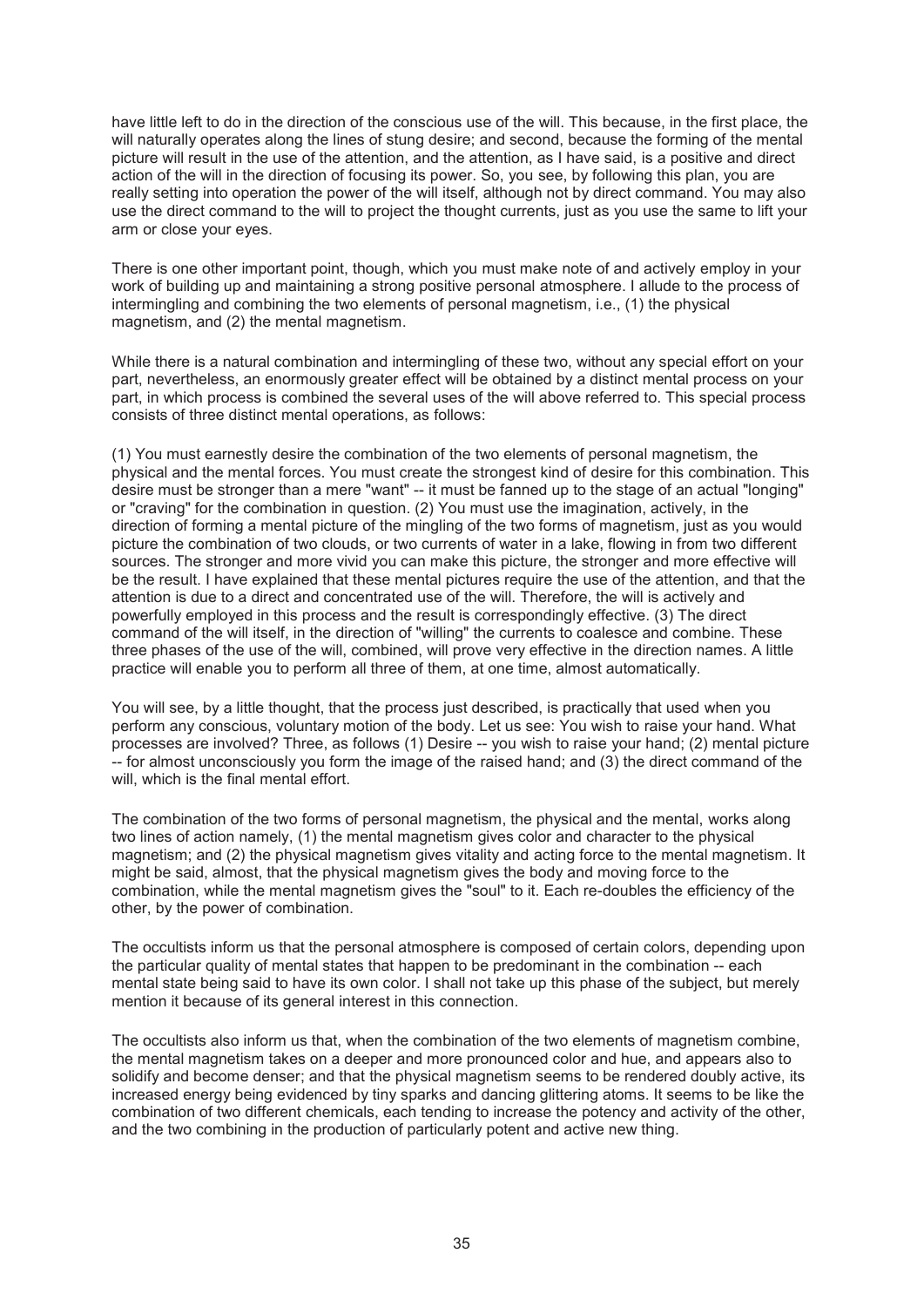From the same sources, we learn that the aura or personal atmosphere of the person who uses the will in the direction of forming the potent combination of the two forms of magnetism, seems to be almost alive, so filled with energy is it. It is said that when it comes in contact with other persons - particularly when the owner is using his mind to impress and influence the others -- the aura will reach out and actually enfold the other persons within its field of energy, seemingly trying to embrace the person and hold him subject to the vibration of its owner's mind.

When you learn to produce this combination effectively, you will begin to notice that you will almost unconsciously affect and influence other persons with whom you come in contact. You will notice that they will begin to take on your moods and general feelings, and that they will fall "in tune" with your mental vibrations, generally. If you are enthusiastic about anything, they will begin to manifest enthusiasm. And so on, each of your mental states registering an effect upon the other persons. Moral: Hold only those mental states, which you wish other to "take on."

And, keep your inner opinions and designs well to the back of your mind, by an effort of the will, and show only what you wish to be sensed by others, for remember your thought currents will have become wonderfully dynamic and powerful.

 $-(-)$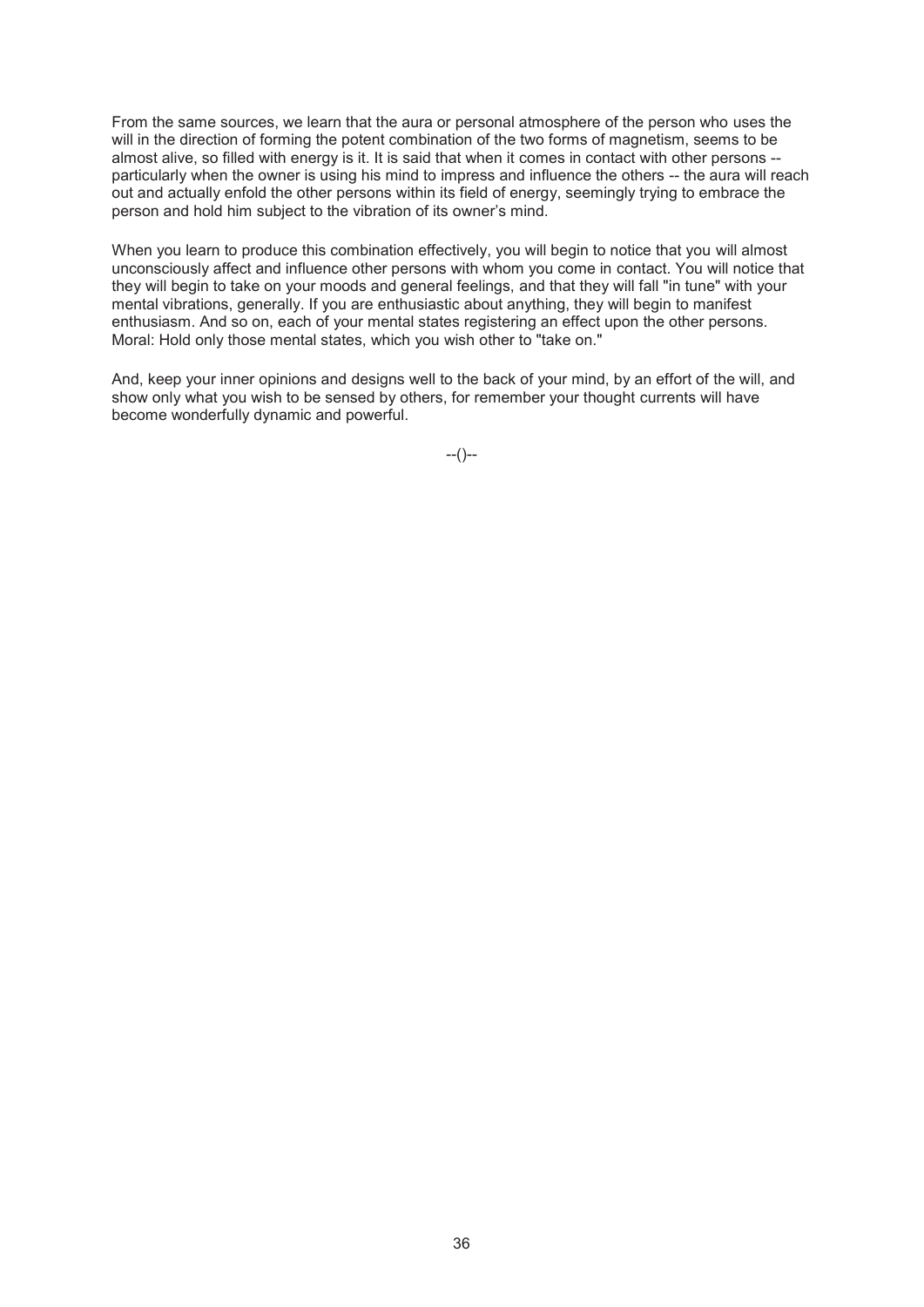#### **Magnetic Currents**

The magnetic energy of the person, formed by a combination of his physical and mental force, like all other forms of magnetic or electric force, tends to run in currents, and to be transmitted in waves. The personal atmosphere of the person is, in fact, composed of many waves of magnetic energy, circling around the confines of his aura, a constant wave-like motion being maintained, and a rapid rate of vibration always being manifested.

It is these waves of magnetic energy which, when coming in contact with the mind of other persons, set up a corresponding rate of vibration there, and thus produce a mental state in them corresponding to that of the person sending forth the magnetism. As I have already stated several times, the physical magnetism gives the "body" and energizing quality to this personal magnetism, while the mental magnetism supplies the quality of color or character to it.

At this point I wish to digress for a few moments in order to make clear to your mind the important fact that in charging the mental atmosphere with the combined mental and physical magnetism, it is not necessary to make two distinct and separated efforts of the will. In describing and explaining to you the process of sending for the currents of physical magnetism, and mental magnetism, respectively, I have been compelled to take up each phase separately, and describe the action of the will in the process of projecting each of these phases of personal magnetism. And, if I were to say no more on this point, the student might be left with the impression that in order to fully charge his personal atmosphere with the combined waves of physical and mental magnetism, he would have to first charge it with one kind of magnetism, and then with the other. This is not correct, for a combined effort of the will is all that is required, as you shall now see.

It is possible to combine the mental picture of the two forms of personal magnetism, the physical and the mental, into one image or idea in the mind. It is also possible to combine the two into the desire or inclination to project the energy. And, it is equally possible to combine the projection of the two into one effort of the will. It is a simple thing -- as simple as that of twisting two silk threads; threading them into the eye of a coarse needle; and then taking stitches with the needle. Think of the physical and mental magnetism as two twisted threads inserted into the eye of your needle of will, and then think of your passing these threads together into the fabric, by simply pushing the needle through. This illustration will enable you to form a clearer mental picture of the process.

You will find that after a little practice you will instinctively combine the two threads in the eye of the needle of your will. At first you may find it easier to first think of the physical magnetism, and then of the mental -- so to speak, threading first the one thread and then the other. But after very little practice you will find it easier to take up the two threads at once, **giving them a little twist together**, and then passing both of them through the eye of the will-needle at the same time. Remember, then, learn to "twist together" the threads of the two kinds of magnetism, so that they will may push them both through at the same time.

You should keep the personal atmosphere well charged at all times, by projecting magnetism into it several times a day. No special times or number of times is absolutely necessary -- you must use your own judgment and feeling in this matter. You will soon learn to feel when your magnetic aura is weak, and when it is strong. These things come to one by practice and actual experience, and cannot very well be taught except through actual experience. You will soon learn what it is to "feel" the condition of your magnetism, just as you now feel heat or humidity, or the reverse thereof.

If you are about to come into contact with others whom you wish to influence; or, on the other hand, if you are about to come in contact with others who may want to influence you; you should charge yourself well with magnetism -- that is to say, you should generate and project into your personal atmosphere a large amount of magnetism, which will thus render your aura strong and positive, instead of weak and negative. The principal thing in battle is to be fully prepared for any emergency, and this rule is applicable to the case of the uses of personal magnetism in your dealing with other persons.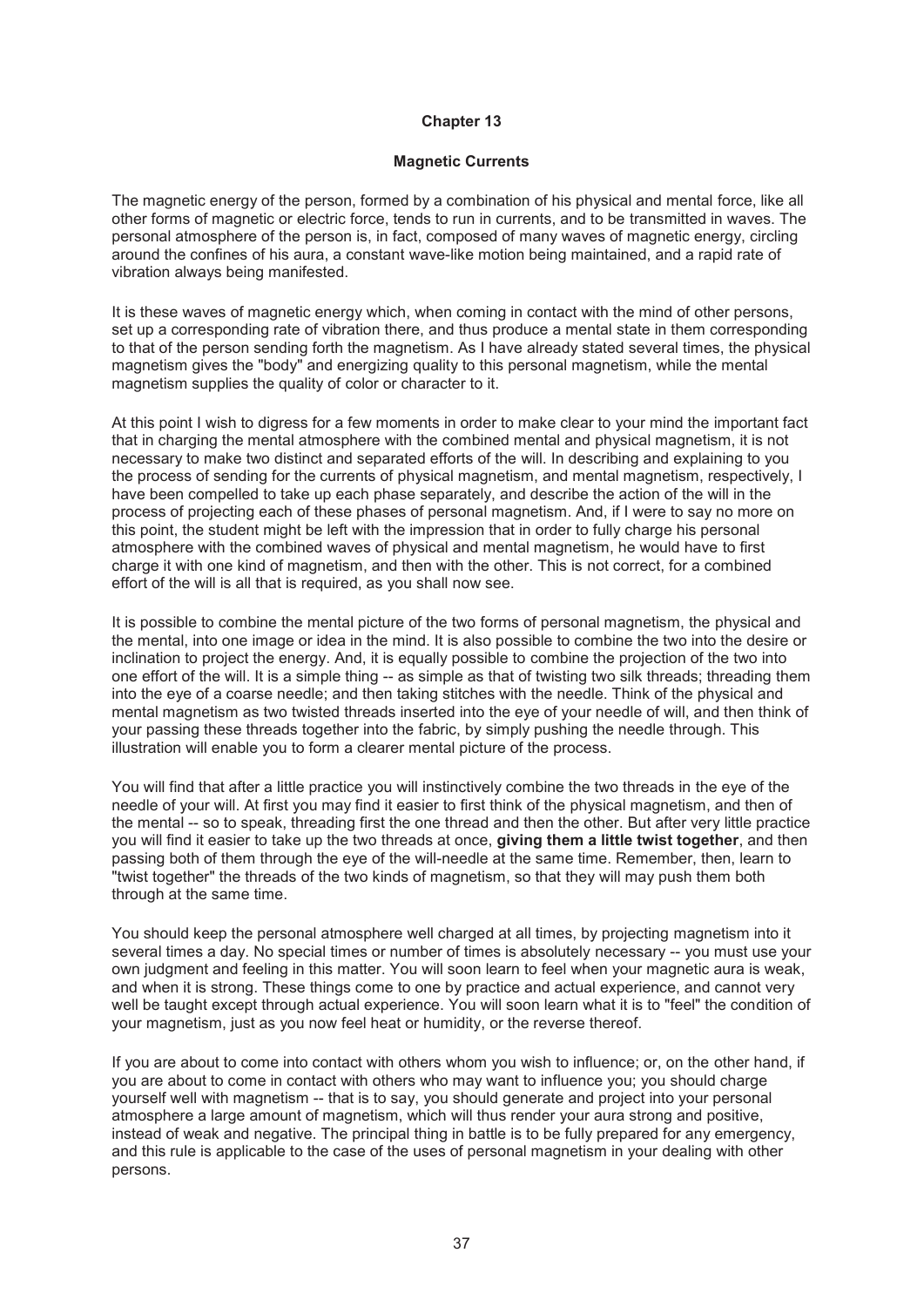Remember, then, to combine the idea and image of the **combined** magnetism when projecting or charging with personal magnetism -- the two twisted threads in the needle, remember.

Now, to return to the subject of magnetic currents:

The currents of magnetism not only constantly flow around within the limits of the aura, but also often push forward toward other persons who attract the attention of the person. In such cases, the aura seems to stretch out toward the other persons, and even to envelop them in its folds. Remember, I am now speaking of the involuntary action of the aura or magnetic currents, not of the conscious and deliberate projection of the currents from the mind to the other mind. There is an almost automatic action of the aura or magnetic currents in the way just stated, when another person arouses the interest or attention of the person.

Of course, if you insist upon the strictest scientific interpretation of this apparently automatic movement of the currents, I must admit that even in such cases the will of the person is the direct cause of the projection. For, it must be remembered, that in the mental acts of interest and attention there is a non-deliberate action of the will -- an automatic action, so to speak. The will is called into operation the moment the attention is attracted -- in fact; the attention is a positive act of the will. And, consequently, the will sets into motion the magnetic currents in the direction of the object of attention.

So, you will see, when you are conversing with another person, or addressing a number of persons, you are really sending in their direction a series of currents of personal magnetism, the vibrations of which must affect them unless their own vibrations are of a more positive nature. In fact, very many men of the greatest personal force, whose personal magnetism may actually be felt, employ the force in this manner, and make but little use of the "direct flash" methods of immediate concentrated magnetic force, which you will be asked to consider in the succeeding chapters. Their general store of personal magnetism is so great -- their personal atmosphere so charged -- that mere contact with it produces the result.

But while the above general method of magnetic influence is very effective, provided the individual has learned to sufficiently charge himself, it still remains that the method is that of the shotgun, as compared to that of the rifle, and uses up much power while a smaller amount would suffice. Everything points to the value of a concentrated force, rather than that of the scattered energy. At the last, however, the best method is that which employees both the shotgun and rifle methods -- the rifle bullet going right to the mark, surrounded by a cloud of flying shots which completes the work, and renders success certain. So, therefore, when you become interested in the "direct flash" methods in the succeeding chapters, do not lose sight of the important part in personal influence played by the general effect of the magnetism of the aura.

Before I leave this subject, I wish to explain a certain bit of phenomena, which has puzzled many students of personal magnetism. I allude to the apparently unconscious use of magnetic power, which we so often witness. For instance, you may be thinking intently of some other person, without any conscious intention of influencing them in any manner, and yet, when you meet the person afterward, or hear from him, you will find that your magnetic currents have influenced him, often very markedly so. This is puzzling, when you remember that you made no effort to influence the person by the "direct flash" method, and when you remember that the person was far removed from your personal atmosphere or aura. What is the answer you ask?

The explanation is this: By your concentrated attention and interest, you have actively (though unconsciously set the will into motion, and the result is that there has been projected toward the other person a current of your magnetism - a great stretching out of your personal atmosphere in his direction -- and he has been affected by it just as if he had been in your presence. Of course, the other person will not be greatly affected by your currents, unless these happen to be charged with great physical magnetism, and strongly colored by your mental status. But, nevertheless, there will always be some influence exerted, unless, indeed, the other person is more positive, magnetically, that are you, in which case he will not be affected in the least.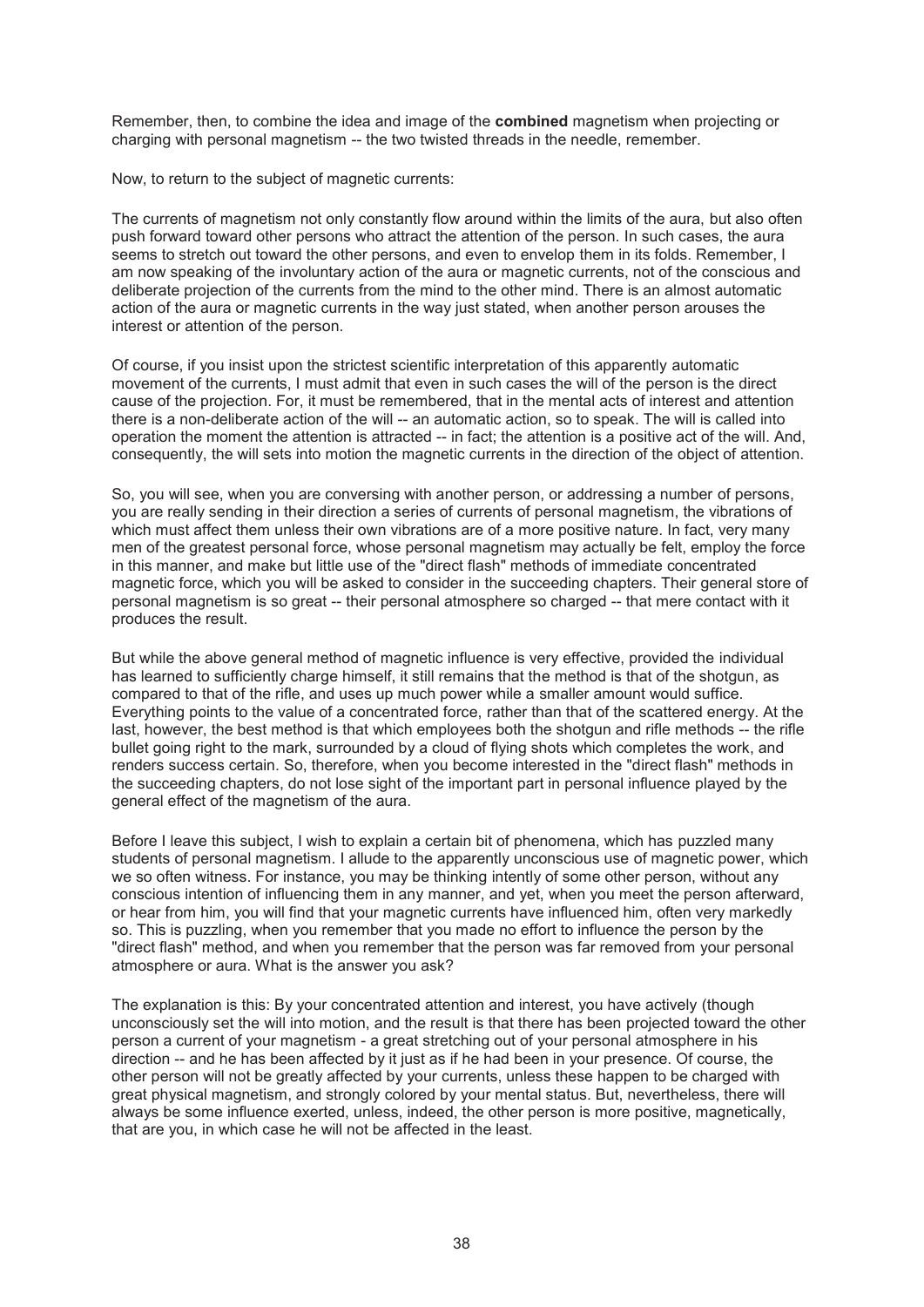So you see, we not only are constantly surrounded by an aura or atmosphere of our magnetic currents, but are also more or less unconsciously sending forth currents of our magnetism into the aura of others, which exert more or less influence upon them. In the same way, the currents of others are constantly reaching our aura, and exerting more or less influence upon us, unless we happen to be more positive than they, in the matter of our vibrations -- or (note this), unless we deliberately use an effort of the will in the direction "shutting the door" on these outside vibrations.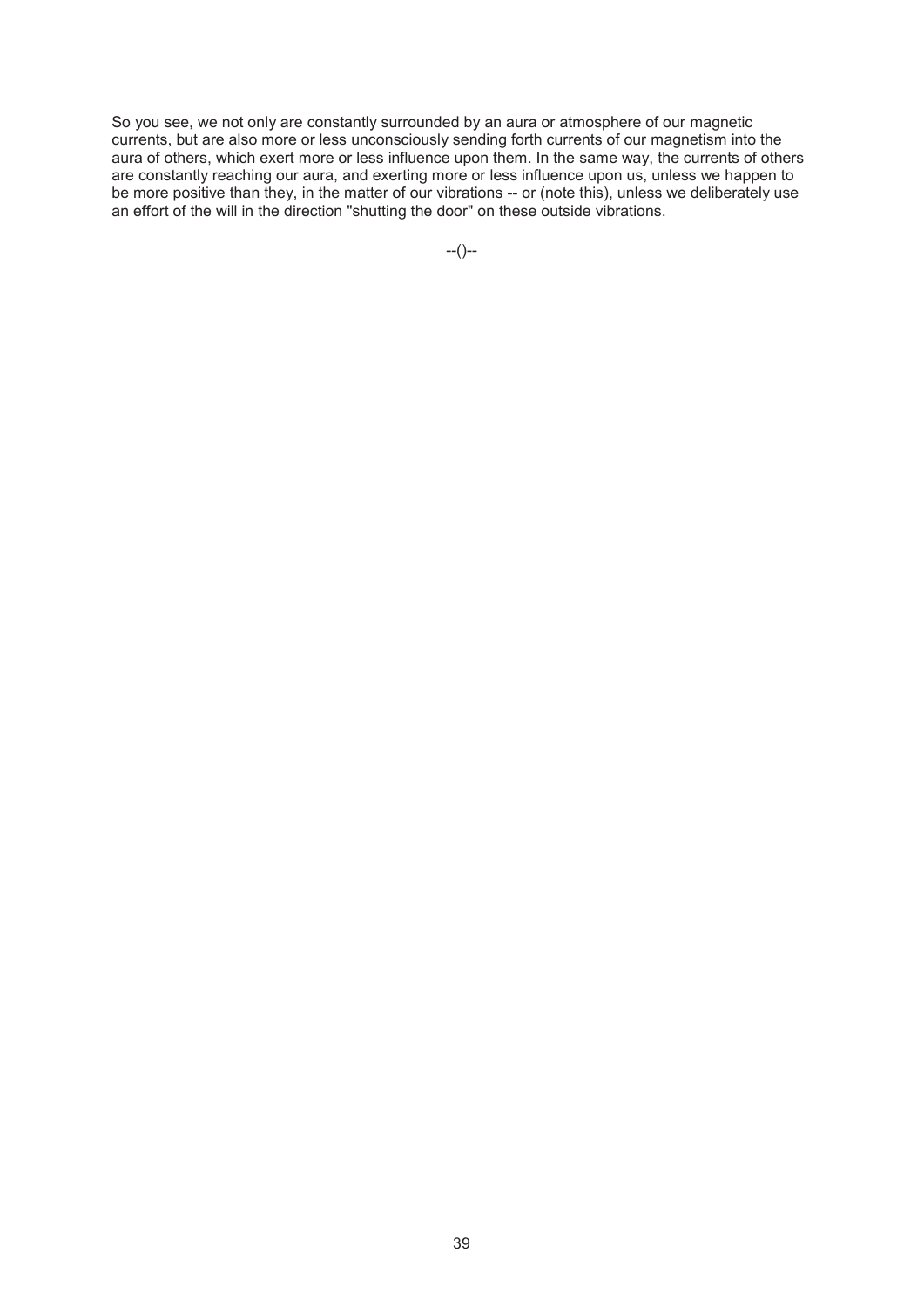#### **The Direct Flash**

We now approach a phase of the general subject of personal magnetism, which is highly important, as well as most interesting to the student, because of its striking and startling features. This phase consists of the deliberate, conscious projection of personal magnetism into the aura of another person, or persons; or into the atmosphere of a crowd of persons. This method has been called the "direct flash," because it resembles the flash of the electric spark, rather than the diffused discharge of a steady current of electricity.

The "direct flash" is the method employed in projecting a positive influence in the direction of others - a mental command backed up by the combined physical and mental magnetism. The method is: (1) The forming in the mind of a direct command accompanied by a mental picture of the desired action on the part of the other person; (2) the mental gathering of the two combined forms of magnetism into one force; and (3) the deliberate discharge of the "flash" by the will.

You have been fully instructed regarding the first two phases of this "direct flash" method; and you have been given general information which will enable you to comprehend the third phase, i.e., that of the "deliberate discharge of the 'flash' by the will." That is to say, you understand the forming of the mental picture, and the projection of magnetism, in connection with the gathering up of the two forms of magnetism; and you likewise are acquainted with the power and action of the will in the work of projecting magnetism. All you need to compete the instruction regarding the method of using the "direct flash" is a little further instruction regarding the use of the will in projecting this "deliberate discharge." And this further instruction I shall now give you.

The key to the "direct flash" consists in the deliberate action of the will in projecting or "flashing" into the mind of the other person a certain direct statement or command, backed up by all the magnetic forces within you. This comes easily and rapidly as the result of a little practice. And, moreover, you may practice in private, standing before your mirror, until you acquire the mental mechanical ease, which is necessary.

Let us now begin with some concrete examples, rather than continuing the general consideration. In other words, let us now "get down to brass tacks," in the matter.

**Preliminary Exercise**. Stand before your mirror; gaze positively and firmly at your own image therein, just as you would gaze toward another person. In fact, you must try to imagine that you are really gazing at another person. Then, send that imaginary person -- pictured by your reflected image -- the message: "I am stronger than you!"

Now, try to get my exact meaning, as I proceed. You must not rest content with merely thinking or saying the words of the magnetic command above given -- you must cultivate and develop an actual willing the command, just as you would will the raising of your hand, or the clenching of your fist. You will find it necessary to cultivate this power of so willing, for your belief will not at first coordinate with the will. You could not very well will your hand to be lifted, or fist clenched, unless you actually believed that the thing itself were possible. In the same way the little child has to first learn the possibility of his using his will, deliberately, in performing physical actions. He first sees others performing certain actions, and the idea gradually dawns upon him that he, too, may do them. Then he begins to use his will, awkwardly at first, in directing the muscles as required. In the same way will you have to develop your ability to use your will deliberately in the direction of this form of personal magnetism? But by a little steady, earnest practice before the mirror, you will soon master the mechanism of the thing -- the rest will be all a matter of practice upon persons.

In sending the message, "I am stronger than you," you must accompany the effort of the will (by which you send forth the thought-command) with a strong mental conviction that your are stronger (magnetically) than him, and also with the belief that he will be impressed by this fact and will accept your statement. You must get yourself into the mental attitude of demanding that he accept your statement, not that you merely request him to do so. In this form of magnetic influence there is no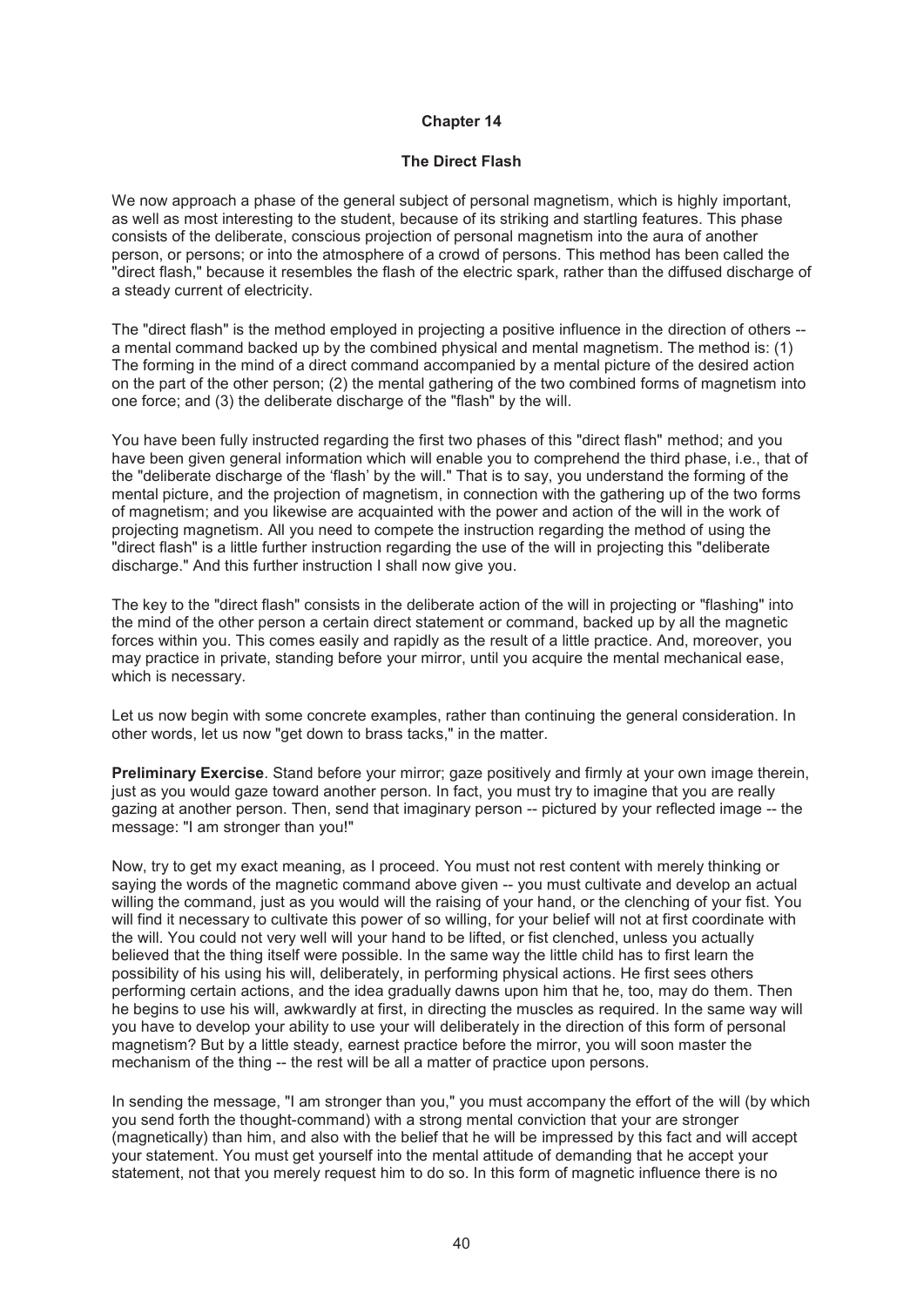such thing as "requesting" -- it is all a matter of "insistent command" -- do not forget this. When you merely request, you usually take second magnetic position, giving to the other person the first place. But when you command, you take the first place, yourself, and push him into the second. In practicing before your mirror, remember this, and endeavor to raise yourself into the first position. You will know when you have done this, by the peculiar feeling of superior magnetic strength that you will experience.

After having mastered the above exercise to your own satisfaction -- that is, until you have thoroughly acquired the feeling of mastery, and magnetic superiority, when you send forth the flash of command -- you may proceed to the following, which is based upon the first, and results from it. I mean, that you are now in a position to practice this second stage of the exercise before the mirror. You will feel like beginning to try your power upon other persons, but you would do better to wait until you have thoroughly mastered the mechanism of magnetism before the mirror.

This second stage of the preliminary mirror exercise is summed up in the word of mental magnetic command, which you address to the imaginary person represented by your reflected image, viz.: "I can command you to act." This, as you will see by a careful consideration of the words, is really a tremendously powerful statement, and it will require a great exercise of our power of belief, and mental imagery, to get yourself into the proper mental state, so that they will may travel easily on its path to enforce the command. Remember, that in order for the will to be able to move smoothly over its channel, so that it may reach the mark, it is necessary that you clear away any obstacles that may remain in your own mind. It is enough for the will to have to fight and break down the obstacles in the mind of the other person, without also being called on to combat and overcome the obstacles in our own mind. So, you must get yourself in the proper mental state, before you can hope to influence others.

When you send forth the mental command to the reflected image, you must concentrate a tremendous power of meaning in the statement, "I can command you to act." The statement must be accompanied by the full force of your own conviction and belief that you can so command, and that you will be obeyed. And, in order to do this, you will have to arouse in yourself the full consciousness of your own magnetic force, so that you can fairly feel it vibrating in and around you. You will have to re-read these instructions several times before they will become perfectly clear to you. In fact, you will have to begin practicing, and then re-reading them between exercises, before you will get the full meaning. The meaning will gradually unfold into your understanding, as you proceed with your practicing. It is just as if I were giving you directions as to mastering the art of skating -- you would not really grasp the full meaning of the instructions until you began actually practicing on the ice -- and each time you would refer to the book, you would perceive a new meaning to the words. So it is in the case before us -- you will understand the instructions fully only when you begin the actual practice.

Now, after you have gotten to the point in the mirror-practice where you are able to actually **feel** that you have sent forth to the reflected image the command that you are stronger, thereby forcing the other person into the second magnetic place -- and also that you can command the other person to act as you will, thereby placing him in the subordinate capacity of action -- you may proceed to try upon the reflected image some special commands in the same spirit. Now do not fall into the error of supposing that all this mirror-practice is merely "child's play." If you do, you will be making a great mistake, for it is anything but play or idle pastime. It is the learning of the mechanism of the "direct flash," before you start in to run the machine in earnest. It is like the period of preliminary practice in anything, which precedes the actual performance. It is the rehearsal, which must precede the play. Do not fail to faithfully perform the rehearsal exercises, before you begin to manifest your magnetism in earnest. You must fully acquaint yourself with your magnetic machine before you begin to run it in earnest. The preceding practice exercises may be followed by a similar practice of sending forth "flashes" of anything that you may wish to actually send to other persons later on. You may supply these commands for yourself, or you may practice on the following excellent commands, all of which are likely to be used by you in your actual manifestation of personal magnetism.

These commands may be varied, of course, to suit your tastes. They must all be delivered before the mirror, in exactly the same manner as I have already stated:

"Look at me!"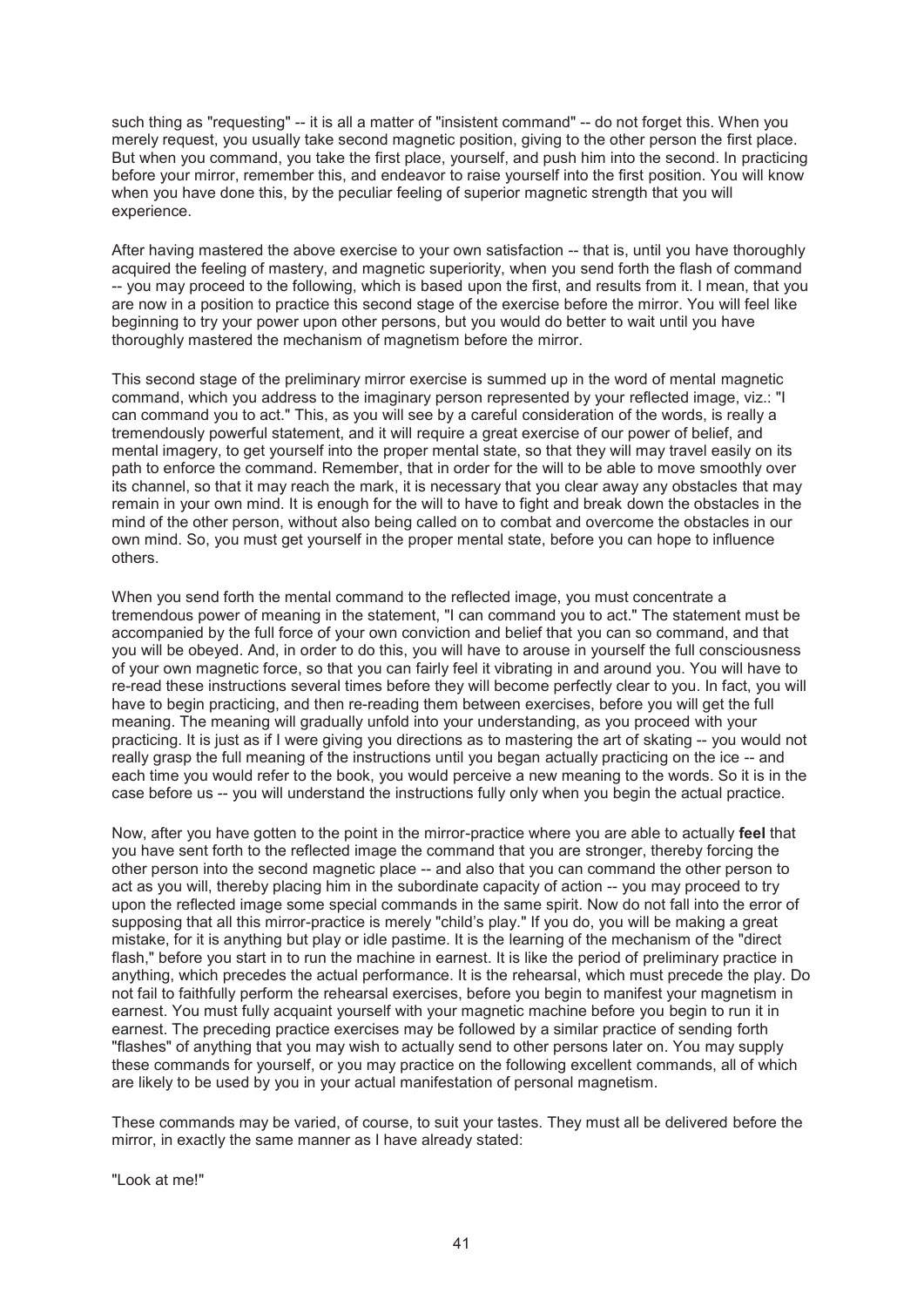"Give me your full attention!"

"Come this way!"

"Go away from me -- let me alone!"

"You like me." "You love me"

"You want to please me!"

"You will agree to my proposition!"

"Get out of my way!"

"You are attracted toward me!"

"I fascinate you!"

"I am your MASTER!"

"Come! Be quick, and do as I tell you!"

"You are receptive to my wishes!"

"You are responsive to my will!"

--()--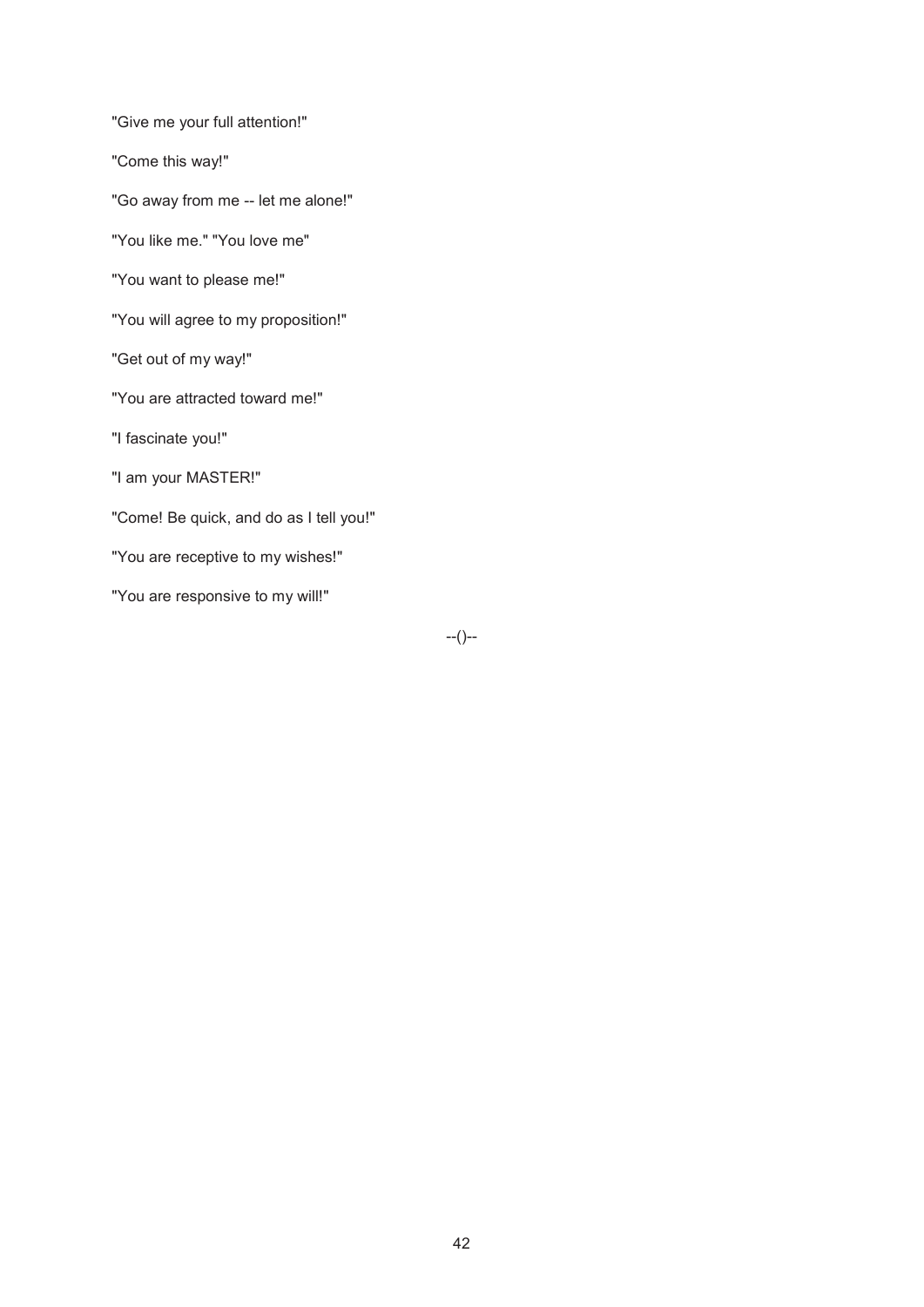#### **Exercises in the Direct Flash**

And, now, having mastered the preliminary mirror-exercises, you are ready to begin your experiments on real persons. But, here, too, you must crawl before you can walk and run.

You must begin with the simpler forms of magnetic influence, before you can accomplish the more complicated or difficult tasks. But, you have now emerged from the kindergarten stage, and are ready to practice in earnest. If you have faithfully followed the instructions in the mirror-practice, you have mastered the mechanism of magnetic influence, and are ready to "run the machine" in public view. But do not for a moment lose what you have gained in the mirror-exercise. Hold tight and fast to the "technique" you have acquired, and do not for a moment fall into the error that you must now begin all over again. The thing for you to remember, always, is that you are really but carrying the mirrorexercises forward on a higher scale, in a broader field. And you will find some interesting work ahead of you. Take my word for it.

**First Exercise**. I shall now give you an exercise that is almost always given to beginners, by the best teachers of magnetism. It consists of the process of causing a person ahead of you, on the street, to turn around as if he had heard some one call out to him by name.

The process is very simple. You have but to walk some little distance behind the other person, on the street, park or other public place. Concentrate your fixed attention on the person, gazing at the lower back part of his head. And sending him first a strong flash of magnetic force, this being followed by the "direct flash" command; "Here you! Turn around," just as if you were actually calling out aloud to him. You may even whisper the words so softly that no one else can hear them -- this may help you to put force into the command at first, but you will soon outgrow the need of the same. At the time you send the flash command you must actually WILL that the person will around in your direction. Put all the magnetic force within you, in this effort.

You will find that in some cases the other person will turn his head almost at once, and look inquiringly behind him in your direction. In the majority of cases, however, he will take a longer time about it. He will be apt to first grow uneasy and restless, and begin by glancing from side to side, as if looking for some one; then he will almost (but not quite) turn his head around; then, finally he will glance backward somewhat furtively and suspiciously. No two persons act precisely alike in this respect; and, then, again, the same person will act differently under different conditions. There are certain times at which the conditions seem to be more favorable than at others, for various reasons, as you will discover for yourself.

You will find, in this as well as the following other exercises that the best results will be obtained while the other person is proceeding idly along, without his attention being directed particularly in any direction.

When the attention is free, the mind is more open to outside influences. When the other person's attention is firmly fixed on anything else, it will be found difficult to influence him to any marked degree. This is the result of an established rule of psychology, and will be found to be operative in all cases, as for instance, if you call a person when he is preoccupied either with deep thought, or else when his surroundings-he will probably not hear you call him, though under other conditions he would turn readily. The same rule is, of course, operative in the case of magnetic influence.

**Second Exercise**. When in church, theatre or other public place, or even in a room full of company, fix your gaze at the lower back of the head of some person in the place, and send him the "direct flash" command: "Here, you! Turn around and look at me!" Using all the magnetic force within you, and putting the force of your will back of the command.

You will notice the same peculiar result as in the preceding exercise, i.e., the fidgeting in the seat, the uneasiness and restlessness, the final quick turn of the head in your direction, followed by the confused expression of countenance. In both of these cases, you should maintain a calm,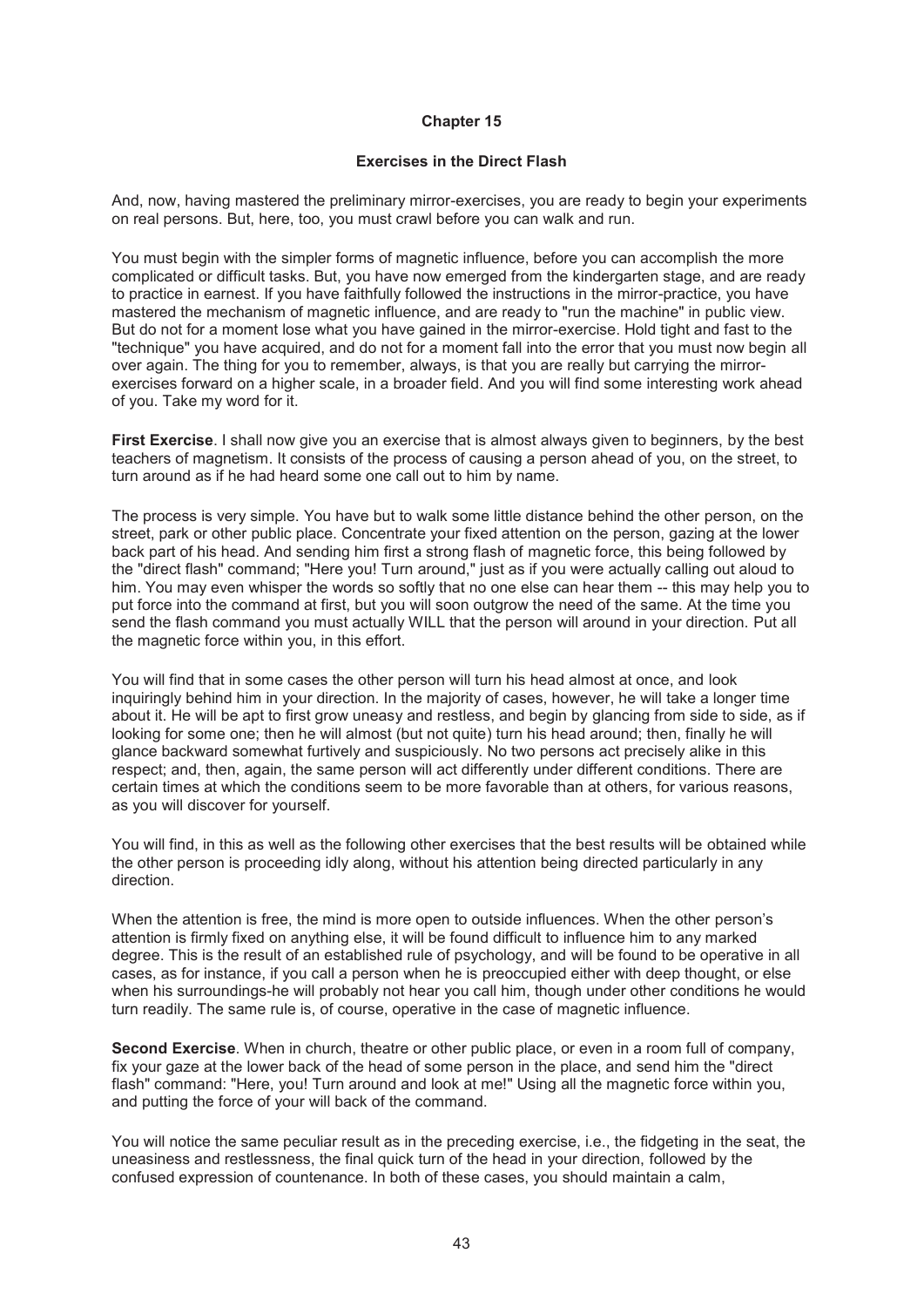uninterested gaze ahead, apparently not noticing the person. It is not well to have persons get the idea that you are experimenting upon them, at any time.

There is no power so potent as the silent, reserved power. So keep your own counsel, and do not scatter and weaken your force by talking about it to others - far less by boasting about it. There are certain good psychological and occult reasons for my admonition regarding keeping your own counsel, and not dissipating your energy by talking about it, or revealing it to others. I shall not say more on the subject at this time -- but I want you to remember what I have said, **and to heed it**.

**Third Exercise.** This is a variation of the first exercise, and consists of making the person ahead of you turn to the right or to the left while walking ahead of you. This may follow your exercise of making him turn around. When he approaches another person, send him a flash to move to the right, or to the left, as you will. You may also command a person in like manner when he is approaching you. You will be surprised at your success in this direction, after a little practice. In the case of a very sensitive subject, you can cause him, or her, to zigzag in a comical manner. Do not overdo this, however, or you may defeat your own object, besides being unkind to the sensitive person.

**Fourth Exercise**. This is a variation of the second exercise, and consists in making the seated person, in front of you, turn and glance to the right, and then to the left, as you will. During the exercise, which may extend over some time, you may obtain some very marked results from the experiment, in some cases. As before, I caution you against going too far with the experiment, lest you be noticed by others, and also, because it is not fair to the subject.

**Fifth Exercise.** In this experiment, you command the other person to drop his cane, or umbrella, etc., or her fan, handkerchief, etc. In short, you cause the other person to perform some little muscular action under the control of your will.

**Sixth Exercise.** The above exercise may be varied by sending passing persons various commands while you are seated at your window, or on your porch, etc. You may put in an interesting hour in sending flashes to the passing crowd, one at a time, of course, and then noting the percentage of successes. You will find that the percentage will vary; but the general degree of success should slowly but steadily increase, on the average. Do not make the tests too complicated, but send the flash to perform some very simple motion.

You will be surprised to discover what a large percent of the persons will glance in your direction, even though you have not particularly commanded them to do so. This latter result occurs because of eth general attraction that they will feel toward you, by reason of the influence of your magnetic wave.

**Seventh Exercise**. While I have advised you to look directly at the other persons, in sending the flash, this is not absolutely necessary after you have fully acquired the "mechanism" of the flash. In fact, after a short time, you will be able to obtain the result even though your eyes are turned in another direction. It is not your **eye** that influences them, but merely that by gazing intently you manage to firmly concentrate your attention and will in their direction. You may try the experiment of gazing straight ahead of you in a public place, or on the street, and then flashing the command to the other person to look at you, and you will find that you will meet with quite a large percentage of success, particularly after you have succeeded with the gazing plan of procedure.

**Eighth Exercise**. After having mastered the above exercise, you may proceed to a still higher form of magnetic influence, namely, that of influencing the speech of another person. You proceed in this case in the same general manner as in the exercises just given. When a person is speaking to you, you may "put words into his mouth" by a strong mental command, or magnetic flash. Do not try to make him say a whole sentence -- at least at first. Rather begin by waiting until he pauses in his speech, and then strongly will a certain word to him -- a word that will naturally fit into his sentence -and he will be very apt to repeat it. After a little practice you can make him repeat an absurd word, or to stammer, halt and stutter in his speech, if you so will it. After still more practice, you may succeed in causing him to repeat a whole sentence, or even more, to express the thought you have put into his mind; or to ask some question which you have willed that he should ask.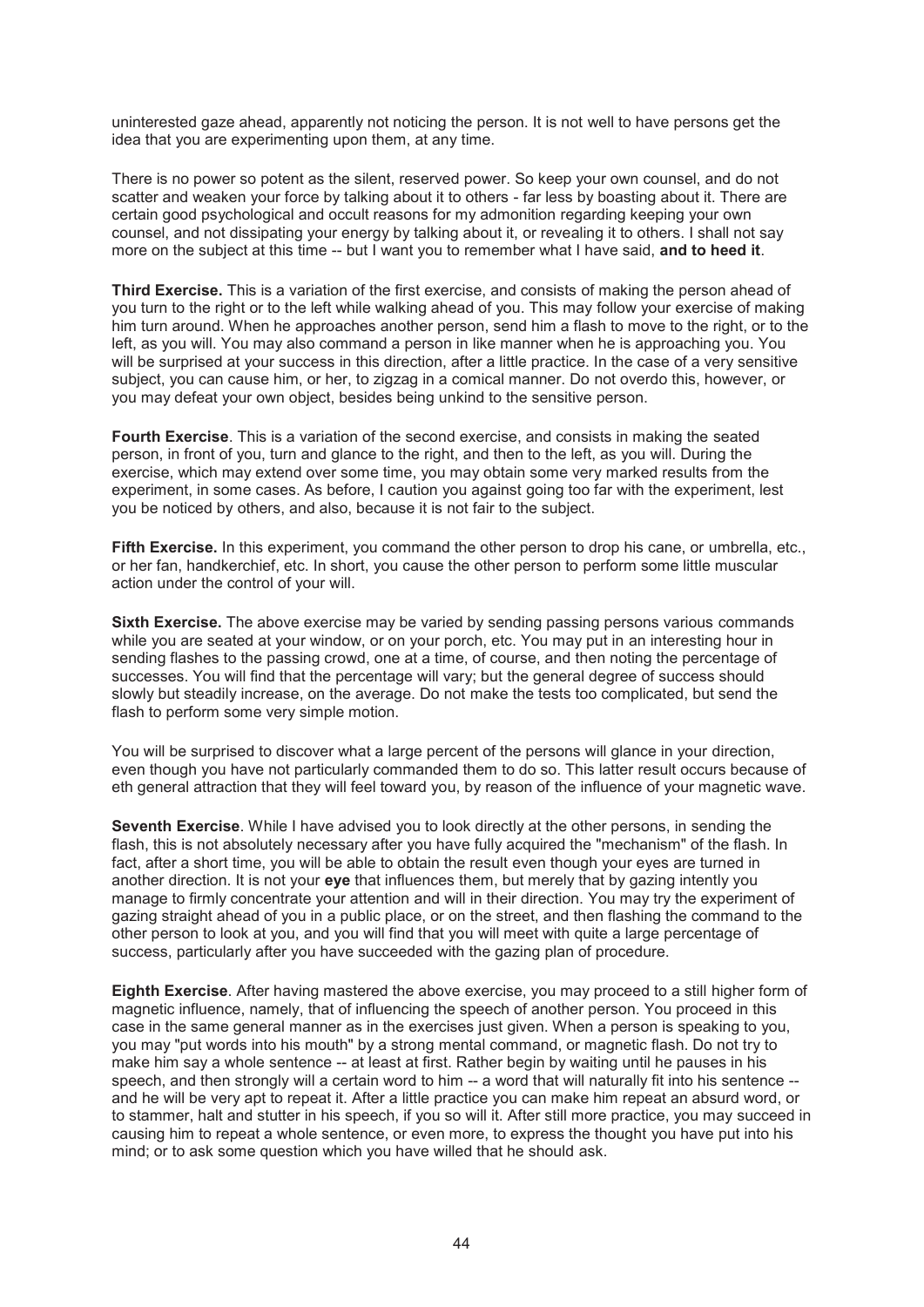You will readily see by this time, that a constant practice along these lines, will result in your acquiring the power to will and magnetically influence another person to do many things, in response to your will, and silent command. In fact, a constant development along these lines will make of one a very giant in magnetic power, whose results are proportioned only by the degree of magnetic force of other persons, or the degree of persistent practice and development on his own part.

But I wish to caution you, at this point, against using this power for any unworthy purpose. This caution does not arise from merely a moral motive on my part, but from knowledge of certain psychic laws which cause a "reaction equaling the action," and which will bring sorry results to you if you violate the rule. So long as you use your newfound power for purely scientific experiments, or legitimate purposes of human association, all very well and good. But never prostitute your power to accomplish unworthy or criminal ends, lest you become involved in a storm of your own raising - or enmeshed in a web of our own weaving. There are certain psychical laws, as well as physical laws, which must not be broken -- and this is one of them. This is particularly true of the case of a person using the power for the purpose of influencing the other sex in an immoral direction. All the old occult writers' caution particularly against this practice. So heed the advice, and do the right thing only, with your power.

 $-(-)$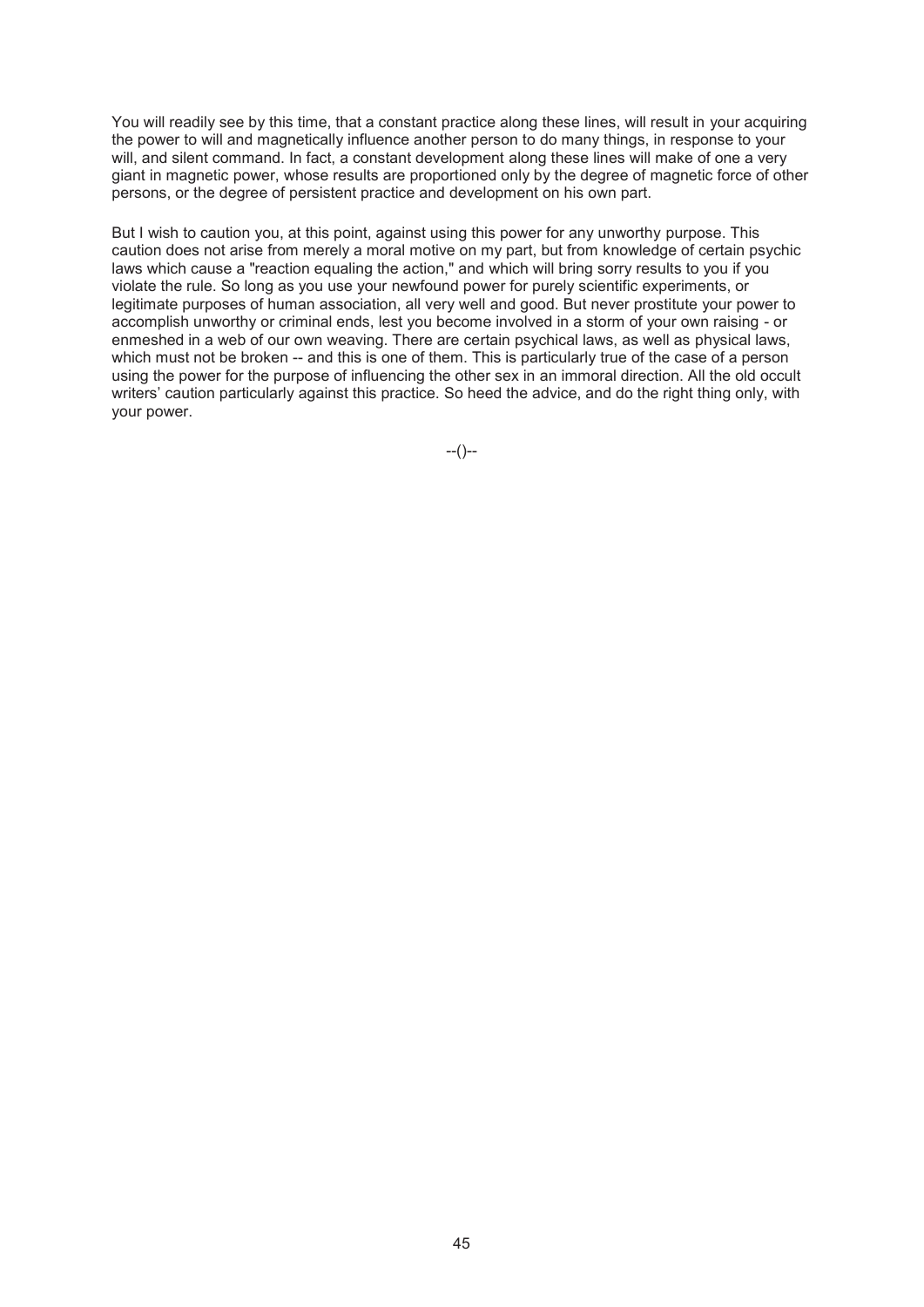#### **The Positive Aura**

Now that you have mastered the technique of the mechanism of the "direct flash," you are ready to proceed to the actual demonstration and contact with the general public. But, before taking up that phase of the subject, I think it well to ask you to consider the matter of the creation and maintenance of the positive aura. I have purposely postponed the consideration of this phase of the subject, until we reached this particular point in the instruction, because, in order to properly create and maintain the positive aura, it is necessary that one understands the mechanism and technique of the "direct flash," for he will need to manifest the same power in the case of the positive aura. But, now that you have mastered the technique or mechanism of the "direct flash," you are ready to receive the instruction regarding the positive aura, and we may as well proceed to consider it at this very point.

I have already given you instructions regarding the cultivation of a desirable personal atmosphere, or aura, and need not repeat here what I have already said elsewhere. But, a moment's consideration will show you that there will arise certain conditions or occasions in which you will find it very desirable to be able to influence a number of persons en masse -- the crowd as a whole -- rather than to send the "direct flash" to each of the individuals separately. Of course, the crowd will be influenced by your general personal atmosphere, but you now need something more positive, and more to the point. And the "positive aura" is what you must acquire to satisfy this requirement.

The positive aura is simply the general personal atmosphere, but directly and positively charged by a concentrated effort of the will -- the same effort, in fact, as that made in the case of the "direct flash."

Let me illustrate the "positive aura" by means of several stories from real life -- the experiences of several students of mine. These personal experiences will give you a better idea of just what is needed than would pages of general instruction on the subject. The little stories are not fiction, remember, but are "taken from life," and are bits of human documents from the lives of real people, all of which have come under my personal observation and consideration.

Several years ago, in Paris, I had a student whose real strength of character was marred by her abnormal self-consciousness, shyness, timidity, and sensitiveness -- in fact; in the word "sensitiveness" you have the keynote of this young woman's personality. She was a young artist of far more than the average talent, and her charm of manner rendered her company sought after by a large circle of friends.

This lady complained to me that she suffered from the actual rudeness, nay, and almost positive brutality, of the crowds of persons thronging the busy streets of some of the principal thoroughfares of Paris. She complained that she was jostled here and there, and pushed rudely aside by the passing throng. Moreover, she was treated rudely in the shops, the superficial veneer of politeness of the average Parisian shop-clerk scarcely concealing the underlying contempt and veiled sneer of these "cheap" satellites of the ubiquitous shop-keepers of this charming city.

My first thought was that the young woman had worked herself up into a state of imaginary wrongs, the result of her highly sensitive organism and shrinking disposition -- in short, I thought that she was suffering from a state of morbid self-consciousness, with its frequent accompaniment of imaginary persecution, etc. So I determined to test out the matter, and ascertain for myself just how much truth was in the case.

Making a slight change in my personal appearance, by means of a simple disguise once taught me by another of my students, a celebrated detective of Paris, I followed the young lady for several hours when she was on a shopping expedition. Much to my surprise, and, I may add, much to my indignation, I found that all that she had told me was correct. I could scarcely control myself at times, and more than once felt like chastising some rude fellow with my cane, so brutal was the conduct of certain individuals calling themselves "men."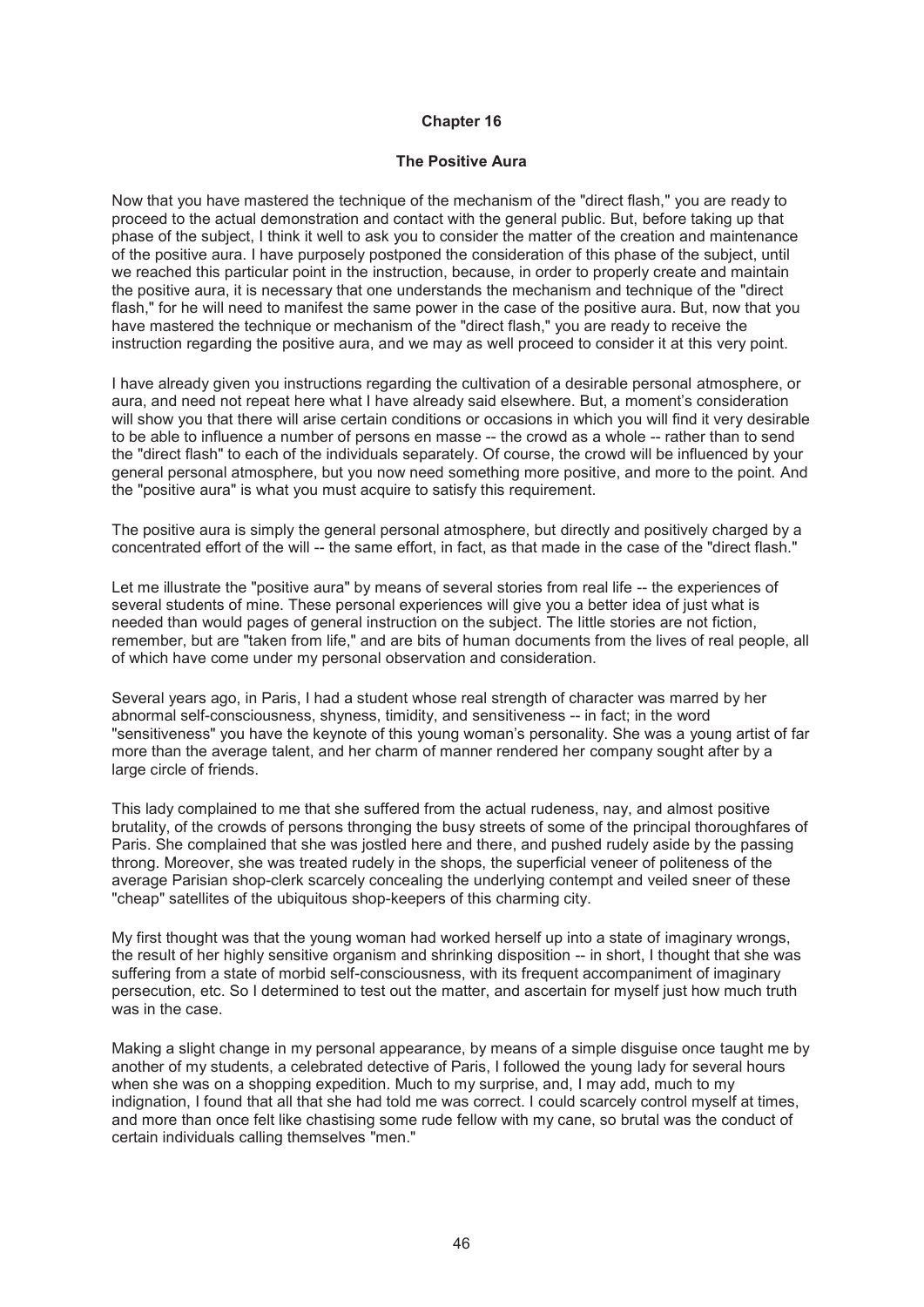There is a certain class of Parisian men, well dressed and with a veneer of polish, but boors and cures at heart. These men seem to take a special delight in jostling young women, almost pushing them off the sidewalks, at times, and in other ways earning a good caning at the hands of real gentlemen. Well, these curs seemed attracted to this sweet young girl, just as flies are drawn to a bit of sugar. They exceeded themselves in their display of rudeness and cowardly insolence, and all the while the girl was free from any outward appearance that would attract such curs naturally. I saw at once that there was some inner cause operating.

Moreover, I noticed that the young woman was also pushed aside rudely by hurrying businesspersons, who never glanced in her direction, but who thrust her aside as if she were an inanimate thing instead of a person. Again I found an inner cause. In the same way I found that she was treated exactly in the way she had complained of in the shops, by the clerks and shop-men, although she was a liberal customer, easily suited, and giving but little trouble. Here again, the inner trouble was apparent.

I went home and carefully diagnosed the case, and laid down a course or treatment. I sent for the young woman and told her that her trouble was a case of 'ingrown sensitiveness, and overgrown modesty" -- in short, that she had surrounded herself with an aura of selfdepreciation and morbid sensitiveness. This aura practically invited persons to "pick on" her, to crowd her to the wall, to push her in the gutter, and to generally slight, snub and covertly insult her in the shops. Her aura was not only negative, but also actually attractively negative -- that is to say, so negative that it actually attracted more positive natures in the direction of imposing on her weakness. (This is far from being unusual -- it is a rule of the psychic as well as of the physical world, among animals as well as among men)

I immediately began teaching this lady the technique of the "direct flash" before the mirror (exactly as I have taught you), her flashes being invariably along the lines of positivism and strength. She would flash out "I am positive -- far more positive than the crowd around me;" "Get out of my way, or I will walk over you;" "Clear the path for me, you vermin," and other exaggerated demands intended for the street crowds. In the same way she would flash out the command to the shop-people. "Come, now, I demand respectful attention;" "Lively, now, attend to my wants;" "I am a princess of the blood, bow to me, you underlings," etc. You will note that I purposely exaggerated the mental demands and flashes, because she needed an exaggerated positive mental attitude in order to overcome her natural and acquired handicap. In a short time she had acquired the technique perfectly and had developed a mental attitude and general personal atmosphere of a princess. Then she proceeded to "try it on the crowd," by means of the "positive aura."

The result was marvelous. From the moment her feet touched the sidewalks, her progress was that of a princess, persons instinctively moved out of her way, some even slightly bowing as they did so. The rowdy gentlemen (?) moved far away from her. And in the shops the queen of England could have received no more humble service or careful attention. The cure was complete, and has remained so. The young lady has long since laid aside the "Princess Royal" manner, and now simply maintains an aura of positive self-respect and self-confidence, and a demand that she be accorded the proper consideration.

Another case is that of a young student of mine -- an American, the son of a prominent businessman. This young man was well educated, polished, and moreover, possessed of a all the requisites of a successful salesman, except that of inspiring a feeling of friendship on the part of those with whom he came in contact. He was called upon to approach prominent businessmen in connection with his work for his father, and while he was able to present his arguments logically and forcibly, he was nevertheless handicapped by the fact the he repelled friendship, rather than invited it. In desperation, he made the trip across the Atlantic to consult me, and to beg a cure for his serious psychic trouble.

His cure was very easy. I simply put him through a course of the mirror exercises in the "direct flash," until he had mastered the technique; and then had him saturate his mind with the mental image and idea of: "You like me -- you like me very much;" "You feel attracted toward me;" "You are my friend, and wish to show your friendship for me," etc., etc., etc. All these ideas were but variations of, an improvement upon, the simple idea of "You like me!"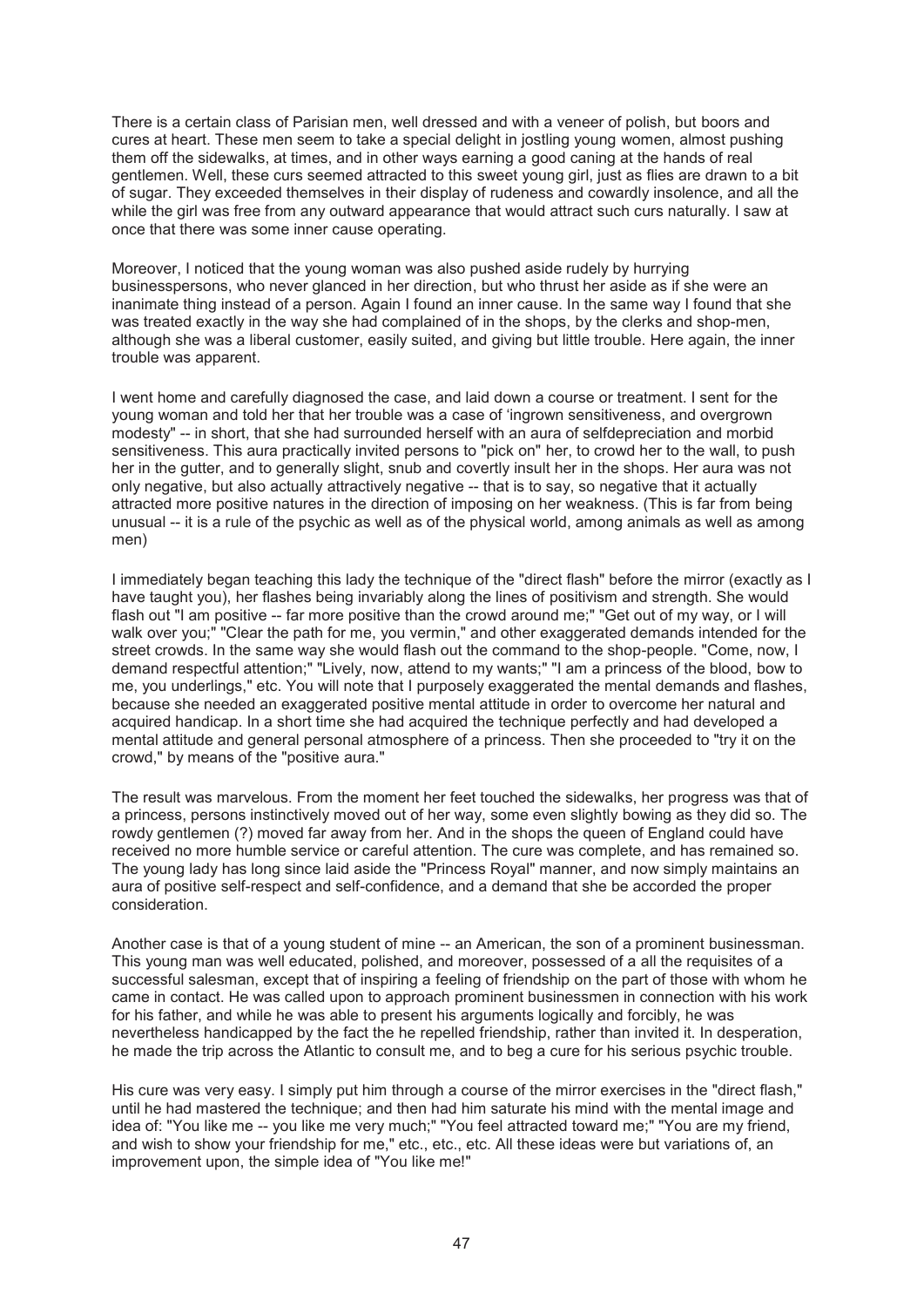Well, this young man began to radiate such an atmosphere of likeability, friendship, etc., that he made friends right and left, even without tying -- it was in the air around him, it seemed. His old trouble disappeared like magic -- he was made over into a new man. And, yet it was all very simple, you see. Mere child's play, when one has the secret, as you now have. The young man insisted upon presenting me with his check for \$1,000, although I had charged him but one-tenth of that amount, for my time and trouble.

I could go on in this vein, reciting case after case coming under my own experience, but I think that the two cases I have mentioned will give you the general idea of what I am trying to teach you, without my taking up more time and space at this point. The rule is general -- it is for you to apply it to the particular requirements of your own case. Find out your weak spots of personal atmosphere, and then proceed to build up the opposite qualities of mind and character. Find out your negative points of attracting, and then proceed to build of their opposite positive qualities, just as the two students, just mentioned, did with such marked success. Read over carefully this chapter again, and again, until you get the point fixed in your mind. The rest is merely a matter of practice.

--()--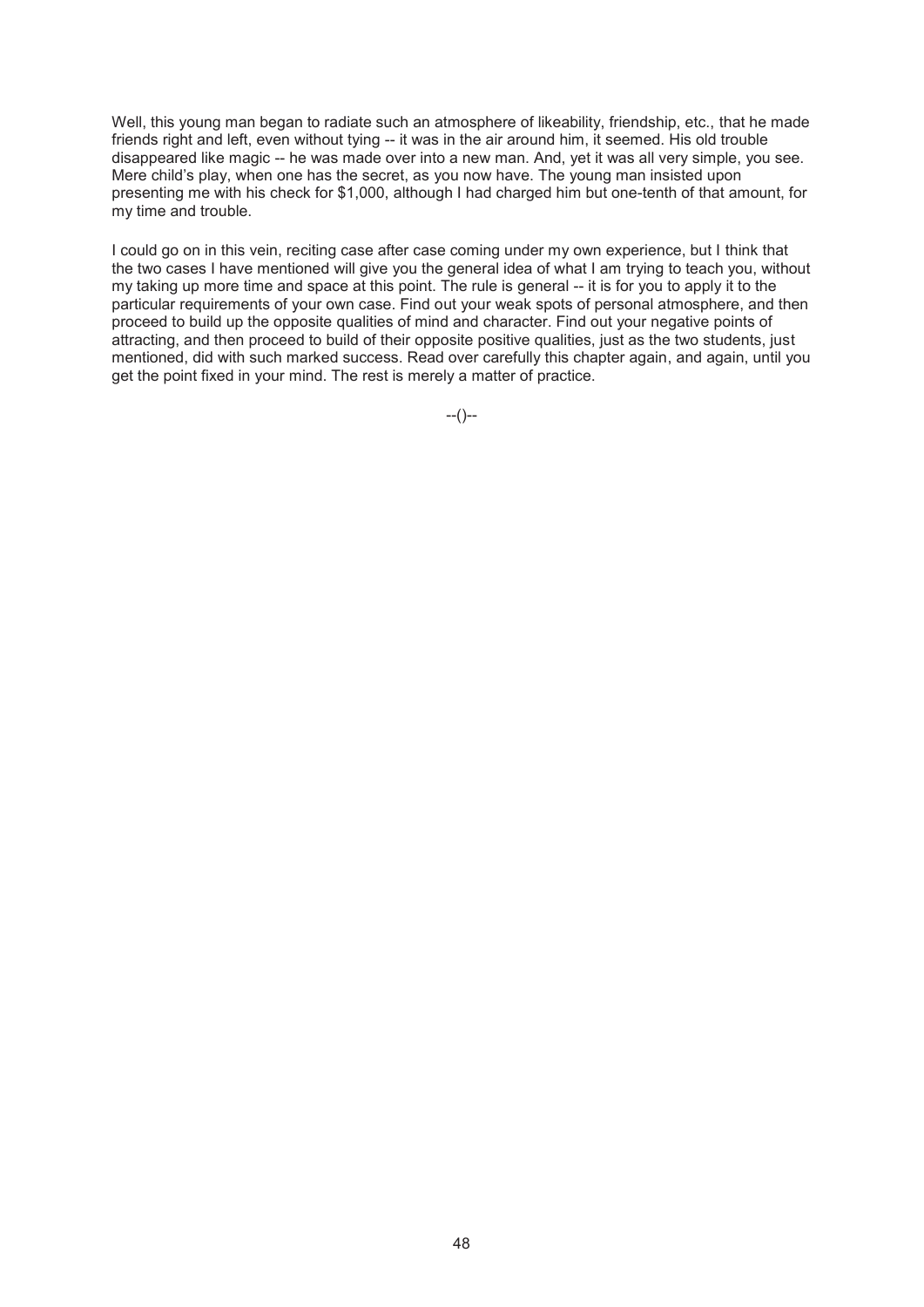#### **The Direct Command**

Having by this time acquired the technique of the "direct flash," by your mirror-practice; and having, also, mastered the art of cultivating the positive aura, you should be able to manifest what is known as "the direct command," without much additional instruction.

By "the direct command" is meant the flashing of a direct command or demand to the mind of another person, backed up by the concentrated power of both your mental and physical magnetism. Do you see now why I have first taught you to acquire the technique by means of the mirror-practice, and have then next taught you how to generate and maintain the positive aura? Certainly, you have seen the point! A moment's thought will show you that the "direct command" is really a combination of the methods of the mirror practice, and that of the positive aura. The mirror-practice taught you the technique, and the practice afforded by the positive aura methods have served to give you ease, selfconfidence, and an almost instinctive use of your magnetic powers in the direction of influencing other persons. You will also see the part played in your development by the special exercises in the direct flash, which I gave you in a preceding chapter. You now begin to see why I have led you to the present point by degrees, do you not?

The "direct command" is really a high form of the "direct flash," and is the method whereby the latter may be used to the highest degree of effectiveness.

In the "direct command" you flash your command to the mind of the other person, mentally, of course, but in exactly the same way that you would make an actual command by spoken words, if the conditions admitted of the same. You form the words of the command in your mind, carrying with it as strong a mental picture as you can create, and then mentally flash the command to the other person with as much magnetic force as you can muster.

You will find it an aid to effectiveness, in the case of a contemplated demand upon some particular person, for a certain thing, to practice it before the mirror, using your own image as a "target" -- just as you did in the exercise previously given you. You will find that a rehearsal of this kind will tend to increase your power at the time of the actual manifestation or command.

It is impossible to give you specific instruction for the carrying out of this program in special cases, for each person will have his or her own special requirements, the same depending upon the special circumstances of the case. All that I can do is to give you the general rules to your own particular cases and requirements. The general rules I have already given you. Perhaps I can illustrate the application of the same by citing a few cases, which have actually come under my own observation and experience.

One of the most interesting cases of the kind that I have ever met with was that of a professor in one of the American universities. This man, a specialist in his particular line of scientific research, and a thorough master of his own particular subject, commanded a large audience of readers of his books and magazine articles, but, at the same time was almost a failure in his class work, owing to his inability to gain and hold the attention of his students. He came to me, in Paris, and explained his trouble. I gave him my short course in mental influence, etc., and drilled him well along the lines laid down in this book. I made him practice before an imaginary roomful of students, sending them a strong direct command of "Give me your full attention!" "Steady, now, your attention, your full and complete attention to my words!" and "That's right, you are giving me your full attention - now hold it firmly fixed on me!" and a similar stock of direct commands.

These commands were directed commands were directed first to the "bell-wethers" [someone who assumes leadership of a movement or activity] of the class - those natural leaders who are to be found in each class, and then scattered among the class at large. The professor told me that, after a number of these imaginary classroom scenes, each face being distinct and plain, and that he could almost see the flash of his command reaching them.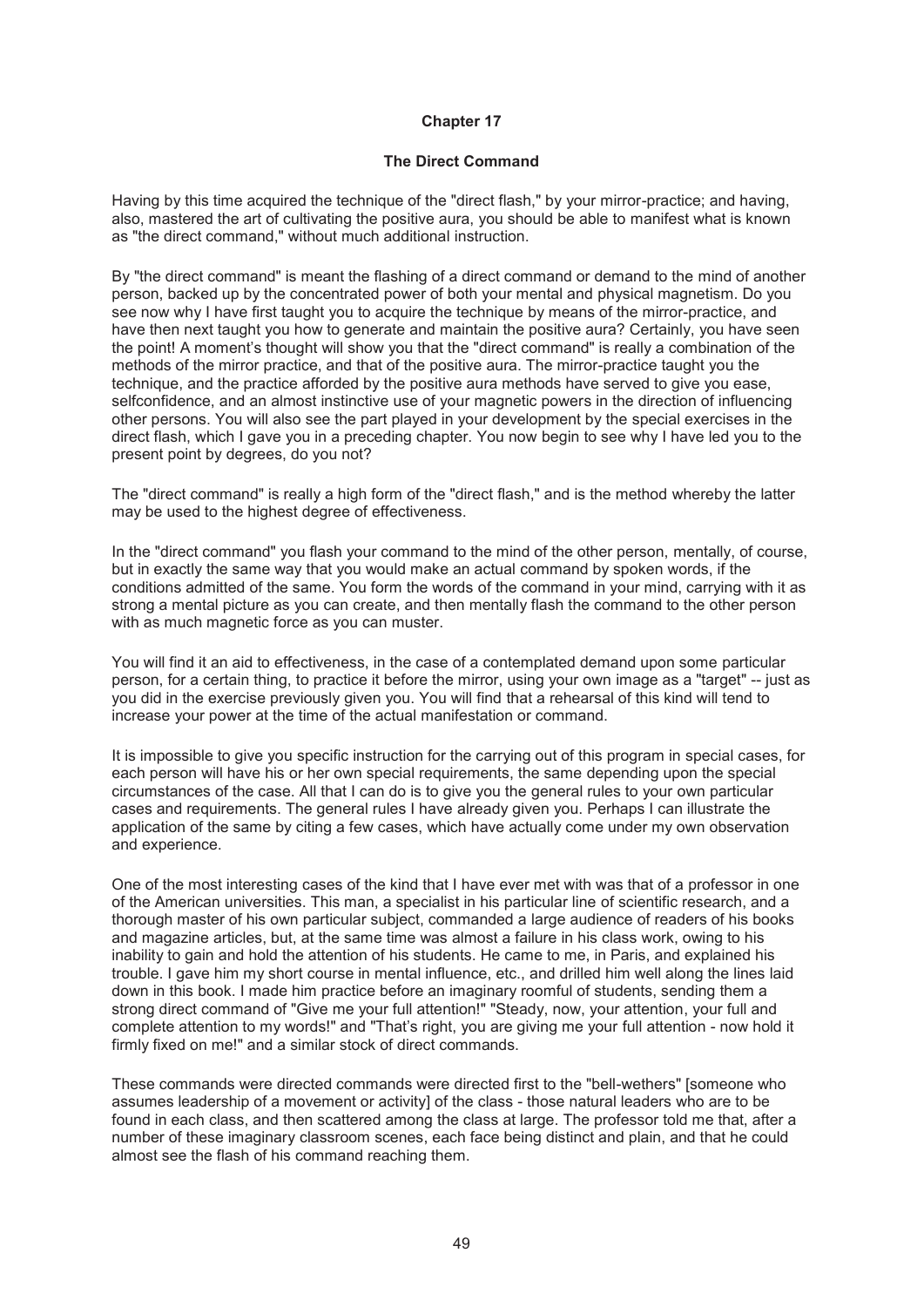When I thought that he had mastered the general principles, and acquired the technique, I dismissed him, and he returned at once to the university in America. I received several letters from him during the following year, and he testified to the complete success of the plan when put into actual effect. From the first day of his return he obtained and held the attention of his class, and today he is one of the best personal instructors in his university, or elsewhere for that matter. In this case he applied the direct command to special individuals of the class, but the principle was the same as in the case of a single special individual, and differed from the positive aura method.

Another case was that of a promoter, now of international reputation, who formerly was unable to "close" many of his plans, owing to a lack of something in his mental makeup, he thought. He could evolve plans, which attracted the attention of prominent men and others, and he could also manage to fascinate them by his general talk regarding hi enterprises. But he found it most difficult to induce them to take the final step o "coming in," or signing the contract, or entering the subscription, as the case might be.

I labored with this man, experiencing much trouble in overcoming his fixed and stubborn idea that there was, "something wrong" with his mental makeup. Finally, after a long period of careful drilling before an imaginary "prospect" (this term being applied to prospective customers) he began to **feel**  that he had the missing element, after all. From that moment he was filled with new courage, and threw new life and energy into the exercises. So powerfully magnetic was this man, and so high a degree of concentrated force did eh generate, that I could actually **feel** the force of his power while present in the room directing the exercises. I actually, myself, felt like subscribing to some of his stock, and am sure that had he approached me on the subject it would have required the exercise of my full power of self-protection and resistance to have overcome his magnetism.

When this man finished his instruction at my hands, he at once plunged into the floating of a new great enterprise, and carried the same to a most successful conclusion. He "closed" nearly every "prospect" that he approached, and soon dropped all the smaller "prospects," and devoted his entire attention to the "large fish." I do not feel at liberty to state here the exact words of the "direct command" used by him, for he paid me a large fee for my services, and the secret should be his own, under the circumstances-but this I will say, that his direct command was a straight out from the shoulder mental DEMAND upon the "prospect" to "come in."

Another interesting case was that of a now well-known actress, who lacked "fascination." She was a magnificent actress, of fine presence and a thorough knowledge of her art, but for some reason her acting seemed to lack soul. She came to me to learn how to influence her audience by personal magnetism, but I saw at once that her art, if fully exercised, would be sufficient to carry her audiences with her. Her trouble lay in the fact that there was a certain "fascination" lacking. I set her to work, training her so that she would actually fascinate the actors playing with her, and an air of reality would be thus created.

She progressed rapidly, so quick were her perceptions. When she left me she was able to throw such a degree of fascination into her voice and manner, that the actor playing with her would be fairly swept off his feet; the result being that the audience would catch the same by a kind of mental contagion. She simply hurled mental direct commands at the actors, while reciting her lines, and while approaching them. Her success is now assured, but I cannot resist the temptation of mentioning that she has had the greatest trouble with her "leading men" in her companies-they all insist and persist in falling in love with her, and she has had to change them frequently to get rid of their unwelcome attentions, for her heart is "taken" elsewhere.

I fell that I am justified in calling the attention to another case - that of a leading statesman who took my instructions by means of a series of letters, several years ago. This man wanted MASTERY. He got it. I gave him the cue, and keynote, and he did the rest. So masterful did he become, by the employment of my suggested direct commands, that he dominated all who came near him. In fact he carried the thing a little too far-he grew to be regarded as dangerous and tyrannical, and powerful interests conspired against him. He is in temporary retirement at this time - but he is really but biding his time. It is impossible to remain in this man's presence for any time - particularly if his attention is directed toward you - without acknowledging him to be a MASTER.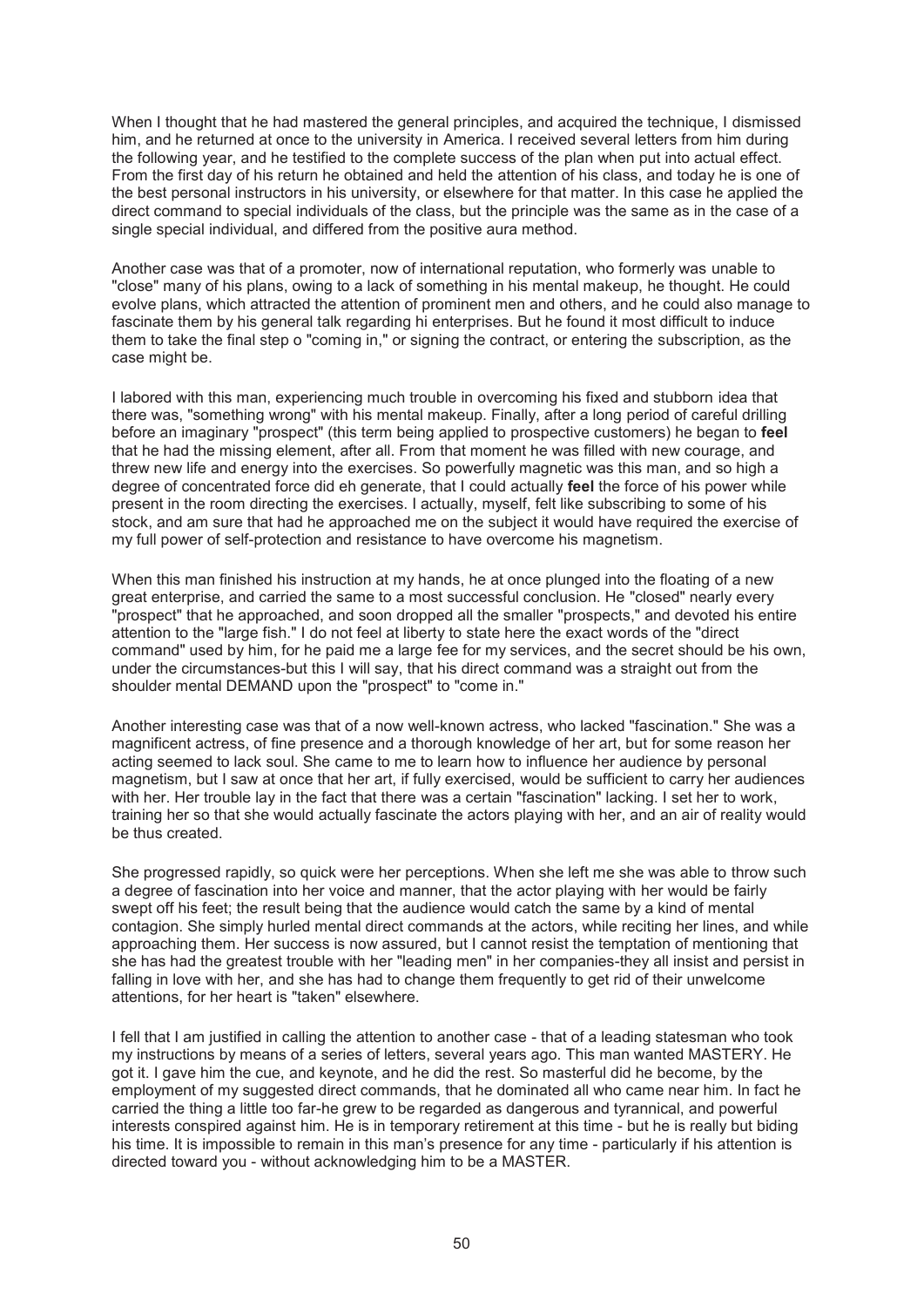I now ask you refer to the last pages of the chapter on the "direct flash." You will find there a number of sentences given as practices before the mirror. Study over these sentences carefully, and you will find therein a strong hint of the idea, which you should weave into your own direct commands. Students of mind, under my direction, have effectively employed all of these sentences; in actual practice-and all of them have the germ of success in them. You may use them singly, in combination, or as a general pattern around which you may weave your own ideas. Practice each of them, until you catch the spirit, and you will then have no trouble in creating your own commands in the most approved style. You will notice the DIRECTNESS and POSITIVENESS of each of these commands these are the two essential qualities to be observed and used in this work of the direct command. Put all your magnetic force behind them, and flash them out right to the point-squarely into the mentality of the persons whom you wish to influence.

 $-(-)$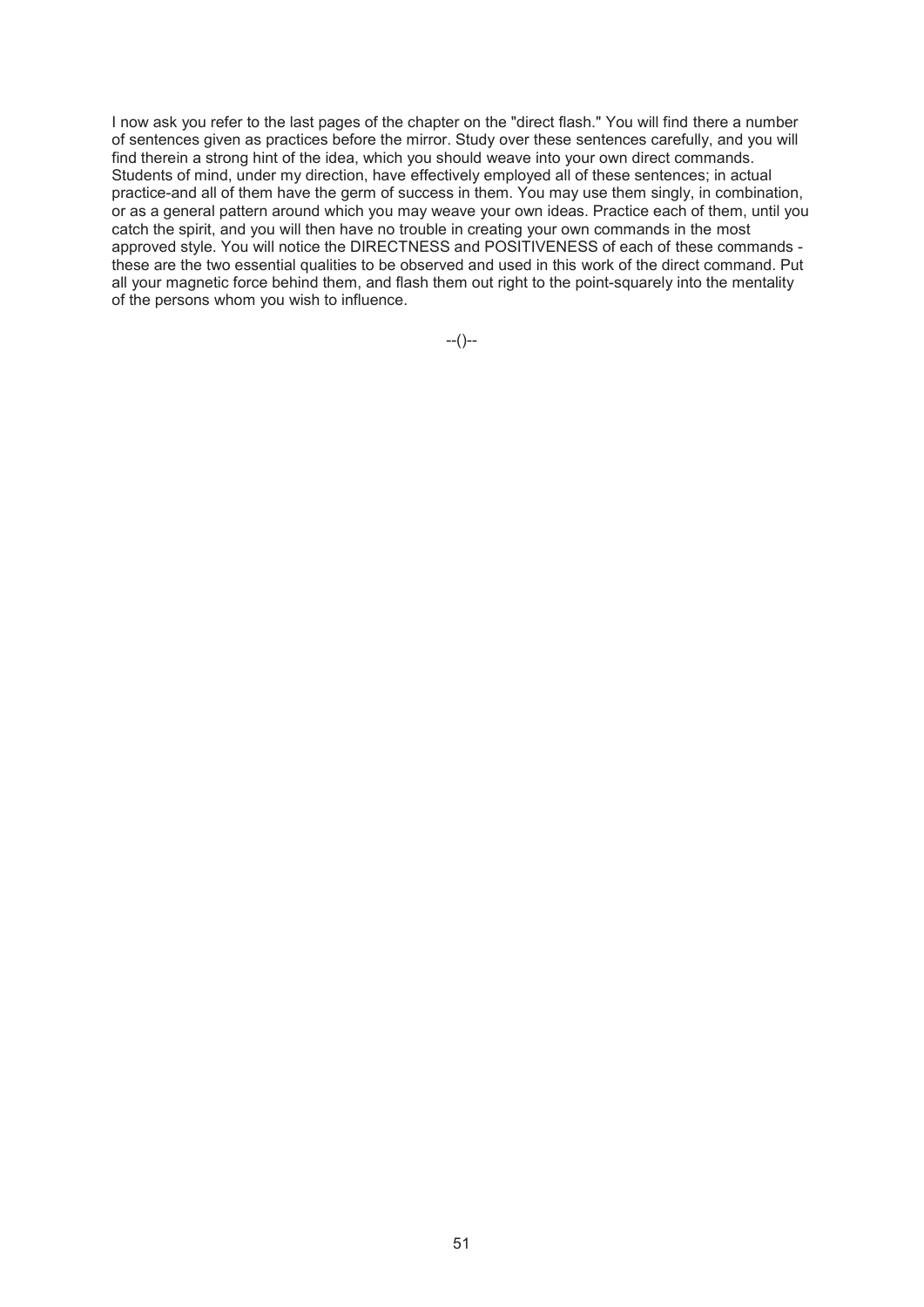#### **The Magnetic Duel**

The laws of personal magnetism are in accord with the other laws of nature in recognizing the universal fact that there are various degrees of power, and that, all else being equal, the stronger power will prevail over the weaker. But, it is likewise true that the individual, by a superior knowledge of the art of science of defense and offense, may often triumph over a superior degree of strength in the other person. This fact is as true of personal magnetism as it is of physical strength. The skilled magnetic individual may overcome his stronger adversary, just as the skilled boxer may overcome a stronger man, or a skilled fencer may disarm and defeat a much stronger opponent.

The conflict between the opposing magnetism of individuals is to be seen on all hands everyday. In fact, it has been well said that two persons never meet but that there is at least a preliminary trial of magnetic strength. At any rate, no two persons ever meet, whose interests are in the least opposed, but that there occurs a little tilt of magnetic strength -- sometimes a quite strenuous test, in fact. And in these tests there always is one triumphant and one defeated. It is true that the circumstances of the case sometimes affect the result, and the defeated today may be the victor tomorrow, but the fact remains, that for the time being, at least, there is always one on top and the other underneath at the finish of the magnetic duel, be it slight or serious. One has but to recall incidents in their own experience to recognize this fact.

Oliver Wendell Holmes recognized this magnetic duel, in one of his books, when he speaks of "that deadly Indian hug in which men wrestle with their eyes, over in five seconds, but which breaks one of their two backs, and is good for three score years and ten, one trial enough -- settles the whole matter -- just as when two feathered songsters of the barnyard, game and dunghill, come together. After a jump or two, and a few sharp kicks, there is an end of it; and it is 'After you, monsieur' with the beaten party in all the social relations for all the rest of his days."

Dr. Fothergill, a well-known English Physician, now deceased, once wrote a little book upon the subject of the will. The good doctor was a close student of personal magnetism, although he did not choose to use the term itself in his writings, because of the narrow code of professional ethics then imposed upon the medical profession in Great Britain. I have personal magnetism, in theory and practice. I therefore take great pleasure in quoting from him on the particular subject now before us, as follows:

"The conflict of will, the power to command others, has been spoken of frequently. Yet what is this will power, which influences others? What is it that makes us accept, and adopt too, the advice of one person, while precisely the same advice from another has been rejected? Is it the weight or force of will, which insensibly influences us, the force of will behind the advice? That is what it is! The person who thus forces his or her advice upon us has no more power to enforce it than others; but all the same we do as requested.

We accept from one what we reject from another. One person says of something contemplated, 'Oh, but you must not,' yet we do it all the same, though that person may be in a position to make us regret the rejection of that counsel. Another person says, 'Oh, but you mustn't,' and we desist, though we may, if so disposed, set this latter person's opinion t defiance with impunity. It is not the fear of consequences, nor of giving offence, which determines the adoption of the latter person's advice, while it has been rejected when given by the first. It depends upon the character or willpower of the individual advising whether we accept the advice, or reject it. This character often depends little, if at all, in some cases, upon the intellect, or even on the moral qualities, the goodness or badness, of the individual. It is itself an imponderable something; yet it carries weight with it.

#### **There may be abler men, cleverer men; but it is the one possessed of will who rises to the surface at these times -- the one who can by some subtle power make other men obey him.**

The will-struggle goes on universally. In the young aristocrat, who gets his tailor to make another advance in defiance of his conviction that he will never get his money back? It goes on between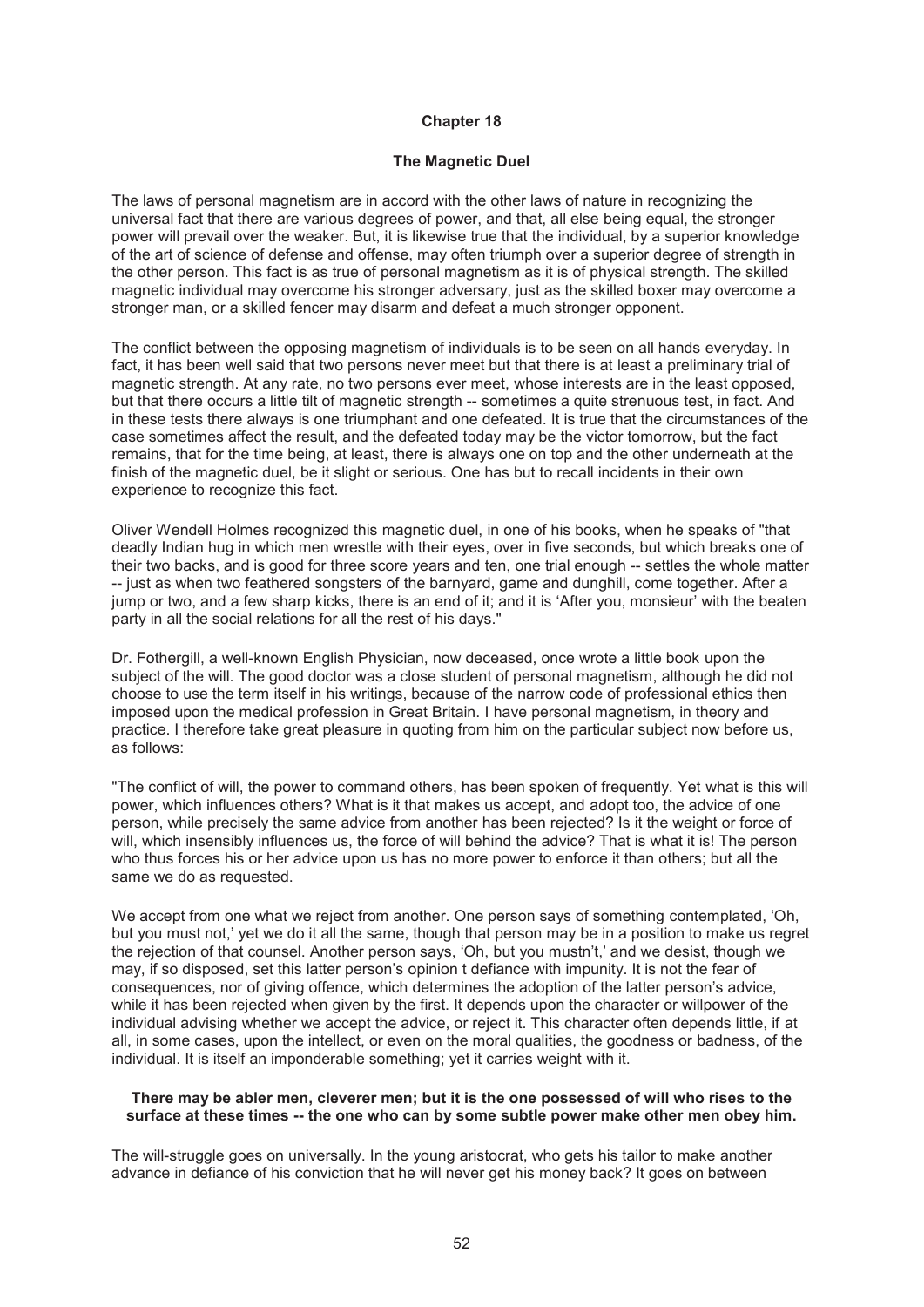lawyer and client; betwixt doctor and patient; between banker and borrower; betwixt buyer and seller. It is not tact, which enables the person behind the counter to induce customers to buy what they did not intend to buy, and which when bought, gives them no satisfaction, though it is linked therewith for the effort to be successful.

Whenever two persons meet in business, or in any other relation in life, up to lovemaking, there is this will-fight going on, commonly enough without any consciousness of the struggle. There is a dim consciousness of the result, but none of the processes. It often takes years of the intimacy of married life to find out with whom of the pair the mastery really lays. Often the far stronger character, to all appearances, has to yield; it is this will-element, which underlies the statement. 'The race is not always to the swift, nor the battle to the strong.' In 'Middlemarch' we find in Lydgate a grand aggregation of qualities, yet shallow, hard, selfish Rosamond masters him thoroughly in the end. He was not deficient in will power, possessed more than an average share of character; but in the fight he went down at last under the onslaught of the intense, stubborn will of his narrow-minded spouse. Their will-contest was the collision of a large, warm nature, like a capable human hand, with a hard, narrow, selfish nature, like a steel button; the hand only bruised itself while the button remained unaffected."

If you will substitute the term "magnetic force," for "will," "will power," etc., in the good doctor's words, you will see how perfectly he was in accord with the teachings contained in this book.

The student who has carefully studied the foregoing pages will have acquired sufficient knowledge of the theory and practice, the method and the technique, of personal magnetism, to be able to carry himself or herself though a "magnetic duel" with credit to himself or herself, and credit to myself, the teacher. But remember, that there is as much in adroitness, and skill, as there is in mere strength of magnetism. Carry in mind the tactics of the good boxer, or good fencer -- try to reproduce (in the magnetic duel) the guards, the feints, the unexpected stroke, the rushes, the overpowering stroke, etc. It will not hurt you to purposely engage in some of these conflicts, as good practice preparing for the day of a real test of power on some important point. Assert your will a little, and strive to have your own way in small matters, particularly if you are opposed therein by others. The skill and practice, together with the self-confidence you will gain will prove useful to you in the hour or need.

In addition to the general and special instruction regarding the use of positive magnetism in relation to other persons, I now offer for your consideration the following special "flashes," for use on special occasions, especially in cases of the "magnetic duel." You will find these flashes of great use to you on such occasions, particularly (as is generally the case) where the opponent does not know the secret of his own natural power of magnetism, and is not versed in the art and science of using it. Study over these carefully -- for they are valuable, and represent the result of years of experience and practice. Here follows the list just spoken of: "My magnetism is stronger than yours -- it is overpowering you."

"My magnetism is beating down your guard -- you are weakening."

"I am more positive than you -- you are negative and are beginning to retreat and give in to me."

"You are beginning to feel afraid of me, afraid, afraid, afraid of me."

"Retreat, retreat, retreat, I tell you -- I am forcing you backward."

"I am scattering your forces -- I am dissipating your energy -- I am breaking your magnetism to bits, by the power of my own force."

"I am standing on the solid rock of power -- your feet are on sand, and are slipping away from you."

"GET OUT OF MY WAY -- I COMMAND YOU TO GET OUT!"

"I am crowding you back, off your feet; move back, I tell you - BACK, out of my way, I tell you!"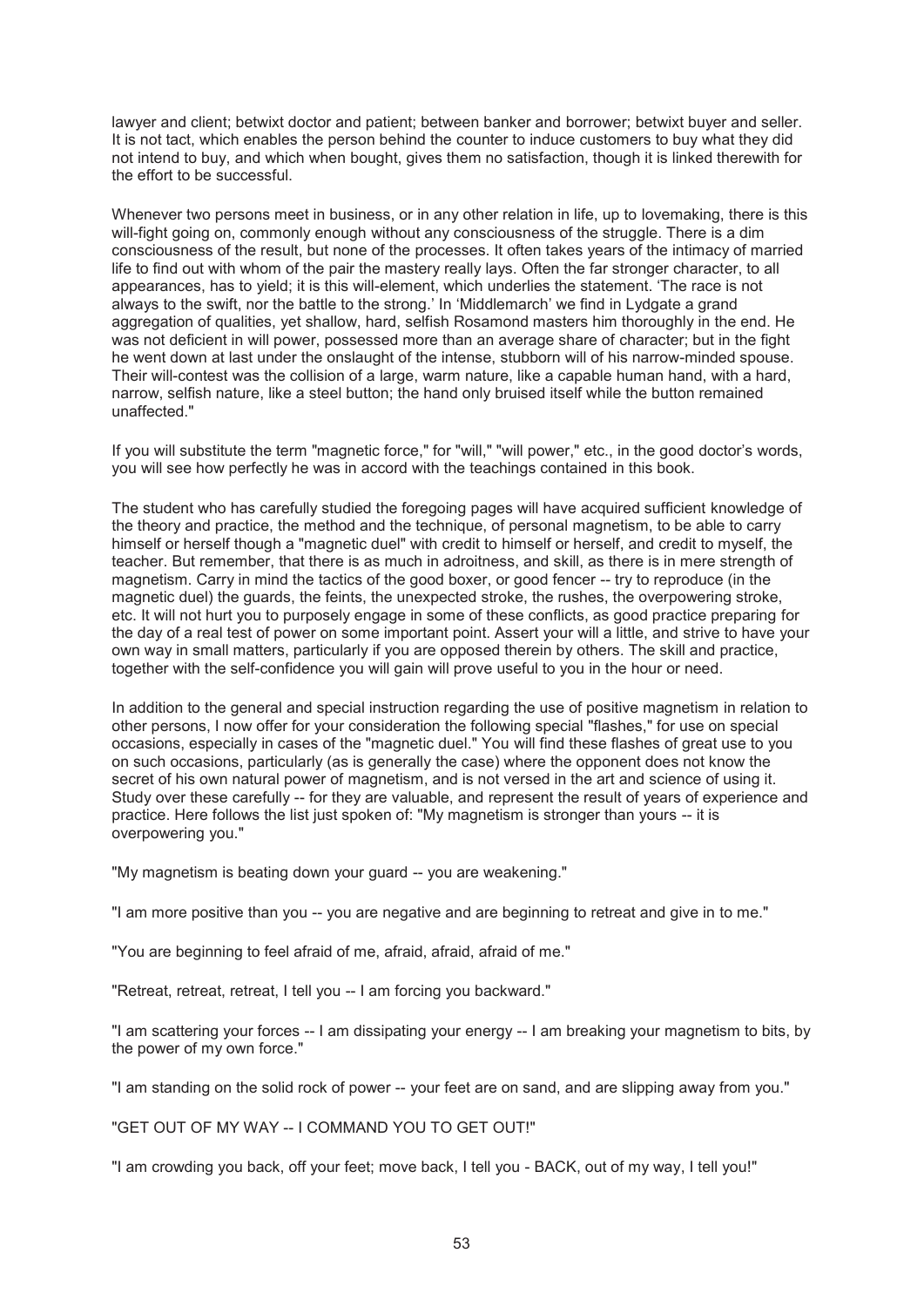You may get the spirit of the above by carefully reading them, repeating them to your image in the mirror, throwing full fore into the words, and the expression into your eyes. Then you will be able to flash them out to others when the occasion arises, with ease, power and effect. You need not be bound by the precise words that I have given you, providing you catch the spirit behind them. You may use your own words -- the very words that you would like to actually utter to the other person, if you prefer. The thing to do is to get the feeling and meaning into his mind.

In a succeeding chapter, entitled "Magnetic Self-Defense," you will find full instruction for defensive flashes, and "guards," which are to be used in connection with the above offensive ones, in the magnetic duel. Beat the opponent off by neutralizing his magnetism, according to the advice given in the next chapter, and then plunge in your own mental weapons of attack. The following constitutes a broad-sword mental weapon, which may often be used with the greatest effect:

"I am pouring into you a strong concentrated current of magnetic power. Which is overpowering you and conquering you, and bending you to my will. My magnetism is far stronger than is yours, and I know how to use it to better advantage than do you. I am overpowering you -- I am conquering you -- I am bending you to my will. I am MASTERING you, steadily and completely. I shall command you to do as I will. You MUST do it, and do it now. Surrender, I tell you -- surrender now -- SURRENDER to me at once. You MUST, and you SHALL. I am breaking down your resistance. You are giving up -- SURRENDER NOW -- SURRENDER AT ONCE."

 $-(-)$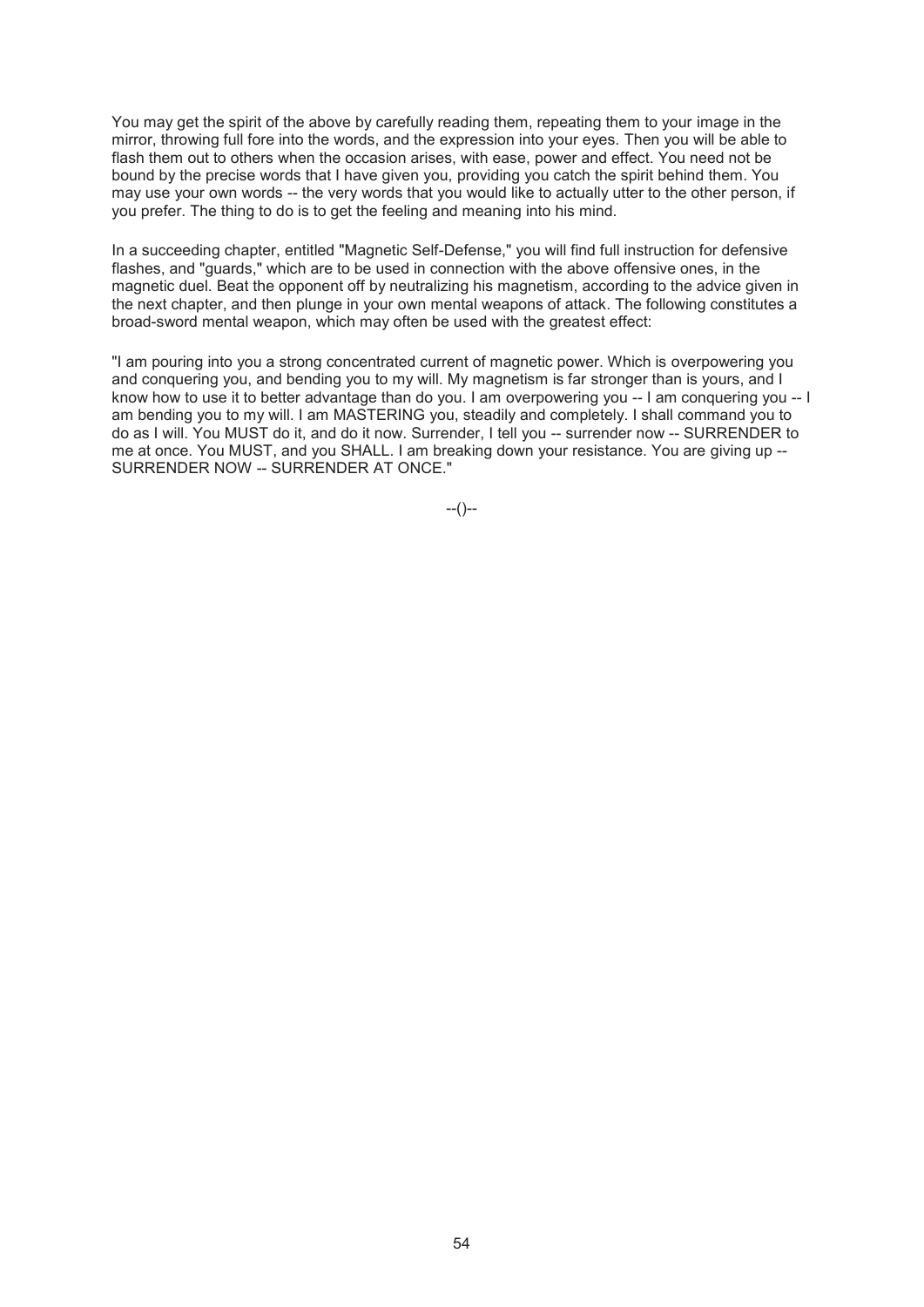#### **Corporeal Magnetism**

Before concluding my instruction regarding the subject of the projection of personal magnetism, I wish to have a few words with you on the subject of what may be called "corporeal" magnetism. By "corporeal' is meant, "pertaining to the body." I use the term "corporeal magnetism" to indicate and designate the conveyance of personal magnetism by means of physical contact, as, for instance, by the touch of the hands, lips, etc.

It may be objected to that this term is needless, inasmuch as I have already considered the phase of physical magnetism, or nerve-force, in connection with the general subject of personal magnetism. But, I answer; by "corporeal magnetism" I mean something different from mere physical magnetism, or nerve-force. The new term is far more inclusive, for, by "corporeal magnetism" I mean the projection of the combined personal magnetism (physical and mental) to the other person, over the channels of the nervous system of both persons, instead of through the ether as in the case of the ordinary projection of personal magnetism Note this distinction: Under the head of physical magnetism, I explained to you how magnetic healing treatments might be given by the use of the hands, the physical magnetism passing over the nervous system of the healer, making the leap between the finger-tips and the body of the other person. But, in "corporeal magnetism" not only the physical magnetism or nerve-force, is so projected to the other person, but at the same time is also projected the mental magnetism. In short, the entire process of the projection of combined personal magnetism is performed, but the magnetism flows along physical channels, instead of across the ether, to reach the other person. I trust that you clearly perceive this distinction, before we proceed further.

That there exists this phase of personal magnetism, called "corporal magnetism" cannot be doubted by the careful investigator. On all sides we may see evidence of the phenomena of this phase of personal magnetism. In the handshake of the person is often conveyed the strongest kind of personal magnetism -- in the touch of the hand is often found the strongest kind of emotional vibrations. In the kiss, and the contact of the cheek, are often to be found the most active form of emotional vibrations, as almost everyone knows. In short, by bodily contact there may often be conveyed the most dangerous forms of sexual magnetism -- and other forms of magnetism.

I do not intend to say much regarding sexual magnetism in this book, but I would not be doing justice to my students if I failed to at least mention some plain facts, in passing. I need scarcely remind my student of the powerful sexual emotions often aroused by a kiss, or touch of the cheek, or even the "holding of hands" -- this knowledge is common to the race, although few understand the real nature of the phenomena. Enough for me to say that the libertine generally realizes full well the powerful vibrations, which may be conveyed in this manner, although he does not understand the scientific facts of the case -- he has the practice well defined in his mind, although he does not understand the theory. Young persons, especially young women, should be taught the danger of this form of magnetism, and should avoid allowing the physical contact which makes the same active. The "holding hands," the thoughtless kiss, pressure of the cheek, embrace, or close physical contact, all afford and furnish a "direct line" for the passage of this form of magnetism, i.e., the sexual magnetism conveyed through corporeal channels. The unprincipled person, of strong passions, soon learns that by close physical contact he may often convey his emotional vibration to the young woman, and thus arouse reciprocal vibrations, which may sweep her off her feet, and into his arms -- often to her utter ruin and disgrace. This is not a pleasant subject, but I feel that I would not be true to my students if I failed to point out this dangerous force, and to caution them to guard against the employment of the same against them.

Leaving this phase of the subject, I now wish to call the attention of my students to the use of corporeal magnetism in the ordinary use of the hands, as in shaking hands, etc. Here is a subject worthy of the closest attention on your part.

Strongly magnetic men, and those who have studied this subject, frequently employ this method of projecting personal magnetism in making their preliminary moves in the direction of influencing other persons by personal magnetism. Who has not experienced the magnetic handshake of individuals of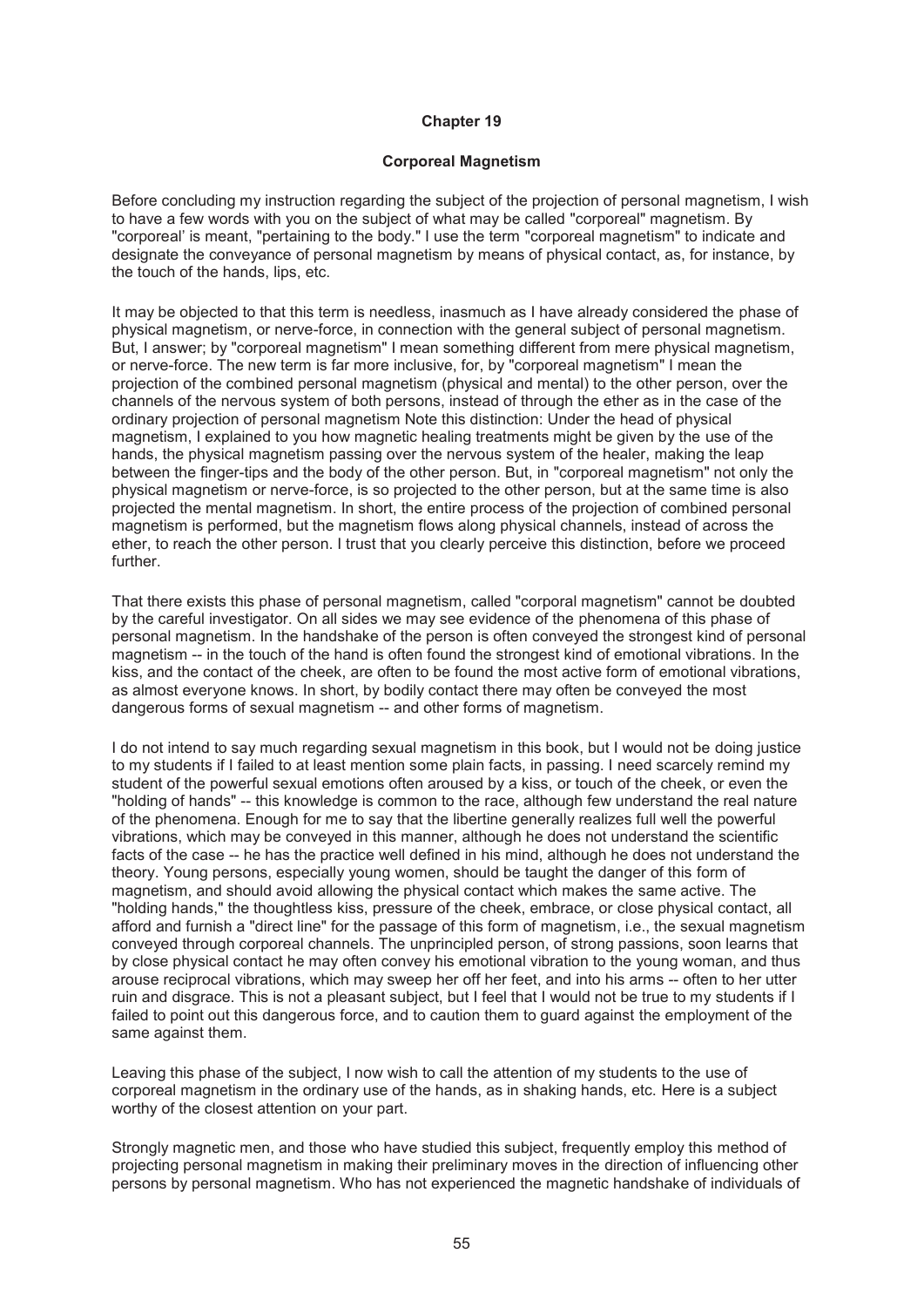this kind? And, on the other hand, who has not been conscious of the feeling of repulsion inspired by the cold, clammy, snake-like handshake of other types of persons?

You have also probably noticed that many men whose business it is to influence you in any direction, such as politicians, preachers, promoters, salesmen, etc., have a habit of placing their hands upon your shoulders, during the conversation -- or laying their hand lightly on your arm while speaking to you -- in some cases, giving you a final pat on the back as they urge you to "sign right here, and close the thing up." Have you realized that this is a form of corporal magnetism, and that the result is often very effective? Look out for these fellows in the future, and neutralize their magnetism according to the rules given in the next chapter of this book. If you choose to employ these methods yourself - well, that is your own business, and a matter for yourself to decide. It is a very strong method of conveying corporeal magnetism, I assure you.

In shaking hands with any person whom you may wish to influence, you should throw into the clasp the strongest possible kind of personal magnetism, physical and mental, according to the rules already given you in this book. Give the person the direct command at the moment of the clasp, throwing it into him by means of the nerves of the hand and fingers. (A little practice, in the direction of shaking hands with yourself will be of great aid to you in this matter). Send him a mental message just as you would if you were merely looking at him.

When you meet a person with whom you are acquainted, the handclasp is the natural thing, and it gives you a splendid opportunity to get in a powerful preliminary flash of personal magnetism, accompanied by the strongest possible direct command. When this is performed properly, it will serve to get the other person in exactly the right psychic conditions to receive your further direct commands, and to yield more readily to your magnetism. It is your "advance guard" preparing the way for the grand charge upon the breast-works of the enemy. Use it well and half the battle will be won at one stroke.

Always be hearty in your handclasp -- not rough or too strenuous, for no one likes to have his hand tightly squeezed or bruised -- always remember the word "hearty" in this connection. Beware of the lifeless handshake -- throw feeling into it, and make it be alive and vital. Shake hands as if the other person meant something to you, and hold on to his hand for a moment, and then let go as if with reluctance. Seek out some strongly magnetic person, used to meeting people -- some successful politician, for instance -- and let him shake hands with you. Notice how much interest and feeling he puts into his clasp -- and then take notes from his methods. A good magnetic preacher, meeting his flock at the church door as they pass out, also will give you a good example. Study them and "catch the motion."

When shaking hands with a person who you wish to influence, you should throw into the handclasp the direct command, which you wish to impress upon him. If you wish him, or her, to like you, your direct command should be along those lines, for instance, a strong "You LIKE me!" If you wish to assert your positivity over his power, you should get to work at once with a very strong positive "I am stronger than you," or "I am far more POSITIVE than you!" or some other statement of the same general kind, such as I have given you in the preceding chapters. In fact, you may use any or all of the statements previously given to you, in this form as well as in the ordinary phases of the direct command.

In concluding this chapter, I wish to call your attention to a phase of the phenomena of corporeal magnetism, which is often overlooked by teachers of the subject. I allude to that form of magnetism, which is projected by mere "nearness" of the bodies of persons, even though direct contact may not be had. Good salesmen and others often know this from their own experience, although not understanding the real cause. They know that by sitting near to the customer, they can get a better magnetic effect than if compelled to sit at a little distance. The result of the "heart to heart" talk often results from this nearness.

In the same way, the gestures of the hands of a speaker, coming in close contact to other persons, often serves to convey the magnetism to them, although no actual contact is had. The hands, particularly, are very effective instruments for the conveyor of corporeal magnetism, for the nerves of the fingers are very sensitive, and readily convey and project the magnetism with great concentrated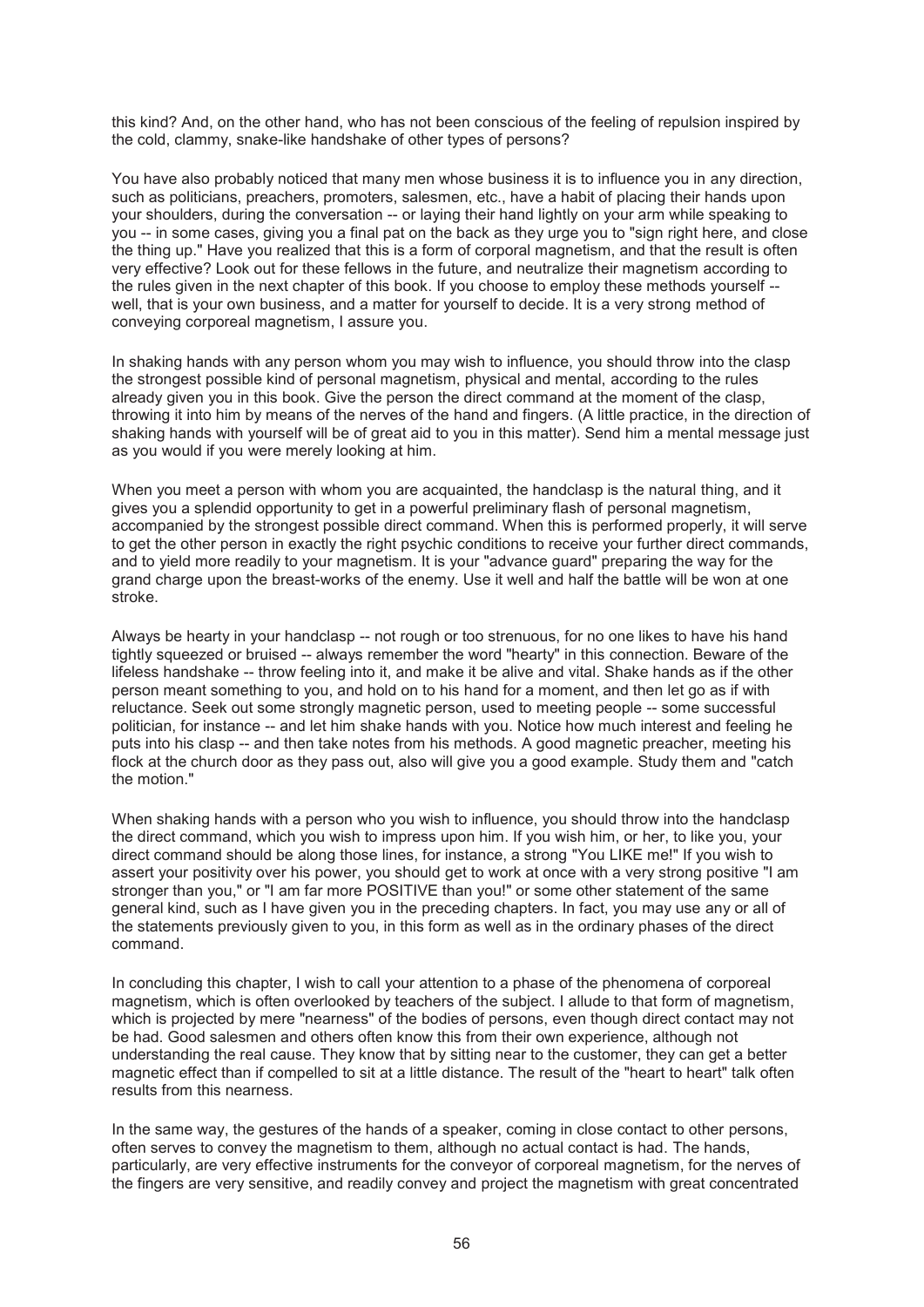force. The use of the fingers of the mesmerist is but one example of this fact. You will also notice that the majority of effective orators and speakers have a way of making passes and waves at their audiences.

The good solicitor or promoter usually employs his hands in this way. Remember, I do not say that these people are always conscious of the facts behind their gestures -- they often are ignorant of the same, and use their hands instinctively, having acquired the movements through habit. But the facts remain, and those who learn the secret of the force and its employment, and thereafter use it consciously and deliberately, are placed at a great advantage over others who do not possess this knowledge. And, mark my words, there are thousands of the worlds greatest men who have learned this secret, taken lessons in its use, and are now employing it actively. You may now join their ranks, if you care to do so.

--()--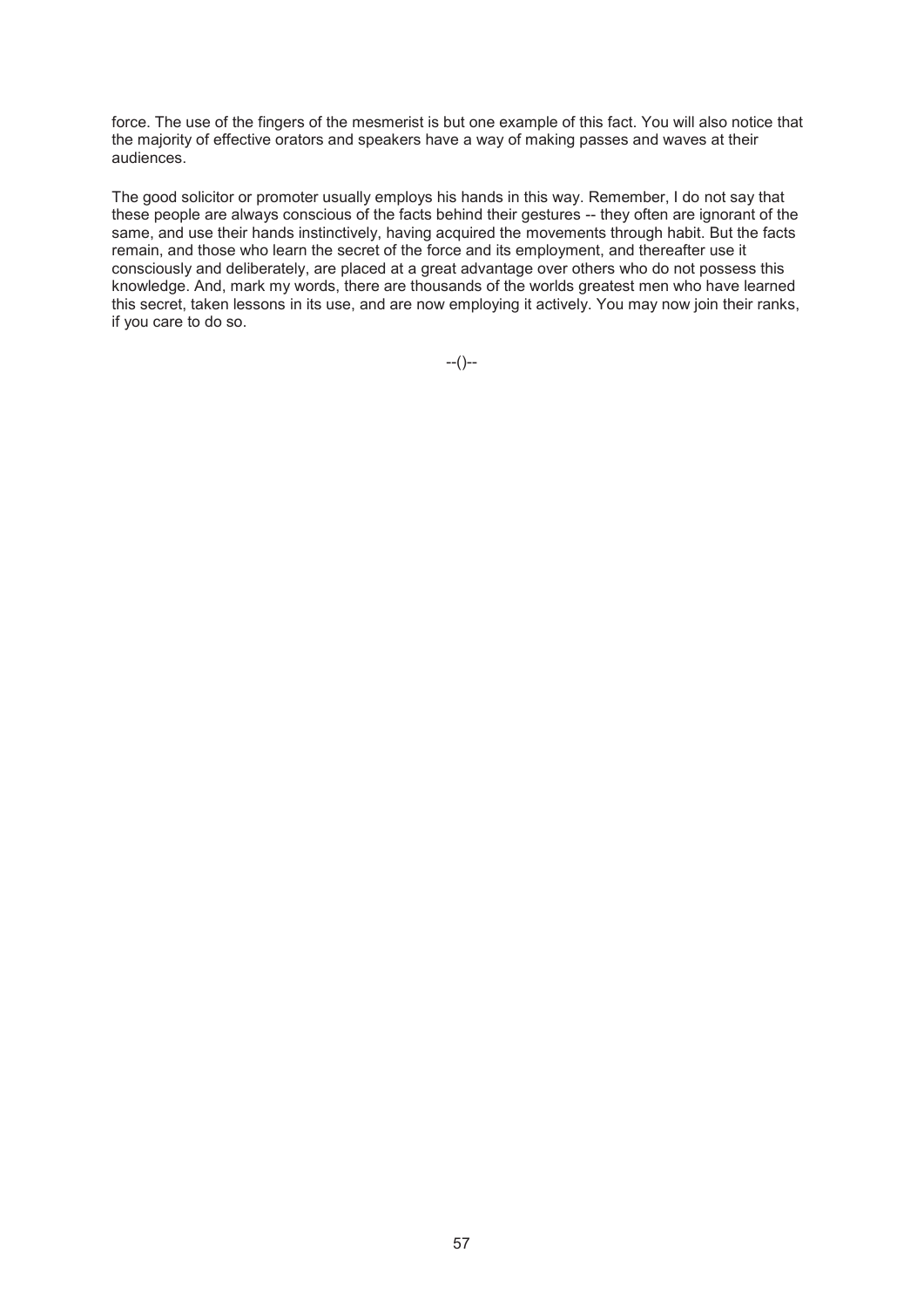#### **Magnetic Self-Defense**

And, now, having acquainted you with the various forms of the manifestation, projection and use of personal magnetism -- having taught you not only the theory, but also the practice; not only how to acquire the technique, but also how to effectively employ the same -- I will conclude by calling your attention to the defensive side of the question. In boxing or fencing, you have not mastered the art fully until you are able not only to attack, but also, how to defend -- not only the art of aggressive action, but also the science of defensive action. And, so it is in the case of personal magnetism, you must not only know how to use the force in the form of projection, but you must also know how to defend yourself against the projection of the force by others.

It is true that the careful and diligent student of these lessons will gradually develop such a power within himself that he will scarcely ever meet individuals more powerful than himself. But, still, there are always the very strong individuals to be reckoned with, and I want you to possess the secret of dispersing and dissipating the magnetism of such persons, so far as effect on yourself is concerned, by the methods known to all advanced students and practitioners of personal magnetism.

This defensive science is far simpler than you would think at first, although to be effective in the same you must first have learned how to project effectively. I may sum it up in a few words -- heed them carefully. The secret is this: In defending one-self against magnetic projection in any or all of its forms, you have but to project toward the other person a strong DENIAL of his power to influence, affect, or master you.

That is the whole thing in a nutshell. Now for the details.

But, right here, I want to remind you of a very important fact, and that is in this denial you do not really destroy or lessen the power of the other person, in general. You only neutralize his magnetism so far as it affects yourself, or those whom you wish to protect. In other words, instead of destroying his weapons, you merely turn them aside, and cause them to glance off, leaving you, and yours, harmless. To use a familiar illustration from the field of electricity, you render yourself a nonconductor, and the force glances off you without affecting you in the slightest. Remember this illustration, and you will have the idea firmly fixed in your mind.

You may render yourself immune not only from the direct flash, and direct demand or command, of others, no matter how strong they may be; but also from the general contagion of the mental atmosphere or auras of others. By proper concentrated effort, along these lines, you may render yourself absolutely immune from the force of the personal magnetism of others, if you so desire. Or, if you prefer, you may shut out only certain individuals from your field, and allow the beneficial magnetism of others to enter it. In truth, you are your own MASTER, if you but exert your power.

As to the methods to be employed, you have but to use those you have already learned in these lessons, by merely changing the mental attitude and statement or command. For instance, instead of projecting the direct command that you are stronger than the other person, and can therefore influence him; you have but to calmly DENY his power over you, and defy him to affect you in the slightest. As a matter of fact, that mental attitude is far less strenuous than the aggressive form of magnetic projection. It requires merely the interposition of your magnetic shield of defense, and his power will glance off without affecting you, even though he is most strenuously projecting it. There is of course the other plan of fighting aggressive magnetism with aggressive magnetism -- this is the real magnetic duel in its plain form, and may be used when desired. But if you merely wish to repel the aggression of others, you have but to use the defensive plan of the DENIAL, as I have just told you.

In forming the mental statement, which accompanies all forms of the use of mental magnetism, as you have seen, you merely express (mentally) in a few, strong positive words, the idea you wish to reach the other person's mind. Well, so it is the case of magnetic self-defense. You simply mentally state in a few strong words that you deny the power of the other person. You will find, as you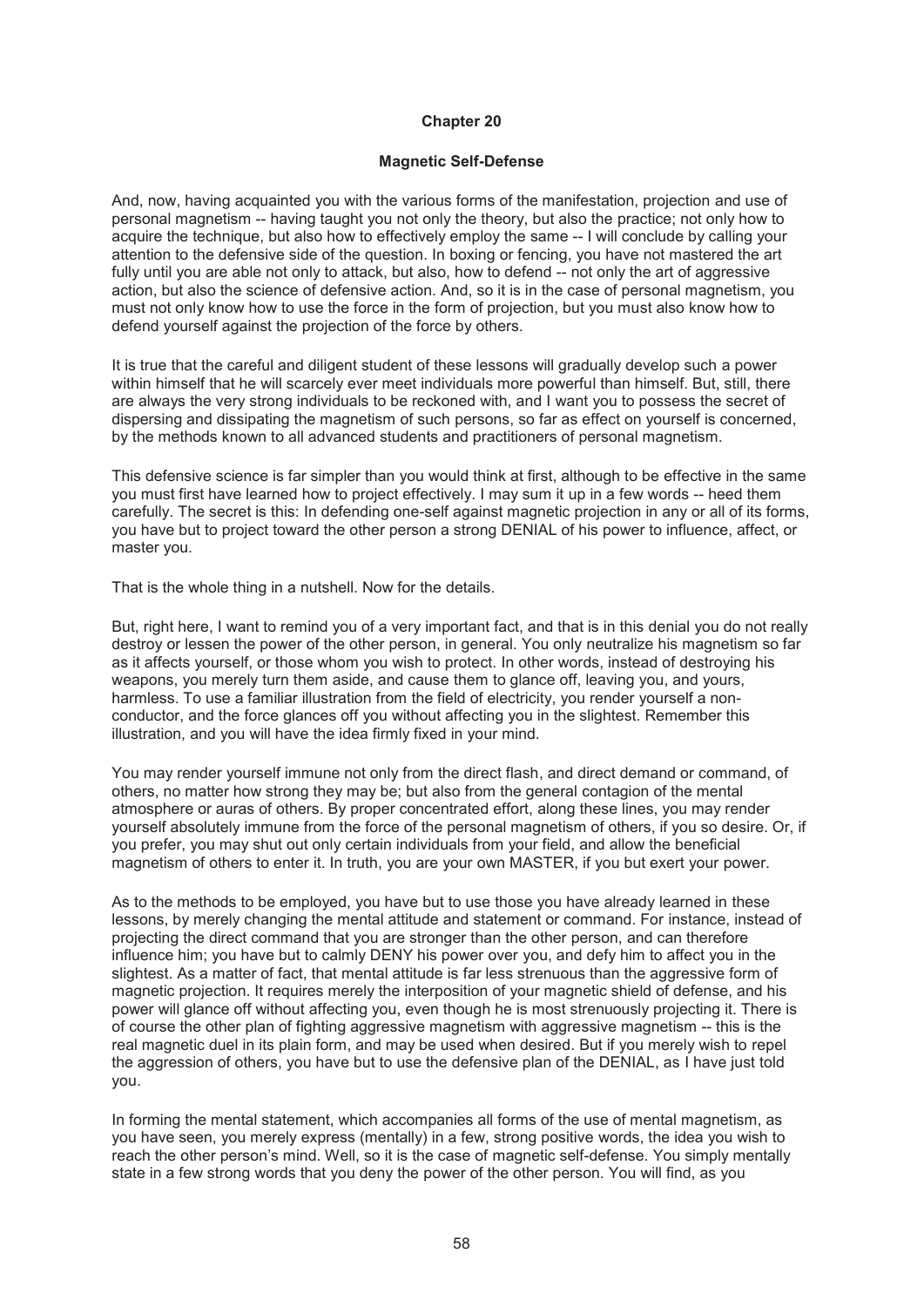experiment, that in the very words "I DENY," there is a mighty dynamic power of defense. It is the mental idea behind these words, which, figuratively wipes out of existence the other person's magnetism, at least so far as you, yourself, are concerned. It is the great SHIELD OF DEFENSE. Let the full meaning of the word "DENY" enter into your mind -- you will find it contains a new meaning and strength, when considered in this connection.

Now, right at this point, before proceeding further, I ask you to turn back over the leaves of the preceding lessons, and make note of the numerous statements given to accompany the positive aura, the direct flash, the direct command, etc. Then from within your own mind, the denial of these statements (if they are projected by another person), and you will find that you possess instinctively the power to frame such statements of denial, easily. Practice a little, imagining that another person is hurling these flashes or commands at you, and that you are interposing the shield of denial in each case. You will be surprised, and delighted, to realize how easily you can repel the strongest of these assaults. You may then begin to practice by throwing yourself into the presence and company of the strongest magnetic persons you know, and then see how easily you can repel their power -- and how free, calm and serene you now feel in their presence.

There are two things to be remembered in this connection -- I have already told you them, but it is well to repeat them in order to fix them firmly in your mind. I ask you to consider them in the following paragraphs.

In the first place, as I have told you, this defensive process merely enables you to throw off and render yourself immune from the aggressive magnetism of others -- it does not enable you to master them or to compel them to do your bidding. In order to accomplish the latter, you must beat down the guard of the other person; protect yourself at the same time; and then carry the day by a direct magnetic assault upon him. You can do these things if he fights you with the weapons of aggressive magnetism only, but if he DENY your power, he is immune, and you cannot affect him; just as if you DENY his power, you are immune -- in case both DENY, then the battle is drawn, and neither win. The Denial is not a weapon of aggressiveness -- it is merely the shield of defense. Remember this! Of course, if you use both shield and sword, you will have a double advantage, providing he does not also use the shield. For if you can repel his magnetism, and at the same time use your own -- then he is at your mercy. But if he knows enough to also use his shield -- then the battle will be drawn, and neither will win a decided victory. Do you catch the idea? Think over it until it is plain to you.

The second point I wish to impress upon you, in this connection, is the fact, already stated by me, that you do not actually destroy or weaken the other person's magnetism, by the use of the shield of denial. His magnetism remains just as strong, and just as much in evidence, as if you did not use the shield -- the only difference being that by using it you render his weapons powerless against you, or those you may wish to protect; and thus create immunity for yourself, and your protégés, by interposing the shield of defense. But you do not impair the power of the other person against others whom you do not directly shelter behind your shield. Do you get this point? Think over it until you get it clearly.

When you repel the magnetism of one of the persons who have been using it without knowing the nature of his power (and there are many who so use it -- the majority of persons, in fact) you will be amused to see how "broken up" such a person becomes. He will become bewildered at his failure to influence and affect you, and will often become embarrassed and, in some cases, actually entangled in the currents of his own magnetism.

It may even happen (it often does, really) that such a person will become so confused by his apparent loss of power, that he will lose his assurance and consequently his ability to attack. In such cases, he becomes an easy subject for a magnetic rush or broadside on your own part, which will quickly drive him into a disastrous retreat. Of course, if he has a scientific knowledge of the subject, he will not be so taken off guard, but, recognizing your knowledge and power, he will pass it off with a smile, and relinquish the attack.

And, now, good student, we part company for the present. I am glad to have had the honor of giving you this instruction, in these lessons, and I trust that you will so conduct yourself that you will be a creditable pupil of mine, and do me honor by your accomplishments and attainments. I have supplied